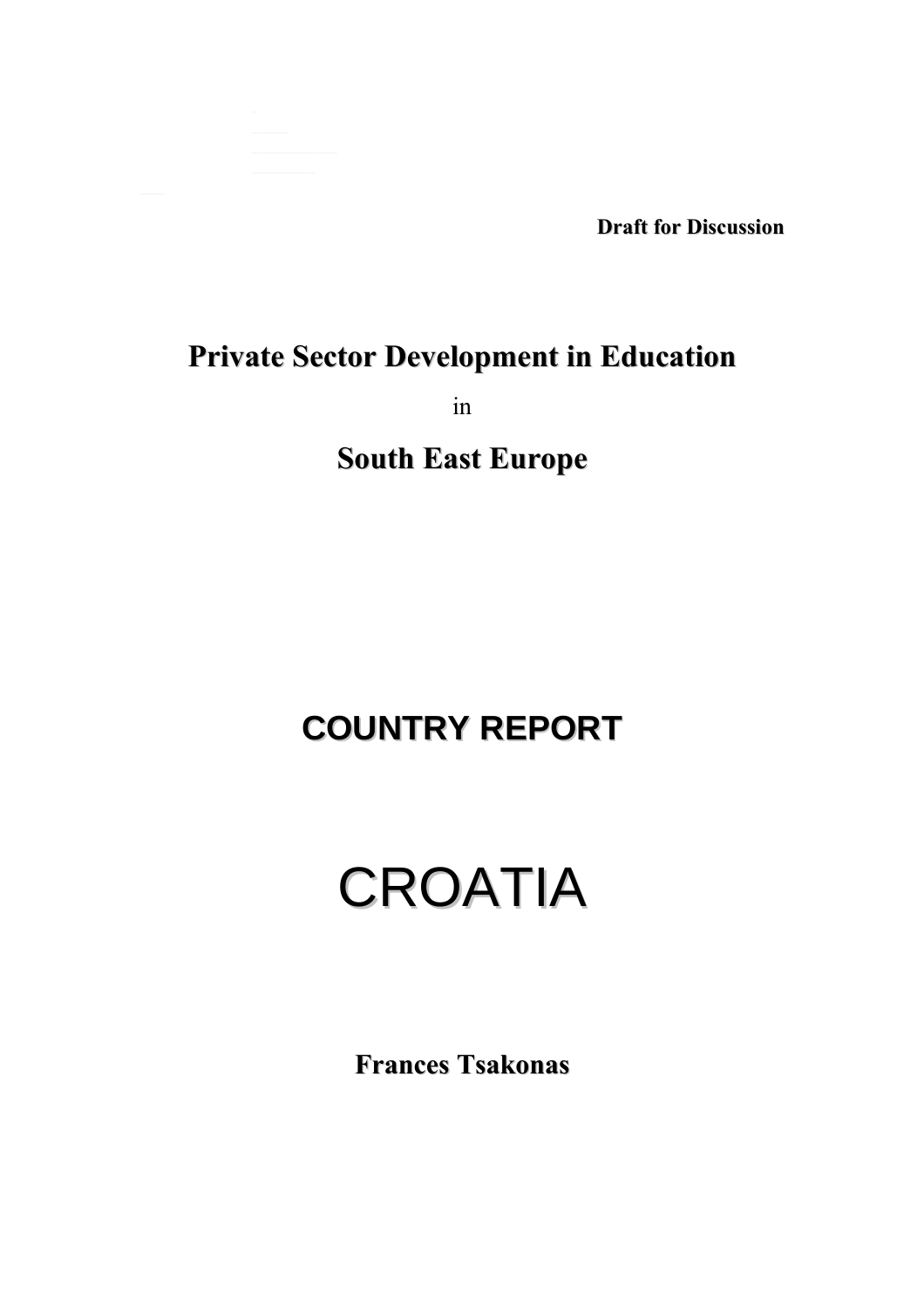## March 2002

## **Foreword**

The Kosovo crisis has brought to the forefront the urgent need for sustainable development, lasting peace, prosperity and stability in South Eastern Europe. It has, moreover, placed education at the forefront of the bridging process that will afford South Eastern Europe equal socio-economic opportunities in the  $21<sup>st</sup>$  century to that of other European nations. However, although the education systems of South Eastern Europe were a 'good fit' with the planned economies of authoritarian political systems, they are a 'bad fit' with the global economic structure of open political systems. To make matters worse, budget pressures on the education sector in conjunction with the increase in price for some education inputs, have led to less public funds for education.

Private sector development in education in South Eastern Europe needs to be seriously considered. Within education there are many private sector investment possibilities, including primary and secondary schools, vocational schools, and universities, as well as supporting activities such as textbook publishing, student loan financing, and computer learning centers.

This study then aims to analyze the current role of private sector activity in the education sector and to project the outlook for private sector investment in education in South East Europe (specifically in: Albania, Bulgaria, Croatia, the Former Yugoslav Republic of Macedonia and Romania). Information currently available from national, regional and international sources will be drawn upon to review the existing structure of private sector participation in the education sector along a number of dimensions including: the present level of private activity; the structure (legal status, size, etc) and kinds (level and focus area/s) of private institutions currently operating; key drivers and expected growth areas for private education; and key issues and constraints faced by the private education sector.

The main source of data for this study is interviews and meetings with government officials, senior politicians, businessmen and women, educationalists, researchers, NGO representatives, directors of educational institutions, bank managers, and others. This data is supplemented by: (a) published data provided by the World Bank, IFC, OECD, UNDP and other national and international organizations; (b) unpublished information provided by public and private local and international organizations; and (c) background information provided locally by government agencies. Information gathered will be used to: (a) analyze the legal and regulatory framework; (b) create an inventory of market opportunities in private education; and (c) develop a regional, online information platform for education investment exchange (http://edco.orama.net).

Funding for this study was provided by the World Bank/Hellenic Consultant Trust Fund, administered by the Hellenic NGO European Perspective (Hellenic Consultant) and managed by Harry Anthony Patrinos (World Bank). Field research for the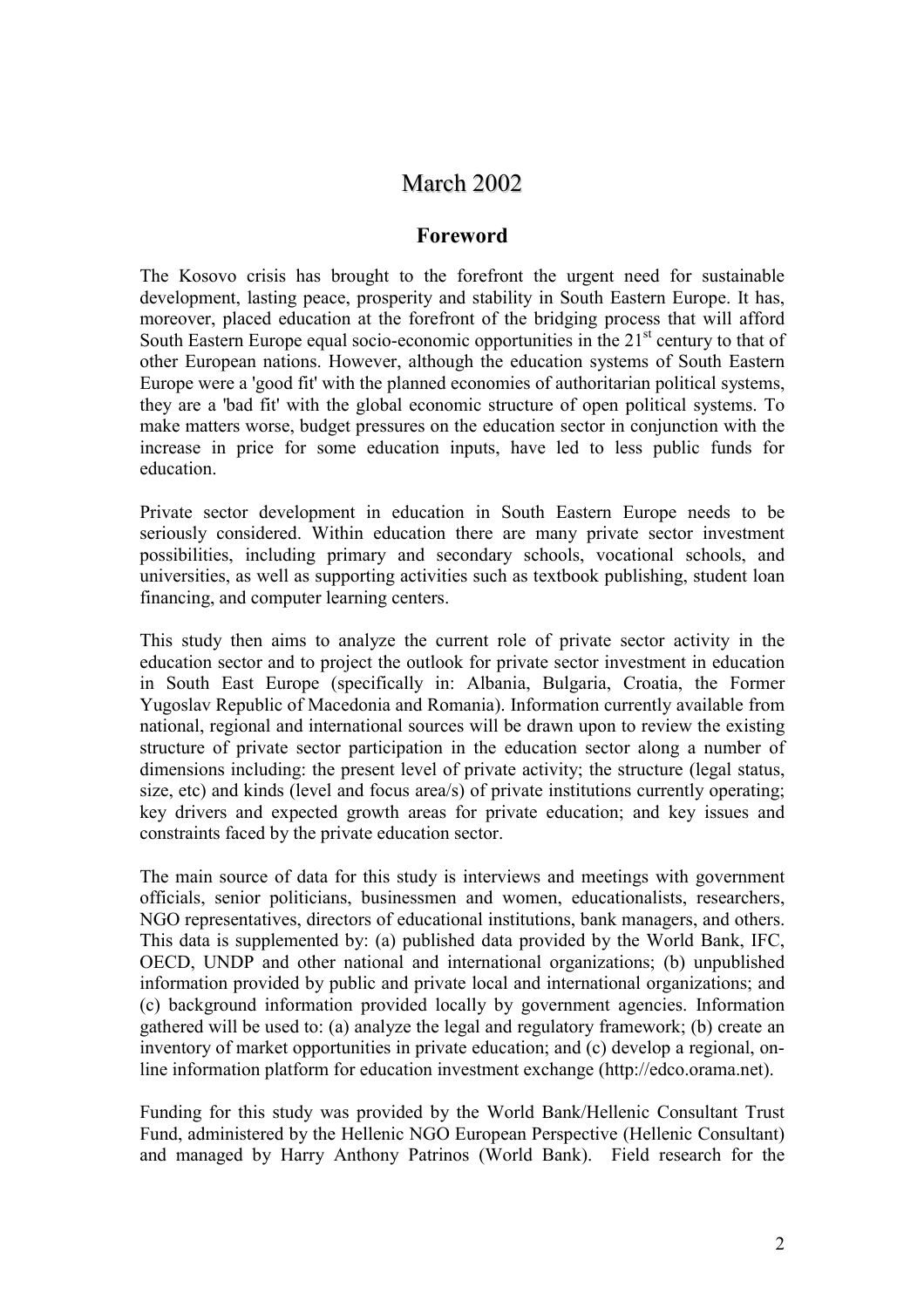country studies was carried out by Frances Tsakonas (Education Specialist), who is also the author of the country reports.

The findings of this study will be presented at a regional forum in Athens, Greece in June 2002, at which a platform for discussion on policy issues and investment opportunities in education will be established.

## **CONTENTS**

## Page

|                                    | $\overline{2}$ |
|------------------------------------|----------------|
|                                    | 5              |
|                                    | 6              |
|                                    | 6              |
|                                    | 10             |
|                                    | 10             |
|                                    | 11             |
|                                    | 13             |
|                                    | 14             |
|                                    | 15             |
|                                    | 17             |
|                                    | 17             |
|                                    | 19             |
|                                    | 20             |
|                                    | 21             |
|                                    | 21             |
|                                    | 24             |
|                                    | 30             |
|                                    | 30             |
|                                    | 30             |
|                                    | 31             |
|                                    | 32             |
|                                    | 32             |
|                                    | 33             |
|                                    | 33             |
|                                    | 34             |
|                                    | 34             |
| EDUCATION INVESTMENT OPPORTUNITIES | 38             |
|                                    | 40             |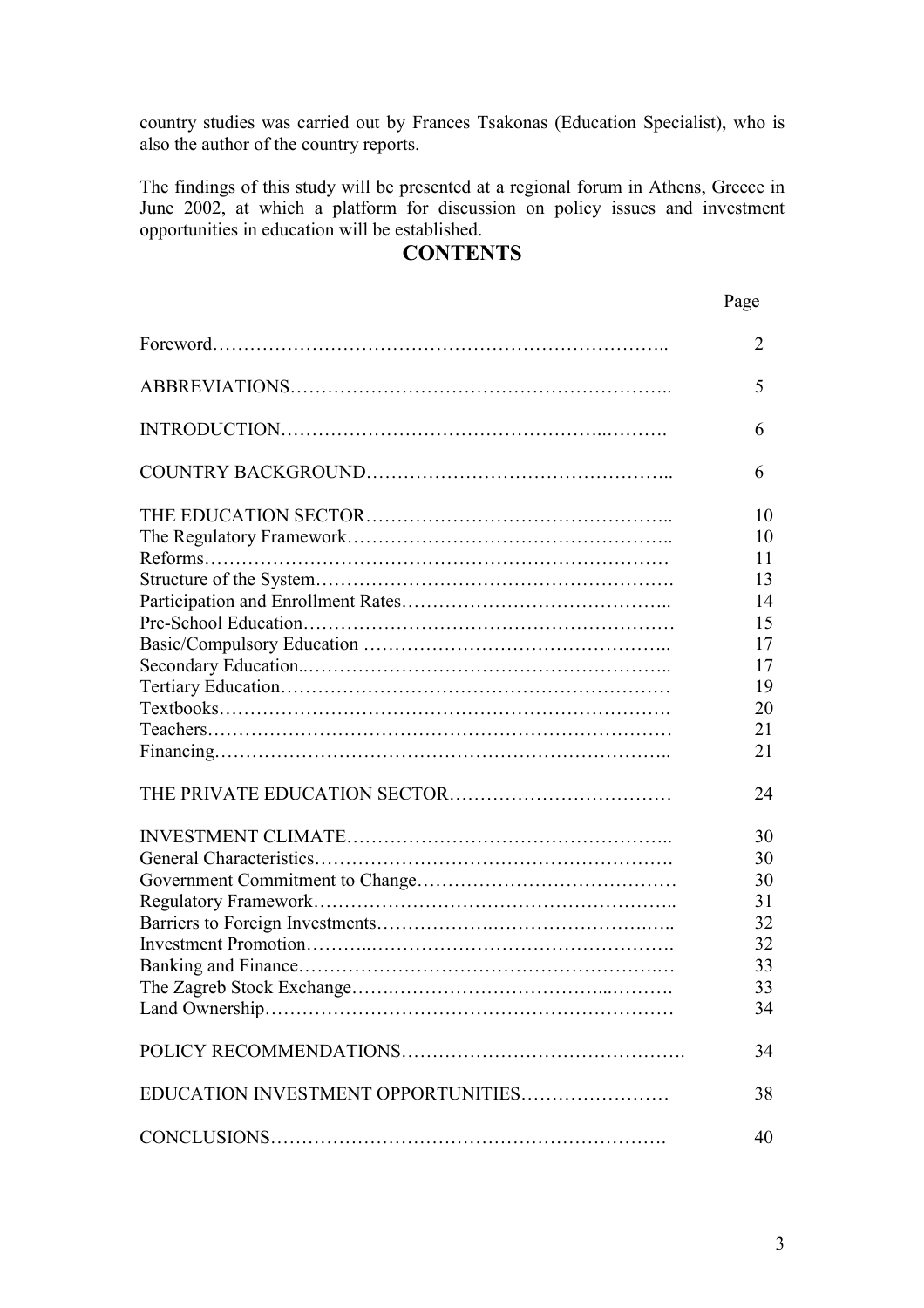| <b>TABLES</b><br>Table 1 – Trends in Gross Enrollment Rates by Level of Education                                                                                                                                                               |          |
|-------------------------------------------------------------------------------------------------------------------------------------------------------------------------------------------------------------------------------------------------|----------|
| $1995 - 1999$<br>Table 2 – Number of Institutions, by Origin of Funding                                                                                                                                                                         | 14<br>26 |
| <b>CHARTS</b>                                                                                                                                                                                                                                   | 18       |
| <b>BOXES</b><br>Box 1 – Program Innovations in the Schooling System in the City of Zagreb<br>Box 2 – Case Study – Privatna Klasična Gimnazija                                                                                                   | 24<br>27 |
| <b>APPENDICES</b><br>Appendix 1 - Private Pre-Schools, Primary & Secondary Schools<br>(Licensed by the Ministry of Education and Science) and<br><b>Private Tertiary Institutions</b><br>(Accredited by the Ministry of Science and Technology) |          |
|                                                                                                                                                                                                                                                 | 41       |
|                                                                                                                                                                                                                                                 | 46       |
| ADDITIONAL RESOURCES ON THE REGION                                                                                                                                                                                                              | 49       |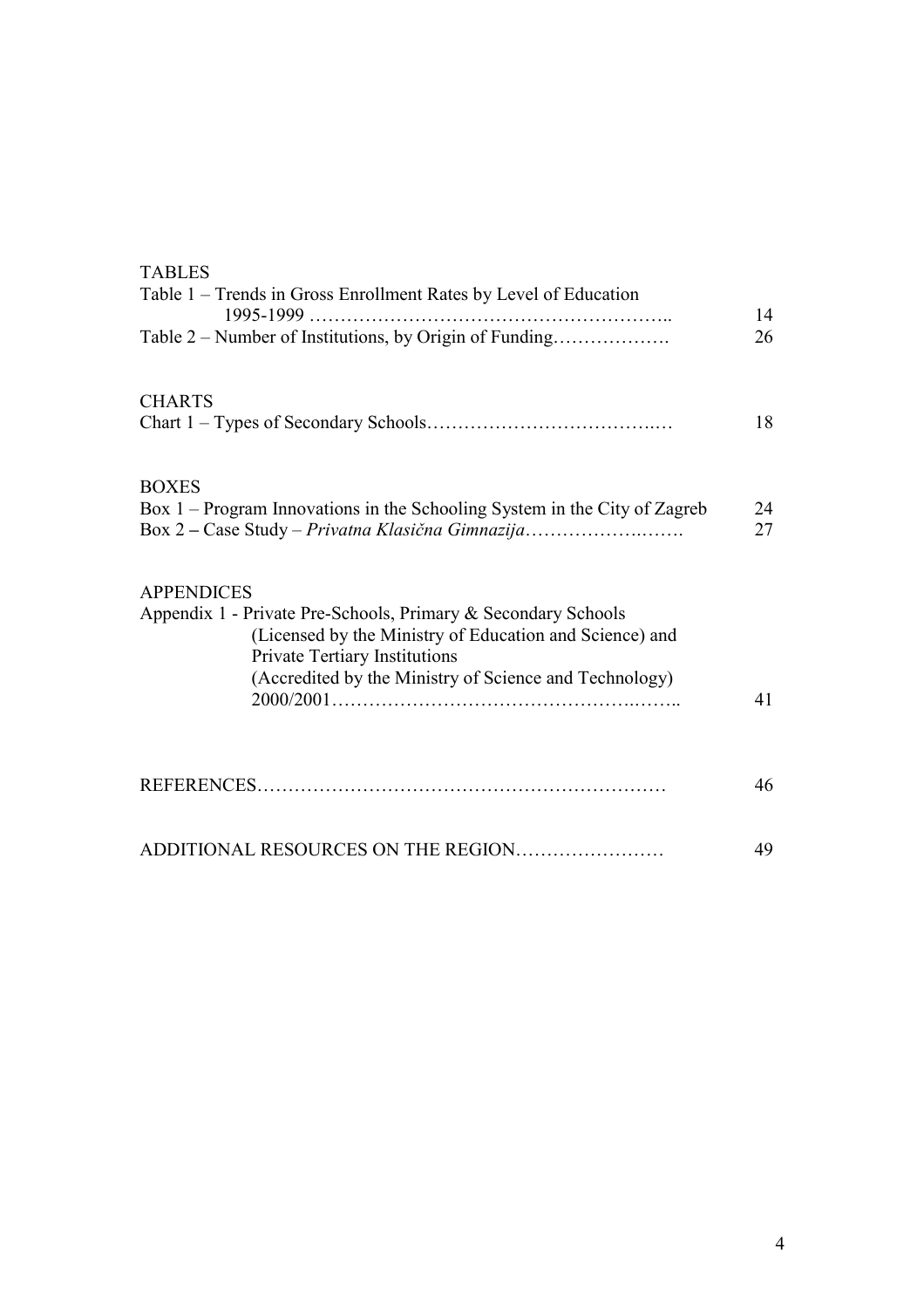## **ABBREVIATIONS**

| <b>CIA</b>    | Central Intelligence Agency                                      |
|---------------|------------------------------------------------------------------|
| <b>EBRD</b>   | European Bank for Reconstruction and Development                 |
| EU            | European Union                                                   |
| <b>FIAS</b>   | Foreign Investment Advisory Service                              |
| <b>FRY</b>    | Federal Republic of Yugoslavia                                   |
| <b>FYROM</b>  | Former Yugoslav Republic of Macedonia                            |
| <b>GDP</b>    | <b>Gross Domestic Product</b>                                    |
| <b>GNP</b>    | <b>Gross National Product</b>                                    |
| <b>HDZ</b>    | Croatian Democratic Union Party                                  |
| <b>HRK</b>    | Croatian Kuna                                                    |
| <b>IDP</b>    | <b>Internally Displaced Persons</b>                              |
| <b>IFC</b>    | <b>International Finance Corporation</b>                         |
| <b>ILO</b>    | International Labor Organisation                                 |
| <b>IMF</b>    | <b>International Monetary Fund</b>                               |
| <b>MES</b>    | Ministry of Education and Sports                                 |
| <b>MST</b>    | Ministry of Science and Technology                               |
| <b>NATO</b>   | North Atlantic Treaty Organization                               |
| <b>OECD</b>   | Organization for Economic Co-operation and Development           |
| <b>SFRY</b>   | Socialist Federal Republic of Yugoslavia                         |
| <b>UNDP</b>   | <b>United Nations Development Program</b>                        |
| <b>UNESCO</b> | United Nations Educational, Scientific and Cultural Organization |
| <b>UNICEF</b> | United Nations International Children's Emergency Fund           |
| <b>USD</b>    | <b>United States Dollars</b>                                     |
| <b>VET</b>    | Vocational Education and Training                                |
| <b>WB</b>     | World Bank                                                       |
| <b>WTO</b>    | World Trade Organization                                         |
| <b>ZSE</b>    | Zagreb Stock Exchange                                            |
|               |                                                                  |

| Currency:             | Croatian Kuna (HRK)           |  |  |  |  |  |
|-----------------------|-------------------------------|--|--|--|--|--|
| <b>Exchange rate:</b> | 8.38 HRK = 1 USD (March 2002) |  |  |  |  |  |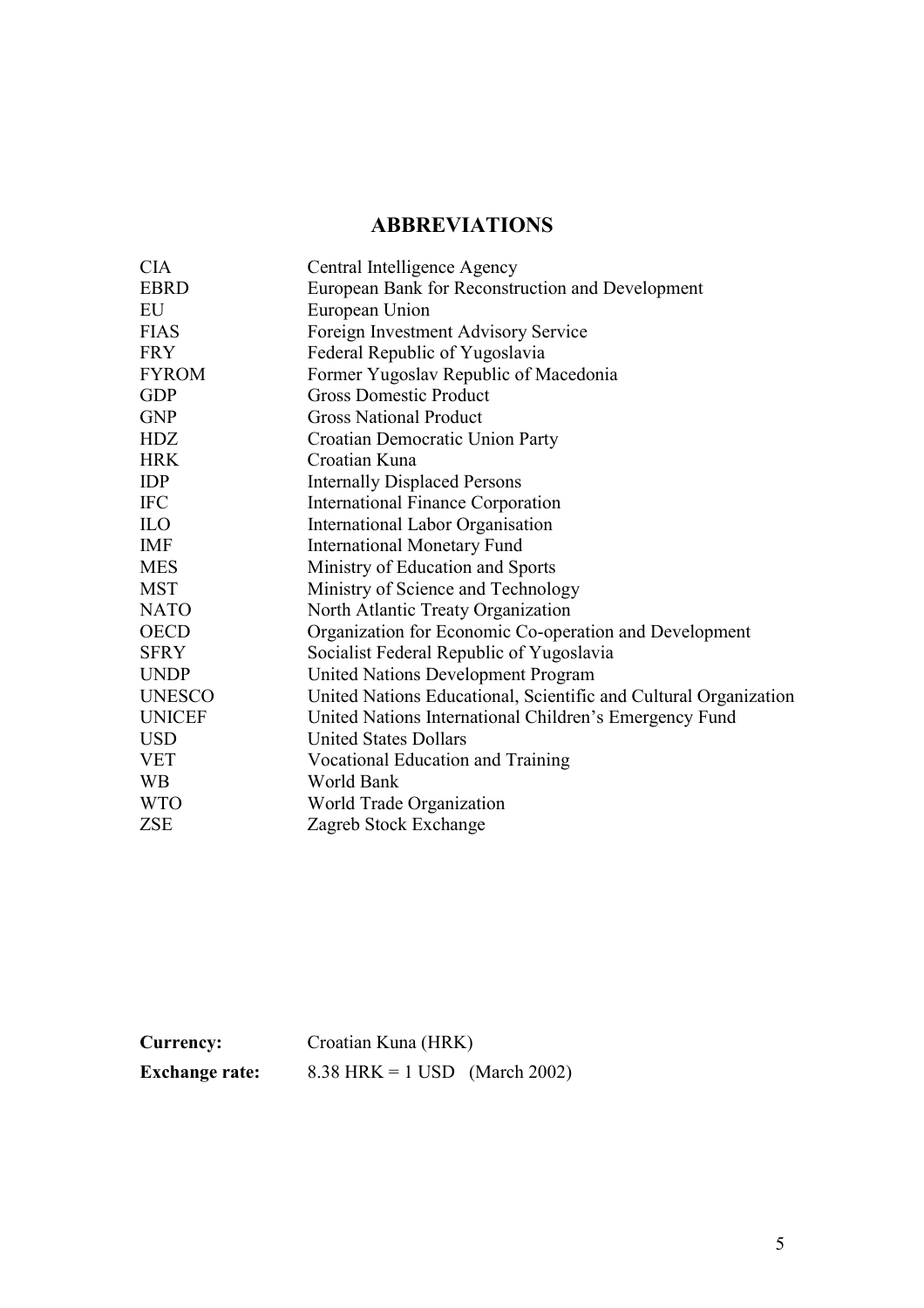## <span id="page-5-0"></span>**INTRODUCTION**

1. Both the Ministry of Education and Sports (MES), which is responsible for pre-school, primary and secondary education, and Ministry of Science and Technology (MST), which is responsible for university education, welcome private education and have, in this respect made a general policy statement indicating that the development of private education is a way to: (a) ease the burden of the state budget; (b) respond to the needs of parents who would like to choose the school their child goes to; and (c) provide inspiration for competition and the development of quality schools. Nevertheless, what is urgently needed if private education is to be further developed is: (1) a policy framework that not only provides guidelines for private education provision but more importantly, for quality assurance; and (2) a strategic plan for the funding and financing of *all* private educational institutions.

## **COUNTRY BACKGROUND**

- 2. Croatia formed a parliamentary democracy in June 1991, after declaring independence from the Socialist Federal Republic of Yugoslavia (SFRY). It is the second richest of the former Republics of Yugoslavia with a highly educated labor force of about 1.7 million<sup>1</sup>, a high GNP per capita in the order of \$ 4,580 (in 1999) and a GDP structure similar to that of an industrial market economy.<sup>2</sup> Moreover, according to the World Bank Economic Vulnerability and Welfare Study (2001), Croatiaís *social indicators, such as infant mortality, literacy and life expectancy are at par with rich countries* [and the] *system of social transfers is one of the most extensive in the region.*<sup>3</sup>
- 3. Bordering the Adriatic Sea and neighboring Bosnia and Herzegovina, Hungary, Serbia and Montenegro, and Slovenia, Croatia, with its 1,185 islands – of which only 66 are inhabited - occupies a total area of 56,538 sq. km.<sup>4</sup>
- 4. Croatia has a population of 4,334,142 (July 2001 est.) of which 22 percent reside in Zagreb, the capital.<sup>5</sup> Population growth rate currently stands at 1.5 percent (2001 est.), with 18.2 percent of the population between the ages of 0- 14 years, 66.6 percent between the ages of 15-64 years and 15.2 percent 65 years and over (2001 est.).<sup>6</sup> There are still however, 50,000 internally displaced persons (IDPs) and 30,000 refugee Croats from Bosnia and Herzegovina.<sup>7</sup>

<sup>&</sup>lt;sup>1</sup> The illiteracy rate in Croatia has fallen steadily, from 9 percent in 1971, to 5.6 percent in 1981 and 3 percent in 1991.<br><sup>2</sup> World Bank C

World Bank Country Office - Croatia. http://www.worldbank.hr/

<sup>&</sup>lt;sup>3</sup> These factors of course, do not preclude the existence of absolute poverty, whose extent depends on how wealth, income and transfers are distributed. (Croatia Economic Vulnerability and Welfare Study. The World Bank. Report No. 22079-HR. April 18, 2001.)

<sup>4</sup> http://www.hr/

<sup>5</sup> http://www.hgk.hr/komora/eng/

 $6$  CIA World Factbook – Croatia. http://www.odci.gov/cia/

 $7$  Croatia – Progress Report. UNICEF. May 2000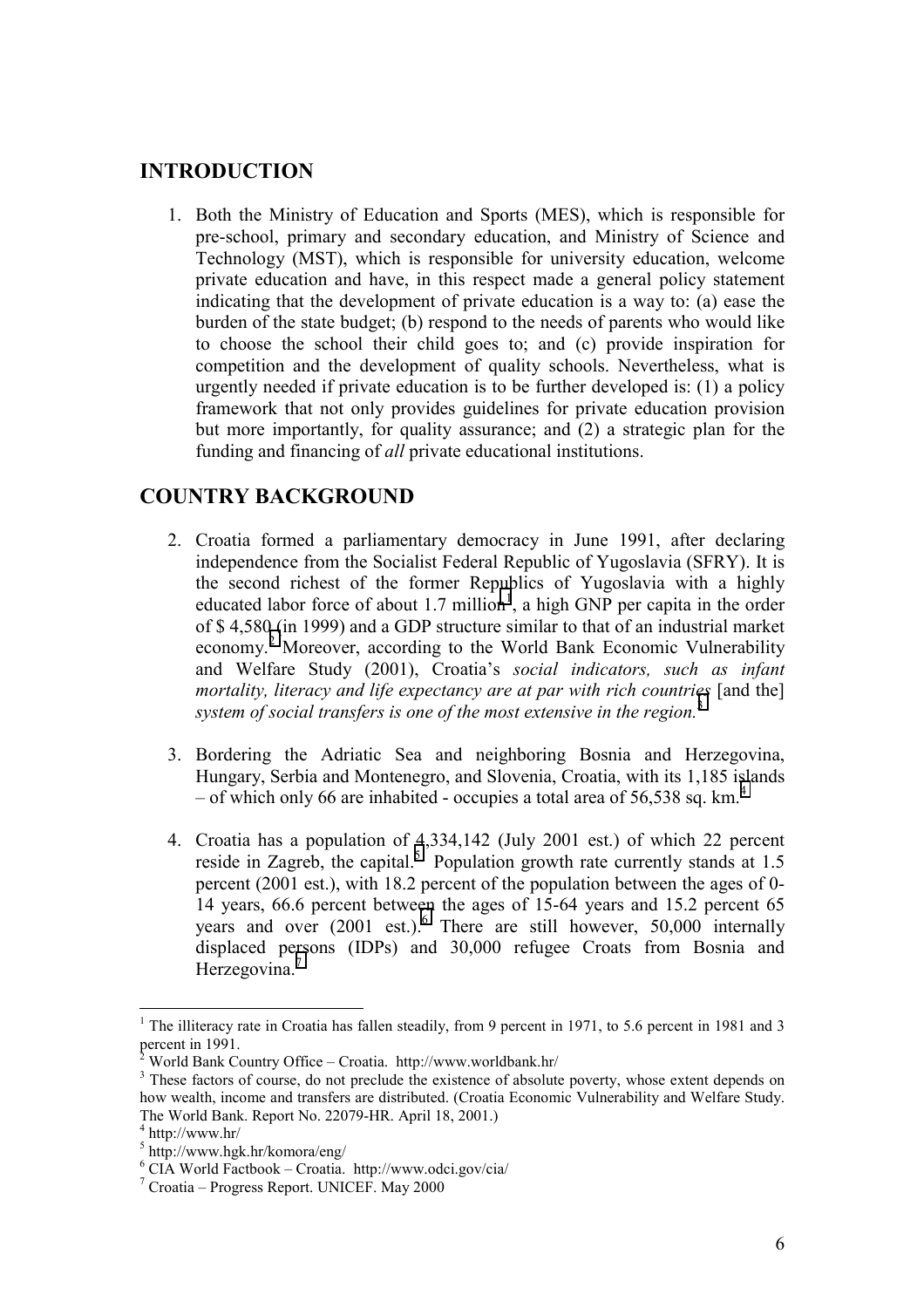- 5. According to the 1991 census, 78.1 percent of the population is Croat, 12.2 percent Serb, 0.9 percent *'Bosniak*<sup>', 8</sup> 0.5 percent Hungarian, 0.5 percent Slovenian, 0.4 percent Czech, 0.3 percent Albanian, 0.3 percent Montenegrin and 0.2 percent Roma. Other ethnic groups make up 6.6 percent of the population.<sup>9</sup> The majority of the population (76.5 percent) is Roman Catholic, 11.1 percent is Orthodox, 1.2 percent is Muslim and 0.4 percent is Protestant.<sup>10</sup> Croatian is used as the primary language of communication by 96 percent of the population, while 4 percent uses another language (including Italian, Hungarian, Czech, Slovak, and German).<sup>11</sup>
- 6. Demographic trends however, have been greatly affected by the war with Serbia (from 1992 to 1995) and are of primary concern to the Government since emigration and depopulation currently distinguish almost three-quarters of the Croatian state. The Government has therefore embarked on an active population redistribution policy in order to: (a) sustain the current population estimates; (b) promote the return of displaced persons and refugees; (c) promote the settlement of younger people and potential expatriate returnees in areas affected by depopulation, ageing or extinction; and (d) stop the migration of the younger and able-bodied population.<sup>12</sup>
- 7. The war with Serbia however, also brought economic instability as defence expenditures and financial costs led to rampant inflation.<sup>13</sup> Nevertheless, the Government was able to implement one of the most successful stabilization programs in the region in 1993 and macro-economic stability was restored by 1994. With the cessation of the armed conflict in 1995 moreover, reconstruction and recovery were subsequently accompanied by growing domestic demand, driven mainly by a surge in consumption and investment, which helped to bring down inflation to a low average of 4 percent between 1995-1999. Although never managing to attain pre-war levels, this macroeconomic environment contributed to reasonably high growth between 1994- 1997, but economic activity slowed down in 1998 and actually turned negative in 1999 (with GDP growth declining from  $6.5$  percent in 1997 to  $-0.3$  percent in 1999).<sup>14</sup>

 $8$  The term *'Bosniak*'' has replaced the term ''Muslim'' as an ethnic term to avoid confusion with the religious term "*Muslim*".

 $9$  http://www.seerecon.org/

 $10$  The remaining 10.8 percent respect another (or no) religion. (CIA World Factbook – Croatia).

<sup>&</sup>lt;sup>11</sup> http://www.seerecon.org/

<sup>&</sup>lt;sup>12</sup> Working Program of the Government of the Republic of Croatia for the Period 2000-2004. Zagreb, February 8, 2000.

<sup>13</sup> Reaching 30 percent per month in 1993. (http://www.worldbank.org/)

<sup>&</sup>lt;sup>14</sup> However, this rapid expansion of domestic demand led to greater external imbalances. Imports increased, while exports remained constant in nominal terms, reflecting an increasingly inward orientation of the economy that led to a current account deficit of 11.6 percent of GDP in 1997. Although the deficit decreased to 7.3 percent in 1999, it is still not sustainable. Increased reliance on external borrowing not only augmented indebtedness, but also created a dependence on access to international capital markets. (http://www.worldbank.org)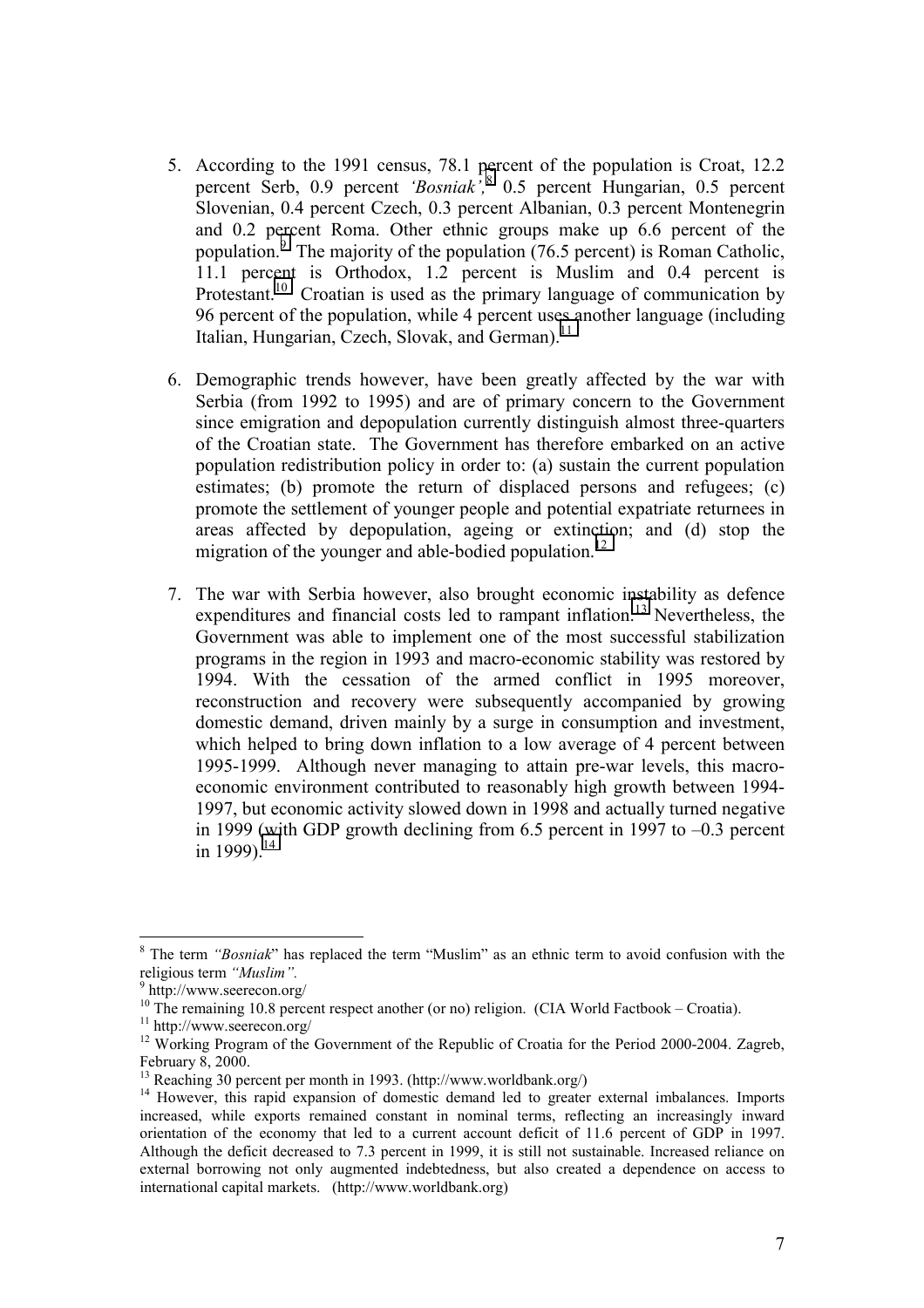- 8. According to the World Bank, the reason for this downturn can be attributed primarily to *the fact that reform of public finances, including the structural problems of the banking and enterprise sectors and the culture of nonpayment in the economy, have not been addressed properly. Concurrently, much of the growth had been based on reconstruction efforts and domestic consumption rather than on private investment.*<sup>15</sup>
- 9. Croatia is therefore currently facing difficult challenges. After several years of growth and recovery, deep structural reforms are now needed to maintain macro-economic stability and sustained growth.
- 10. The death of President Tudjman in December 1999, and the defeat of his ruling Croatian Democratic Union (or HDZ) party in parliamentary and presidential elections in January 2000, ushered in a new government committed to market-oriented and political reform but faced with the challenge of halting the economic decline.<sup>16</sup> Budget cuts (including cuts to health, education and social welfare<sup>17</sup>) were therefore adopted in 2000 to restore macro-economic stability and to initiate structural fiscal reforms.<sup>18</sup> The economy emerged from its mild recession in 2000 with tourism the main factor.<sup>19</sup>
- 11. According to the EBRD Investment Profile (2001), *solid economic recovery began in 2000 when the economy grew by* 3*.5 percent after good export performance and tourism growth*. Government efforts, along with improvement in the regional situation therefore, could return the country to a path of modest growth. The Government's GDP growth forecast for 2002 however, seems to be far more optimistic (in the range of 3-4 percent<sup>20</sup>) than estimates by international organisations such as the World Bank and IMF (in the order of 2.0-2.5 percent<sup>21</sup>).
- 12. Nevertheless, massive unemployment at 22.6 percent in December  $2000^{22}$ and averaging 21 percent in  $2001$  - remains a key negative element.<sup>23</sup> According to the CIA World Factbook, *the Government's failure to press the economic reforms needed to spur growth* [and ultimately employment] *is*

Sipos, S. "Croatia and the World Bank – New Opportunities and Challenges." The World Bank. http://www.seerecon.org/

<sup>16</sup> http://www.seerecon.org/

<sup>&</sup>lt;sup>17</sup> Croatia Progress Report. UNICEF May 2000

<sup>&</sup>lt;sup>18</sup> Country Report, Croatia. Working Document. Stability Pact for South East Europe. October 2000.

<sup>19</sup> EBRD Investment Profile 2001-Croatia.

 $20$  Developmental Priorities of the Republic of Croatia 2002-2004. Government of the Republic of Croatia. Zagreb, November 12, 2001.

<sup>&</sup>lt;sup>21</sup> Memorandum of the President of the International bank for Reconstruction and Development and the International Finance Corporation to the Executive Directors of a Country Assistance Strategy of the World Bank Group for the Republic of Croatia, May 11, 1999. Report No 19280 HR

<sup>&</sup>lt;sup>22</sup> Which is 1.3 percent higher than at the beginning of the same year. (Economic Highlights – Croatia. The World Bank. February 2001)

<sup>&</sup>lt;sup>23</sup> According to the Ministry of Labor and Social Policy, high unemployment figures are due to the bankruptcy and liquidation of government-owned industries, which used to employ 40,000 but now, only 18,000. Over the next 10 years this number will be reduced to 8,000. War veterans (of which there are 30,000 - representing 10 percent of the present unemployment figure) also add to the unemployment figure.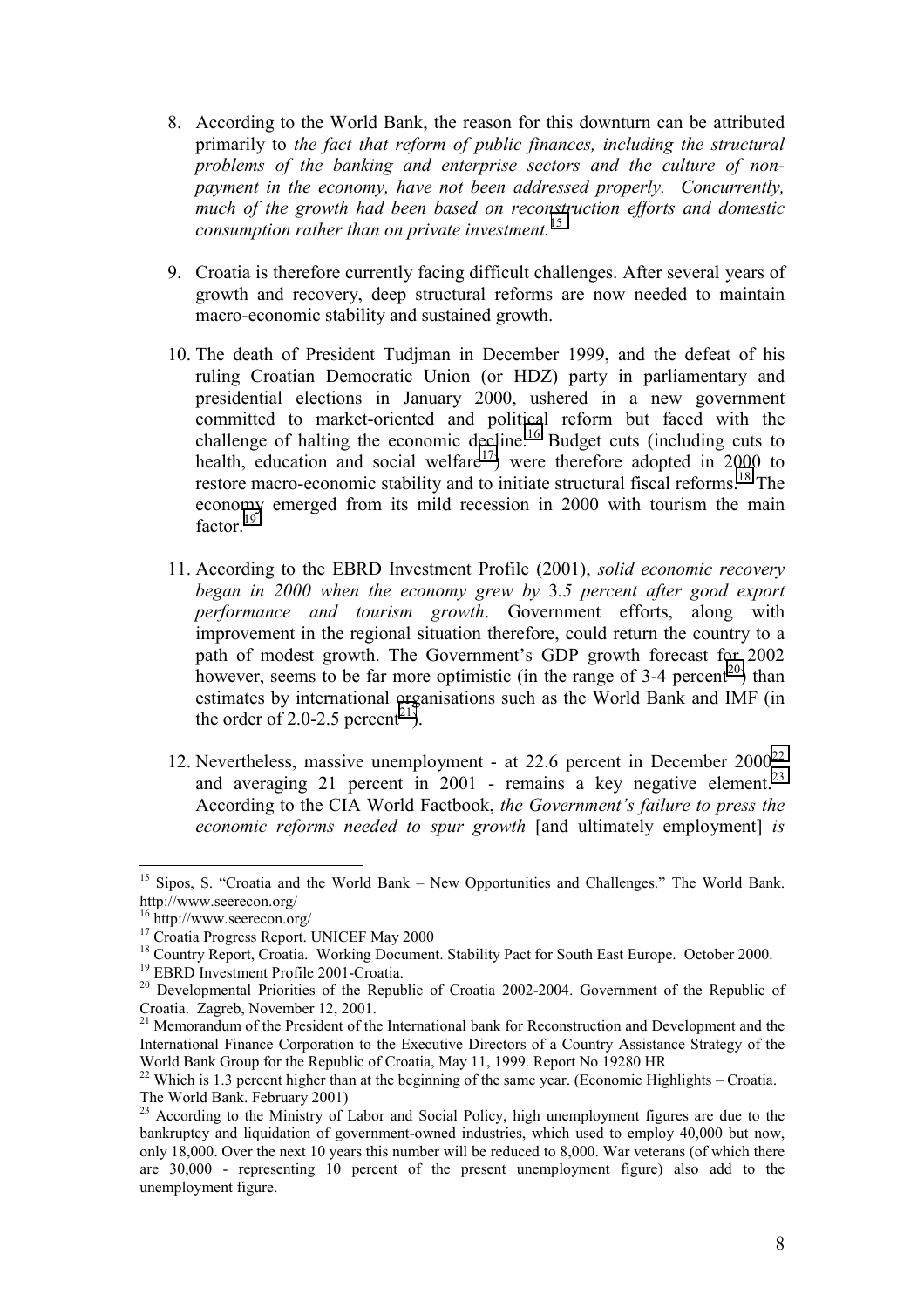*largely the result of coalition politics and public resistance (particularly by the trade unions), to measures that would cut jobs, wages, or social benefits*. However, unemployment data provided by the Croatian Employment Service and the Labor Force Survey differ.

- 13. For example, according to data provided by the Croatian Employment Service, there were 261.9 thousand (5.2 percent more than in 1999) newly registered unemployed persons in 2000. The average number of first-time job seekers moreover, was 6.5 percent higher than in 1999 and the stock of persons unemployed due to the termination of employers' activities continued increasing, reaching almost 32 thousand in December 2000 (which is 31.6 percent more than in the same month of 1999). At the same time however, employers registered 148.2 thousand vacancies, (or 10 percent more than in 1999), while 127.7 thousand vacancies, (or 15.7 percent more than in 1999), were filled from the register of the Croatian Employment Service. Furthermore, the average number of unemployment benefit recipients was 16.8 percent higher in 2000 than in 1999, reaching 70.3 thousand people.
- 14. On the other hand, the Labor Force Survey shows 15.1 percent unemployment for the first half of 2000, which is a big discrepancy to the official statistical unemployment rate of 22.6 percent. The Labor Force Survey for example, gives 79 thousand unemployed people less than that recorded by the Croatian Employment Service. A total of 136 thousand (or 38.6 percent) of registered unemployed persons did not fulfill international criteria of unemployment either because they did not seek and/or are not seeking a job (38 percent), or did not accept a job offer (15.2 percent), or they work unofficially (41.4 percent).<sup>24</sup> This moreover, can account for the fact that although unemployment is high, the incidence of absolute poverty in Croatia is not only very low at 4 percent according to the internationally comparable standards, but also at 10 percent according to nationally specific standards (with the average monthly salary at approximately \$ 400 and capable of feeding a family with two children very modestly).<sup>25</sup>
- 15. According to the Ministry of Labor and Social Policy, in the 1990s the majority of unemployed were the young educated with no experience. The working population however, is ageing fast and there are no programs available for re-skilling of adults.<sup>26</sup>
- 16. One of the key objectives and *absolute priority of the economic policy* of the Government as outlined in the Developmental Priorities of the Republic of Croatia 2002-2004, is *to increase employment, in particular to create favourable conditions for the employment of young people, women, and people*

 $24$  There is in fact a booming "black" and "grey" market. Although there is a lot of underemployment within the sphere of registered unemployed, there are many self-employed amongst the registered unemployed that work in the shadow economy.

 $25$  It would in fact, be affordable for Croatia to eliminate absolute poverty completely as it would cost only 1 percent of GDP! (Croatia Economic Vulnerability and Welfare Study. The World Bank. Report No. 22079-HR. April 18, 2001.)

<sup>&</sup>lt;sup>26</sup> During the socialist period, companies invested 40 percent of their budgets in training of employees, but now only 4 percent is invested. (Ministry of Labor and Social Policy)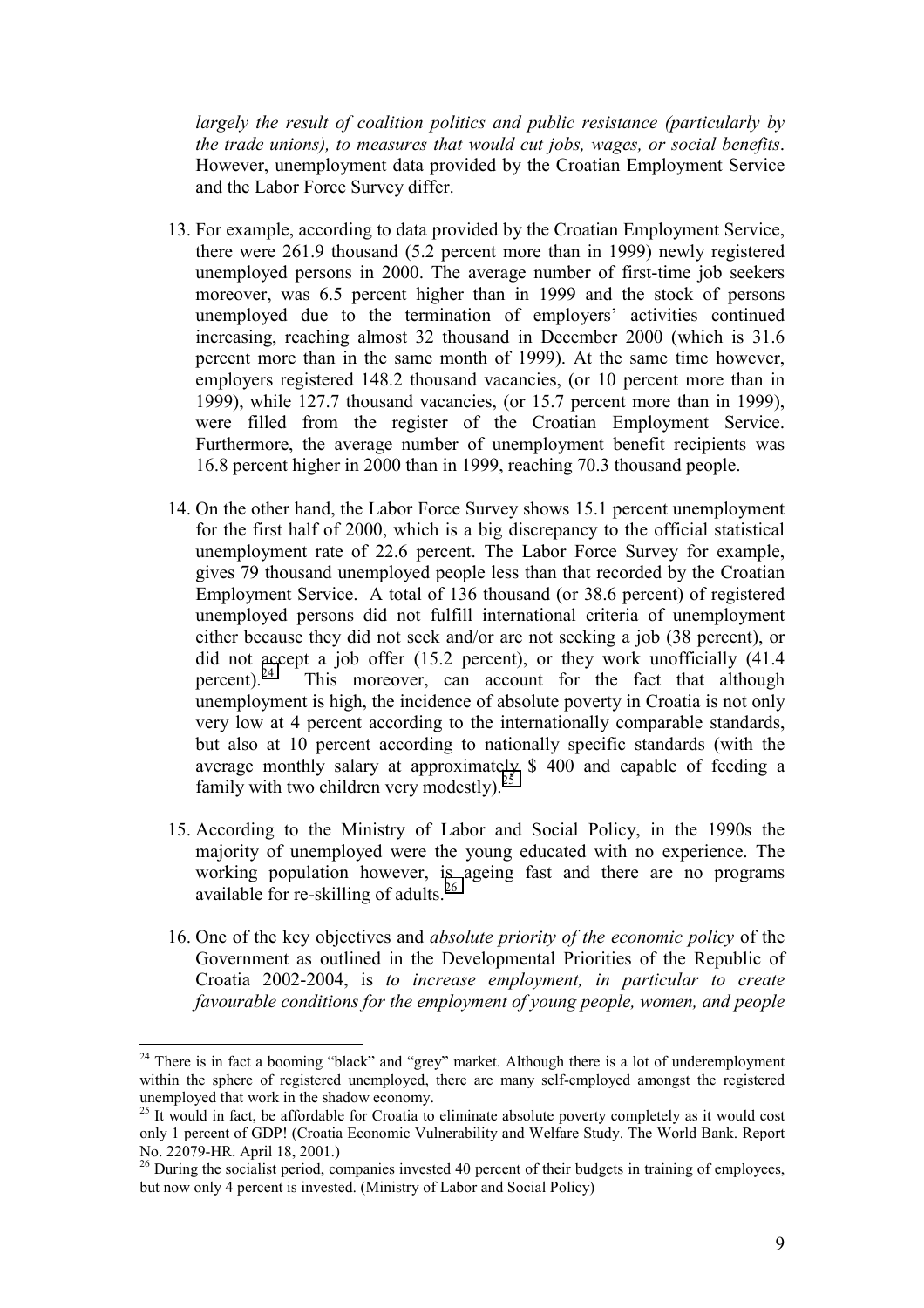*living on islands and areas of special state concern*. In order to enhance employability however, it is noted that *the education system needs to be reformed and the permanent education of employees made possible*.

## **THE EDUCATION SECTOR**

## **The Regulatory Framework**

- 17. According to the Constitution of the Republic of Croatia (Articles 65-66) *primary schooling shall be compulsory and free* and *everyone shall have access, under the same conditions, to secondary and higher education in accordance with his abilities*. The Constitution (Article 67) also guarantees university autonomy regarding its organisation and activities (in accordance with the law). Furthermore, according to the Law on Primary Education, school attendance is compulsory for  $8$  years – from age 7 (with the average enrollment age being 6.5 years) to age  $15.<sup>27</sup>$
- 18. The Pre-school Education Act of 1997, places pre-school education as an integral part of the Croatian education system. The Law establishes the principles of equality of access, freedom of parental choice, and a humanistic approach to child development as the basis for pre-school up-bringing and education. Furthermore, it stipulates the variety of educational forms by which pre-school education can be established, including alternative and shortterm specialized and school-preparation programs and stipulates that these programs may be carried out by public, private or church organizations, as long as the comprehensive needs of pre-school children are fulfilled, their well-being is upheld and pro-social competencies are maintained at high standards.
- 19. The Primary Education Act of 1990 (amended in 1996) and the Secondary Education Act of 1992, were amended and passed through Parliament in June 2001. The main reason for these amendments were to support the Government's decentralization policy regarding financing and in turn, the fostering of autonomy of schools and local communities in decision-making and management. However, according to Spajik-Vrakö (2001) *some of the major systemic strategies that have emerged recently, i.e. a standard driven accountability, whole school reform, market strategies and a horizontally and vertically shared decision-making system, have not been discussed nor legally defined in Croatia yet.* <sup>28</sup>
- 20. Both laws however recognize schools as legal entities that can be founded by: (a) the Republic of Croatia; (b) local and/or regional self-government units; (c) religious communities; and (d) other legal and natural person.<sup>29</sup> School

 $27$  The MES is however considering making one year of pre-school (5-6 year olds) before entry to primary school (i.e. Grade 1) compulsory and extending basic/compulsory education to 9 years.

<sup>28</sup> Spajik-Vrkaö, V. Stocktaking Research on Policies for Education for Democratic Citizenship and Management of Diversity in South Eastern Europe. Stability Pact for South East Europe. December 2001.

<sup>&</sup>lt;sup>29</sup> Under the conditions provided by law therefore, individuals or legal entities may establish private schools and teaching institutions.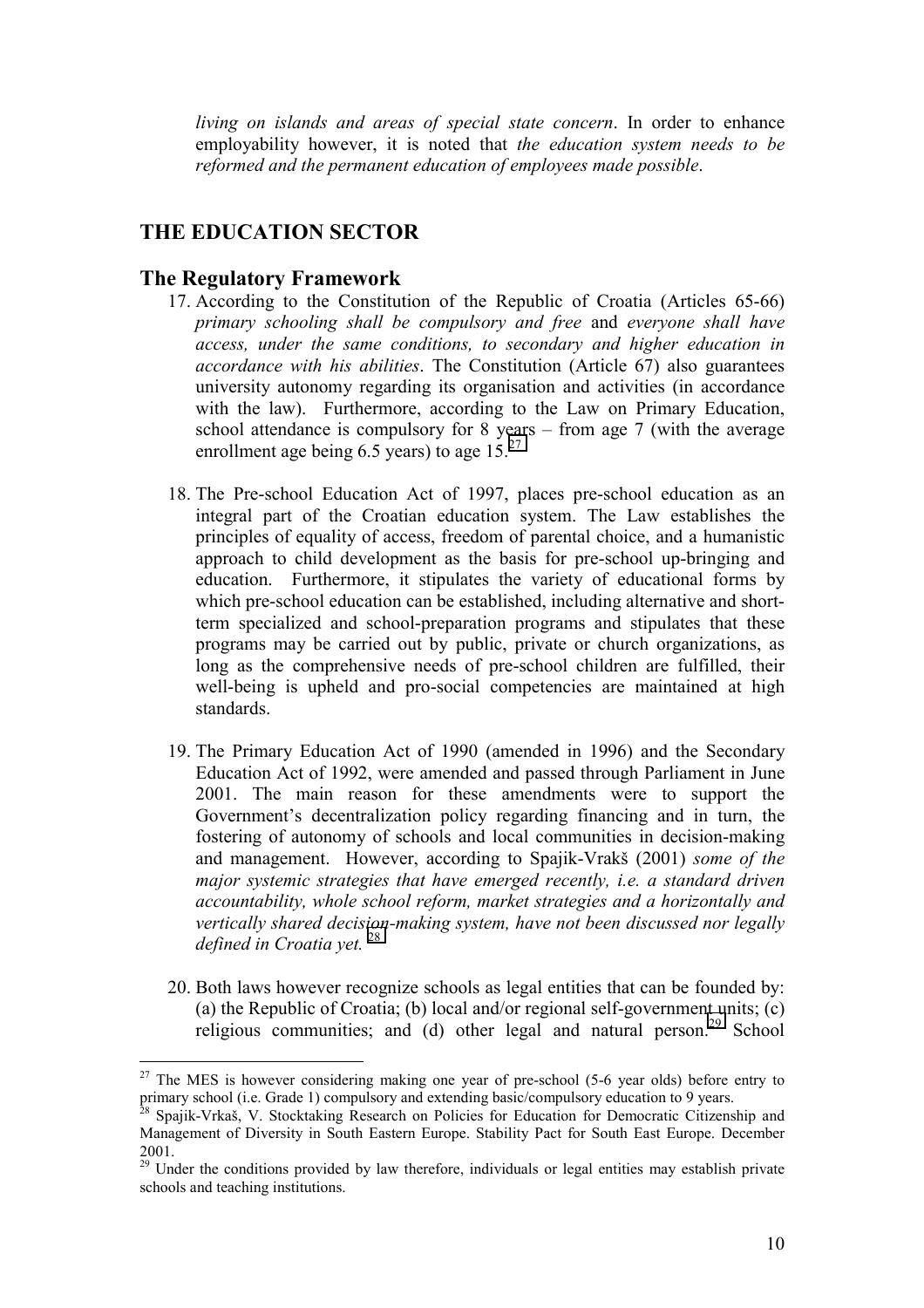statutes regulate the organization and governing of the school, including the election of the principal and the role of the parents' council, while the main governing body is the school committee comprising of representatives of teachers and teacher assistants, parents' council and the local/regional government.<sup>30</sup> Furthermore, the laws stipulate that alternative programs and methods may be used in education and that parents and students have the right to choose the type, form and methods of learning.<sup>31</sup> The laws also stipulate that central and local/regional governments share in financing public schools.

- 21. The Law on Education in Languages and Scripts of National Minorities, passed by Parliament in 2000, regulates the education of primary and secondary school minority students. The Law stipulates that national minorities have the right to education in their language and script from preschool to the university level, $32$  while other laws regulate the establishment and management of such schools and their legal status.<sup>33</sup>
- 22. A new Law on Higher Education has been drafted in accordance with the Bologna Declaration and is currently being discussed in the academic community. The new Law hopes to target: institutional autonomy; quality; financing, inter-institutional co-operation and in particular, co-operation between the Ministry of Science and Technology (responsible for the tertiary sector, including pre-service teacher education) and the Ministry of Education and Sports (responsible for the pre-tertiary sector and in-service teacher training).  $34$
- 23. Alongside the new Law on Higher Education, two new laws are also being drafted. These are: (a) a new Law on Scientific Research (which is being discussed by research institutes and universities) as Croatia has no systemic scientific research policy;<sup>35</sup> and (b) a new law regulating students<sup>7</sup> *active* participation in decision-making in higher education.<sup>36</sup>

## **Reforms**

 $\overline{a}$ 

24. Education reform has been on the Croatian Government's agenda since the country gained its independence in 1991. According to the Economist

 $30\,$  In the secondary school, representatives of the students' council may participate in the work of the school committee when decisions on students' rights and responsibilities are made. However, they have no right to vote. (Spajik-Vrkaö, V., 2001)

<sup>&</sup>lt;sup>31</sup> The public needs in primary education are however determined by pedagogical standards issued by Parliament. (Spajik-Vrkaö, V., 2001)

 $32$  Including regular schools, seminars and summer/winter schools.

<sup>33</sup> An analysis of minority education in Croatia is provided in *Stocktaking Research on Policies for Education for Democratic Citizenship and Management of Diversity in South Eastern Europe* by Spajik-Vrkaö, V. (2001)

<sup>&</sup>lt;sup>34</sup> Article 3 of the current Higher Education Law recognizes academic autonomy and freedom but fails to define the appropriate standards, conditions and control mechanisms for the exercise of such autonomy.

<sup>&</sup>lt;sup>35</sup> One of the key priorities of the Government as noted in the *Developmental Priorities of the Republic of Croatia 2002-2004*, is to ensure the complementarities between the education system, science and employment and to develop these in line with the EU norms and standards in order to ensure that education and science are steered in a direction that matches the needs of a modern labor market, as well as future labor forecasts.

<sup>&</sup>lt;sup>36</sup> The current law allows only for *passive* participation (that is, they have no voting power).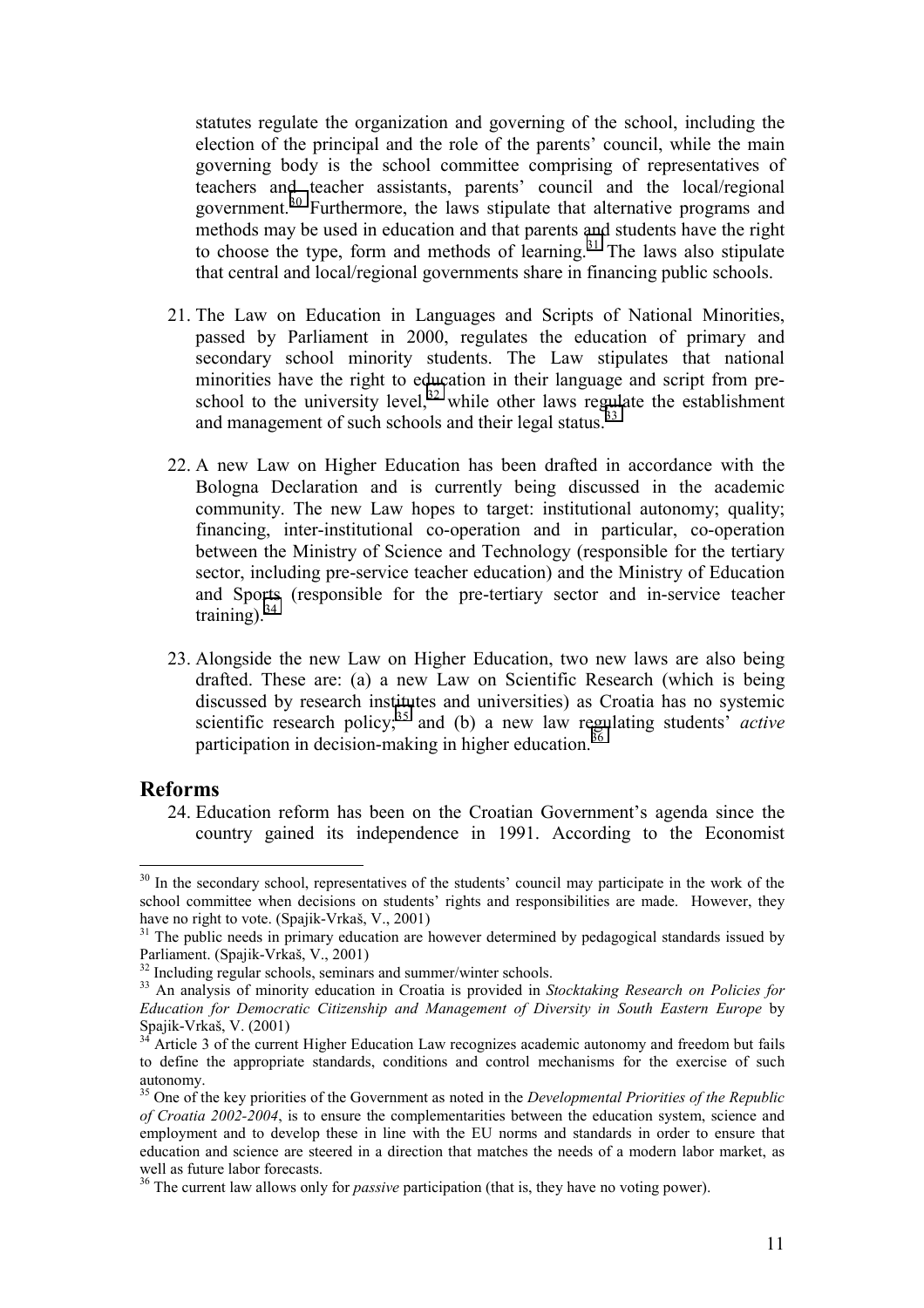Intelligence Unit (2002), *since the first free elections in 1990, reforms of the curriculum have focused in particular on the humanities, with the intention of expunging any vestiges of Marxist ideology in education and giving the curriculum a more specifically ëCroatianí content. This emphasis on national content has been contentious, as attempts by successive education ministers to introduce reforms based on western European examples have been resisted by hard-line elements of the Croatian Democratic Union (HDZ), which insist on a specifically Croatian system. The education issue has proved especially contentious in Eastern Slavonia. Some accommodation for the region's Serbs, who objected to having the Croatian curriculum imposed on them, has been made, but in the months since the region's reintegration into Croatia, schools have been a focus of tension between Serbs and Croats*. 37

- 25. Up to recently therefore, a coherent national strategy has not been pursued, as education remained a political issue. Nevertheless, the general goal has been to help the country define itself as an independent state with its own culture and language, and as part of Europe.
- 26. Nevertheless, since the change in Government in early 2000, Croatia has embarked on swift and radical change of policy towards modernization and democracy in all areas of economy and society. The Government's overall country reform goals as outlined in the *Working Program of the Government of the Republic of Croatia for the Period 2000-2004*, foresees a deep and farreaching reform process - for which education is one of the selected key sectors. It is stated in this document that: *education is a strategic developmental priority for the overall development of Croatian society* and that: *the new concept of the Croatian educational system will be based on a professional study drawing upon comprehensive professional and public debates and analyses, European country experience and recommendations by international organizations. Thus determined, the concept will be used to draft new laws and regulations and to introduce modern state-of-the-art principles into the educational process – such as, primarily, the principles of freedom, democratization, human rights, openness, innovativeness, tolerance and diversity*. 38
- 27. One of the key developmental priorities therefore, that ensue from the *Development Guidelines of the Republic of Croatia* and the 19 integral studies that make up the strategic plan for the future of Croatia as outlined in the document *Croatia in the 21st Century,* is *thorough reform of the education system,* including: (a) reform of the overall education system focusing on the intensification of acquisition of new skills and the introduction of a flexible system for educating the work force; (b) establishment of a life-long education system which relates to new technologies, products and business procedures; (c) establishment (at both the state and regional level) of an analytical profile of business skills;<sup>39</sup> and (d) reform of the university into a modern and

<sup>&</sup>lt;sup>37</sup> http://www.eiu.com

<sup>&</sup>lt;sup>38</sup> Working Program of the Government of the Republic of Croatia for the period 2000-2004, Zagreb, February 2000.

<sup>&</sup>lt;sup>39</sup> Due to the alarming need for skilled personnel in the entrepreneurial, managerial and economic sectors.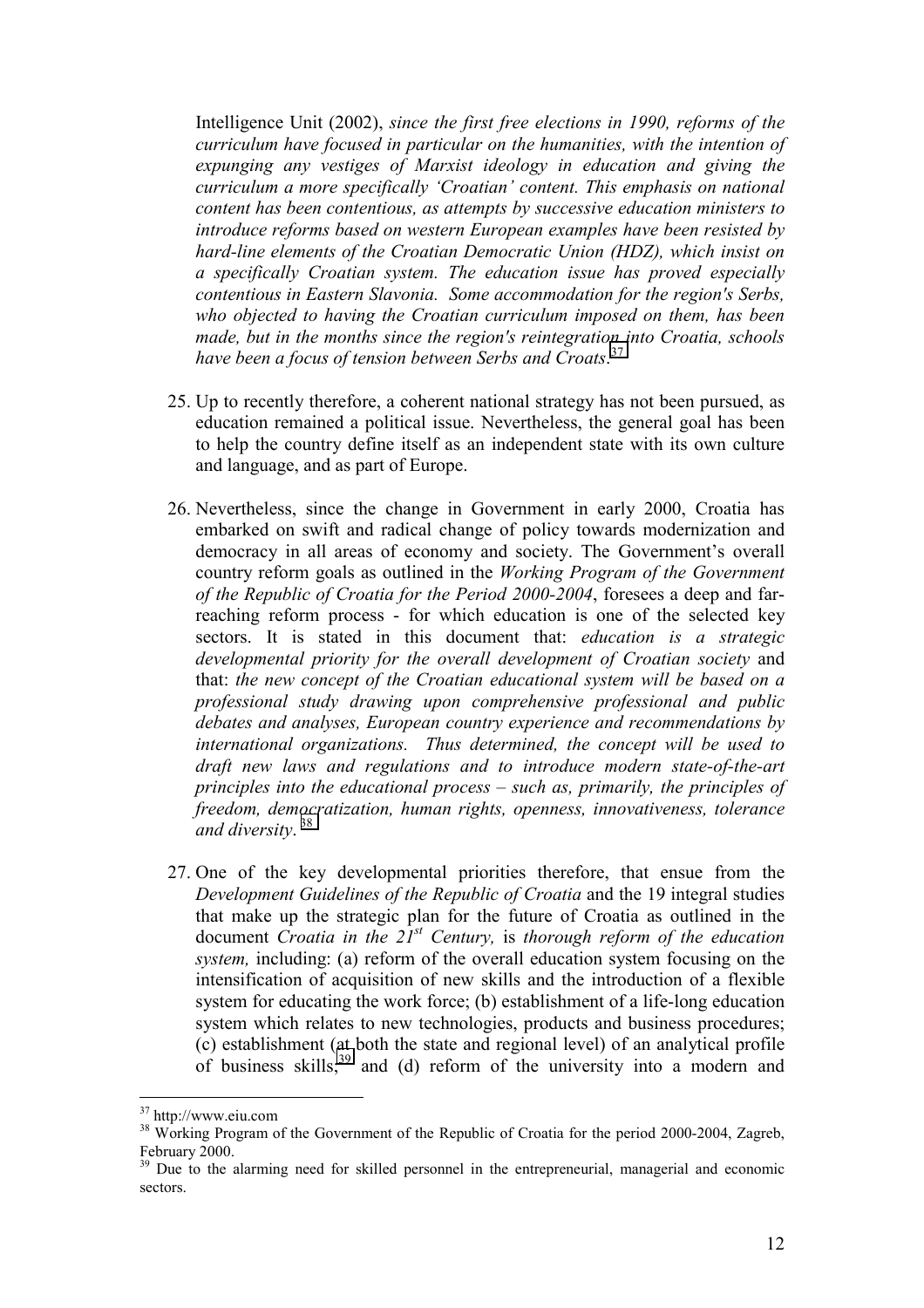integrated institution.40 The need for *acceleration of the decentralization process in education, health, social welfare, local self-government units and state administration* is also noted.

- 28. In June 2000 therefore, the Ministry of Education and Sports (MES), prepared a proposal for education reform, which was distributed for public discussion.<sup>41</sup> The outcomes of this public discussion centered on the need to reassess: (1) the duration of compulsory education (by raising the level of compulsory schooling from 11.4 to 14.6 years); (2) student assessment procedures (in favor of numerical grading the introduction of a state final exam to facilitate enrollment into university); (3) management procedures (to support decentralization); financing measures (to involve both public and private resources in education); (4) the curriculum (to include electives); and (5) the mobility within the education system (both vertically and horizontally).<sup>42</sup>
- 29. Seven commissions were set up to develop a 'blue-print' for the reforms a commission for standards and finance, for teacher training, for systemplanning, for school management, for assessment of teaching and school efficiency (i.e. quality), for national curriculum, and for private education.<sup>43</sup> However, there is concern as to whether the MES and the Government will be able to carry out the reforms in light of the country's financial resources. Nevertheless, consensus seems to lie in the need to adjust the Croatian education system in line with that of EU systems and to make it more efficient<sup>44</sup>

## **Structure of the System**

- 30. The education system in the Republic of Croatia is highly centralized with many elements inherited from the Yugoslav approach in which education was considered a "science", led by the Government. $45$
- 31. There are three levels of educational governance the *Central* level comprising of: (a) the Ministry of Education and Sports (responsible for pretertiary education  $-$  that is, for drafting legislation, defining the curriculum for all schools, approving textbooks, appointing head teachers, approving the number of pupils and school budgets, and settling all payments - salaries, materials costs and capital expenditures, except those met by local authorities); and (b) the Ministry of Science and Technology (responsible for tertiary education  $-$  that is, appointing staff and distributing financial resources to each university faculty); the *Regional* level (made up of 21 counties or *ûupanije* of which 5 focus on inspection and evaluation); and the *Local* level (which ultimately comprises of the school units).

<sup>&</sup>lt;sup>40</sup> Developmental Priorities of the Republic of Croatia 2002-2004. Growth of Employment and Standard. Government of the Republic of Croatia. Zagreb, November 12, 2001.

<sup>&</sup>lt;sup>41</sup> The Basis of the Education System in the Republic of Croatia. Proposal for Discussion. June 2000. http://wwwprosvjeta.hr/eng/index.htm

<sup>&</sup>lt;sup>42</sup> Ministry of Education and Sports.

 $^{43}$  Ibid.

<sup>44</sup> Better teacher preparation and continuing education/training has been noted in the MES policy reform document as being the core element for the improvement of the education provision.

<sup>&</sup>lt;sup>45</sup> Croatia. A Policy Agenda for Reform and Growth. Overview. Vol. 2. The World Bank. February 2000.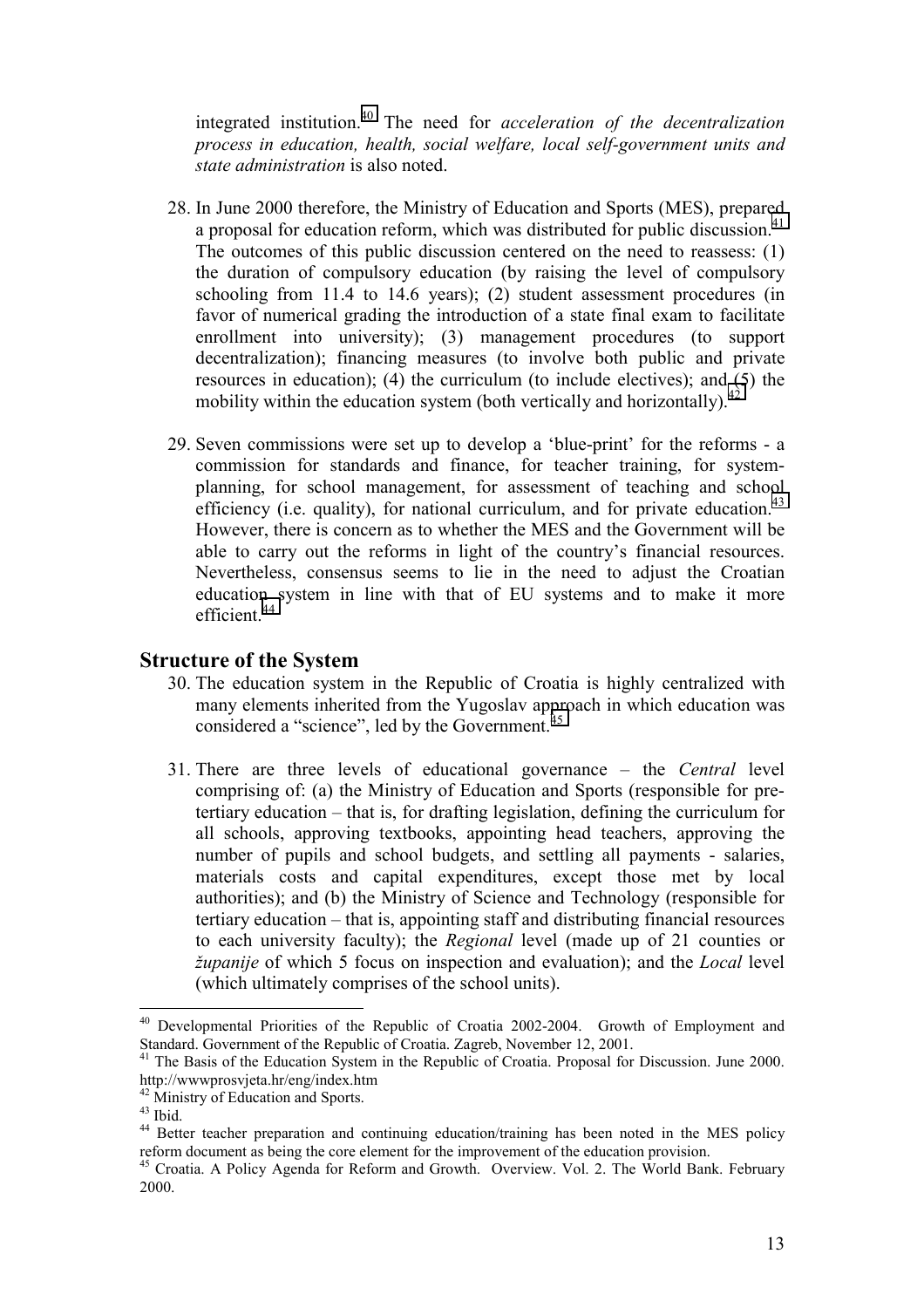- 32. The structure of the education system comprises of 4 main levels: pre-primary (i.e. pre-school) education; basic/compulsory education; secondary education; and tertiary/higher education. Pre-primary/pre-school programs are available for children from 6 months of age to 7 (when they enter primary school). Basic/compulsory education lasts 8 years (from age 7 until age 15) and is divided into lower primary school (Grade 1 to 4) and upper primary school (Grades 5 to 8). Secondary education (from age 15 to 19), is not compulsory and comprises of grammar schools, vocational schools and art schools lasting three or four years. Tertiary education includes university education (lasting 4- 6 years) and non-university education (lasting 2 to 4 years).
- 33. There are no formal exams at the end of Grade 4 and approximately 94 percent of the students continue on to Grade 5 or upper primary school. At the end of Grade 8 there is an internal school-leaving test leading to a certificate of completion of primary school. At the end of secondary grammar school (Grade 12) there is a ë*maturityí* exam (or *ëMaturaí*). Technical and vocational schools set final exams, which are internally prepared and assessed. Entrance exams to higher education institutions are set by the receiving institutions and/or faculties.

## **Participation and Enrollment Rates**

- 34. Participation in pre-school education for 2001 stood at 34.9 percent; for primary/compulsory education at 98 percent; and for secondary education at 63 percent. Participation in tertiary education (both university and nonuniversity programs) stood at 31.3 percent (of which 22.9 percent was in university programs).<sup>46</sup>
- 35. As can be seen from **Table I** (below), trends in gross enrollment rates by level of education have been fairly stable at each level of education during the second half of the last decade, although tertiary education has shown an upward trend.

| <b>Level of Education</b> | 1995 | 1996 | 1997 | 1998 | 1999 |
|---------------------------|------|------|------|------|------|
| Preschool                 | 19.7 | 20.5 | 20.5 | 21.5 | 21.5 |
| Primary                   | 81.8 | 83.4 | 80.8 | 83.0 | 81.8 |
| Secondary                 | 74.5 | 79.6 | 78.2 | 78.9 | 76.7 |
| Tertiary                  | 25.6 | 28.0 | 27.5 | 29.9 | 30.1 |

**Table 1: Trends in Gross Enrollment Rates by Level of Education, 1995-1999**

*Source:* Central Bureau of Statistics, Republic of Croatia.

36. However, the percentage of drop-outs is rising  $-$  starting from primary school and becoming problematic at both secondary and tertiary levels. At some university faculties for example, only 50 percent of the enrolled finish the first year.47 Furthermore, although a more in-depth analysis into the drop-out phenomenon still needs to be carried out, the lack of guidance at schools, the undefined labor market, a wrong type of university entrance examinations, as

 $46$  OECD Thematic Review of National Policies for Education – Croatia. 2001

<sup>&</sup>lt;sup>47</sup> Report on the Vocational Education and Training System. National Observatory Country Report. Croatia. 2001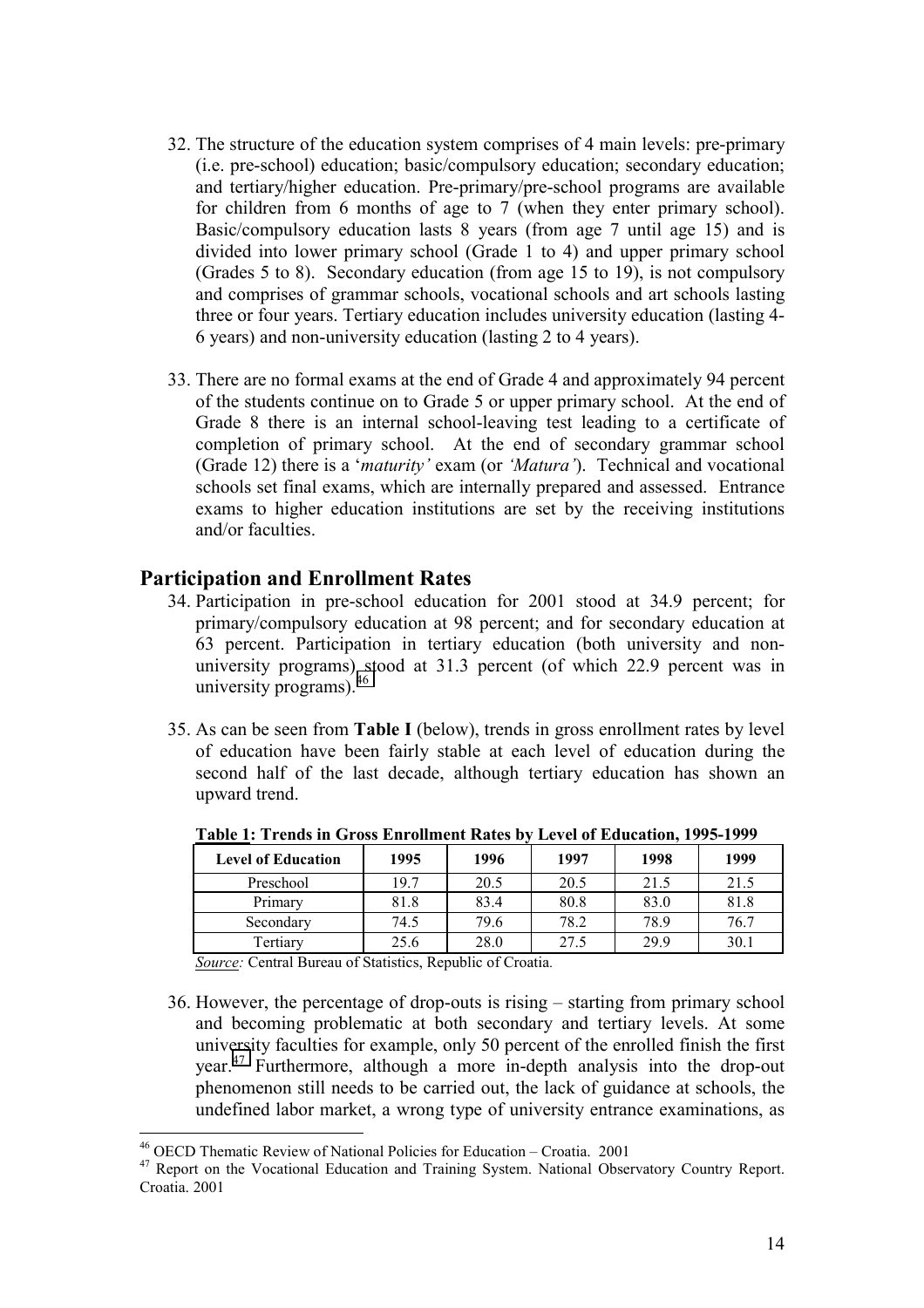well as the very heavy programs are certainly amongst the reasons for dropping out.<sup>48</sup>

37. According to UNICEF data, the education system lags behind other transition economies with respect to post-primary schooling. Household survey data also show that the access of children from poor families to secondary and higher education is severely limited.<sup>49</sup> Moreover, the recent World Bank Poverty Report (2001) finds lack of education to be *one of the most important determinants of poverty and unemployment*. The study finds *relatively high returns to education in Croatia, which combined with a relatively wide spread of education achievements, contributes to highly inequitable outcomes. This indicates a stratified education system that fails to operate as a mechanism for social mobility*.

## **Pre-school Education**

- 38. Pre-school education is part of the education system and is therefore under the supervision of the MES. The goal of the Government is to increase pre-school enrollments from its current 34.9 percent to about 60 percent by the year  $2005$ ,<sup>50</sup> and by the year 2010 make one year of pre-school compulsory for all children aged 5 to 6 years.<sup>51</sup>
- 39. Children from the age of six months until they enter elementary school (six or seven years of age) have the opportunity to participate in pre-school programs. Programs for children below the age of three years are organized in nurseries; for children three, four, or five years in kindergartens; and for children five or six years of age in (non-mandatory) elementary preparatory schools (known as "little schools").  $52$
- 40. Pre-school programs run between 5 and 10 hours per day, with the 10-hour programs being the norm.53 However, both the 5- and the 10-hour programs are enriched with 'special' supplementary programs (such as: foreign languages, art, music, sports, etc.), which can be taken separately from the 5 and 10- hour programs.
- 41. State/public pre-schools generally accept children whose parents both work. The cost of a child's attendance at state/public pre-schools is covered partly by  $local government<sup>54</sup>$  and partly by parents, depending on family income.

<sup>&</sup>lt;sup>48</sup> Report on the Vocational Education and Training System. National Observatory Country Report. Croatia. 2001.

<sup>&</sup>lt;sup>49</sup> Croatia Economic Vulnerability and Welfare Study. The World Bank. Report No. 22079-HR. April 18, 2001.

<sup>&</sup>lt;sup>50</sup> The Development of Education. National Report on Educational Development in the Republic of Croatia. Ministry of Education and Sports. May 2001.

<sup>&</sup>lt;sup>51</sup> The Basis for the Education System in the Republic of Croatia. Ministry of Education and Sports. 2000

<sup>&</sup>lt;sup>52</sup> Although according to the law, every child has the right to at least one year of pre-school before entering primary school. Currently, only about 45 percent of 5-6 year olds attend "little" schools.<br><sup>53</sup> The shorter programs are offered primarily in the smaller towns and municipalities.

 $54$  For example, the local government of the City of Zagreb spent 339,000,000 HRK (approximately \$4.5 million) for public programs in pre-schools in Zagreb and co-financed 18 private kindergartens (16 of which are owned by religious communities) catering for 1,270 children.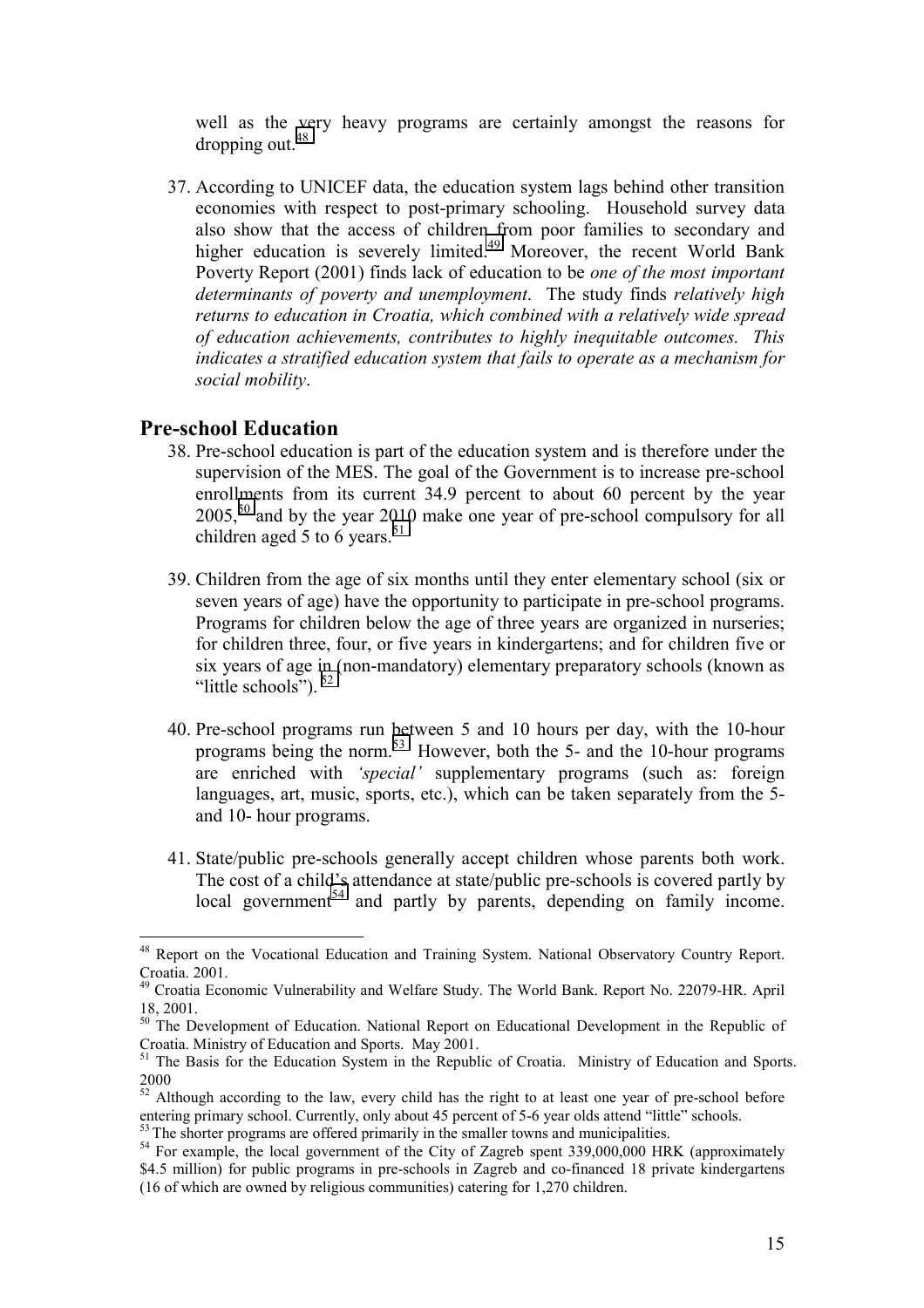However, local government funding is not assured in all regions, which means that in many cases educational services are unequally allocated. The cost of nursery schools has grown while many pre-school programs that have been free for a long time ceased to be such, and thus have become inaccessible to children from low-income families.

- 42. Parents pay about \$ 40 to \$ 80 per month at state kindergartens for 10-hour programs and  $\frac{1}{2}$  30 to  $\frac{1}{2}$  65 for 5-6 hour programs.<sup>55</sup> Enrollment in the *ëspecialí* programs is an extra cost of about \$ 10 to \$ 15 per month per *'special'* program (for twice weekly sessions of 45 minutes each). These *special'* programs operate on open-market principles.<sup>56</sup>
- 43. All pre-school institutions are requested to submit proposals of their ë*specialí* programs for approval to the MES (i.e. the Institute for Educational Development).
- 44. According to the Bureau of Statistics, in the school year 1999/2000 there were 1,034 pre-school institutions in the Republic of Croatia, of which 124 were private.<sup>57</sup> Pre-schools can be founded by units of local self-government (towns and municipalities), religious communities (and other organizations), and individuals, or organized in primary schools (and other institutions).<sup>58</sup>
- 45. As mentioned above (see par. 34) only 34.9 percent of the age cohort (3 to 7 years) is enrolled in pre-school programs. Out of a total of 242,199 children in Croatia in the age group 3 to 7 years therefore, only 86,755 participate in the pre-school education system. However, 95 percent of the 6 year old age cohort is accepted into pre-school programs – free of charge<sup>59</sup> - in order to prepare them for entry to primary school. In the school year 1999/2000 therefore, 71,381 6-year olds participated in such programs.
- 46. According to the MES, pre-school education employs  $11,371$  people  $-7,192$ nursery-school teachers, 492 supplementary professional staff (school counselors, psychologists, special-education teachers, nurses) and 3,687 other staff. The average number of children in a group is 20, and each teacher is in charge of 12 children. $60$
- 47. Large urban areas offer a much wider variety of pre-school programs than small towns and villages. In big cities there are long waiting lists due to lack of space, while in the smaller communities, a lack of understanding about the care of children, along with economic difficulties, hinder the extension of the pre-school education network.

<sup>&</sup>lt;sup>55</sup> At private kindergartens parents pay \$ 80 to \$ 120 per month.<br><sup>56</sup> About 20 percent of children in the regular pre-school program (either the full 10-hour program or the 5-6 hour program) of larger communities also participate in 'special' programs of their choice.

<sup>57</sup> Croatian Bureau of Statistics. http://www.dzs.hr

<sup>&</sup>lt;sup>58</sup> The Development of Education. National Report on Educational Development in the Republic of Croatia. Ministry of Education and Sports. May 2001

<sup>&</sup>lt;sup>59</sup> Financed by the local government.

<sup>&</sup>lt;sup>60</sup> The Development of Education. National Report on Educational Development in the Republic of Croatia. Ministry of Education and Sports. May 2001.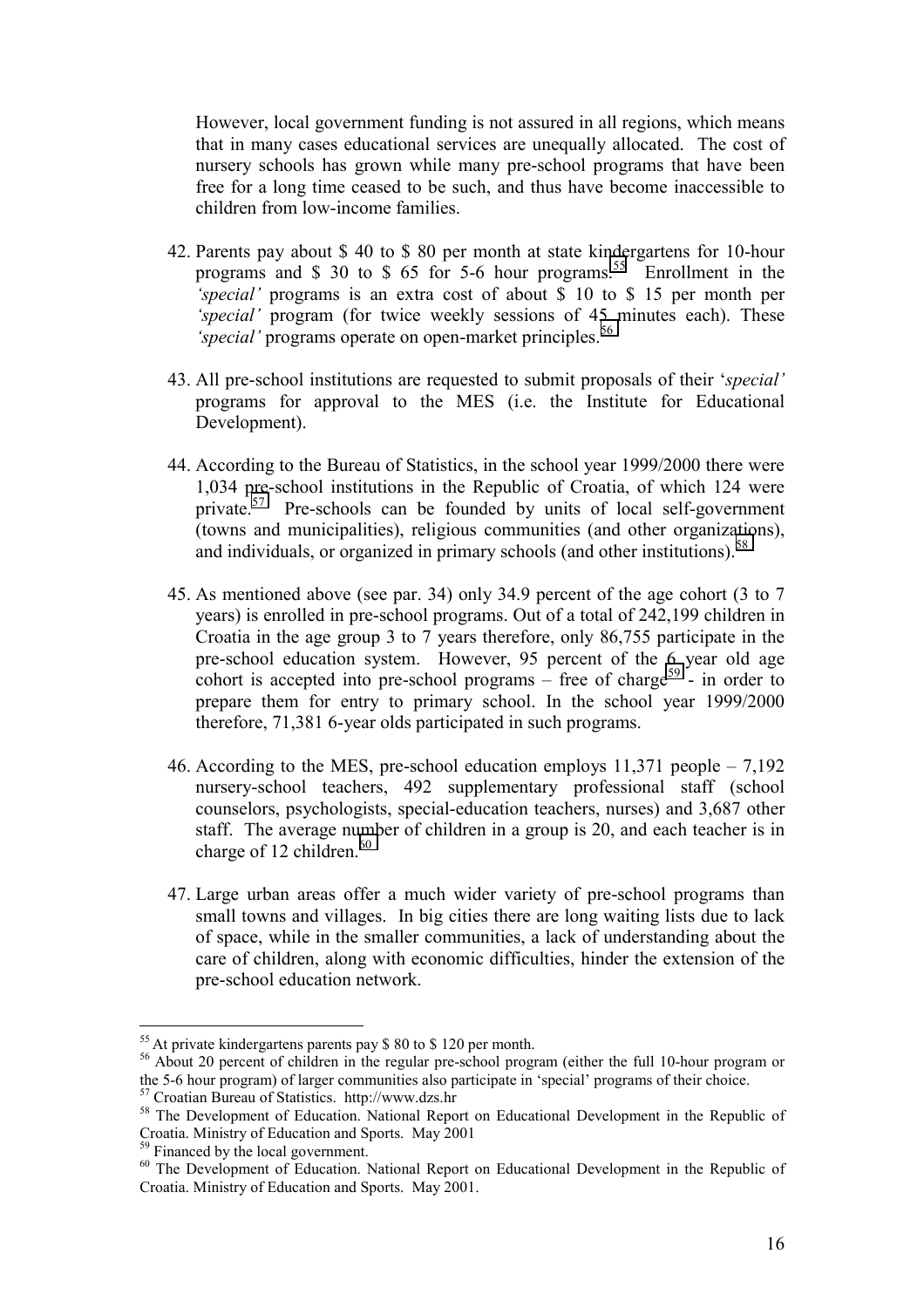## **Basic/Compulsory Education**

- 48. Primary school is divided into lower primary school (Grades 1-4), where students have only one teacher that provides instruction in all subjects, and upper primary school (Grades 5-8), where multiple teachers provide specialized instruction. However, the school is obliged to accelerate gifted students through primary school by allowing them to complete two grades in one year.
- 49. The MES sets a national curriculum of obligatory and optional subjects. Both public and private primary school programs are developed in compliance with the curricula and syllabi set by the MES. $<sup>61</sup>$ </sup>
- 50. According to the Central Bureau of Statistics, in the school year 1999/2000, there were 2,147 state/public primary schools and 6 private ones (3 of which are in Zagreb) catered for by 26,921 teachers, all of which, according to the MES, are qualified.<sup>62</sup> However, in most  $(73.3 \text{ percent})$  primary schools teaching takes place in two shifts and in some (6.9 percent) in three shifts. This indicates a serious need for structural changes in the educational system and calls for greater investment in the construction of school buildings.<sup>63</sup>
- 51. Parents pay for school supplies and textbooks  $-$  a cost ranging from \$ 65 to \$105 per student per year.

## **Secondary Education**

- 52. Secondary education is not compulsory in the Republic of Croatia. Parents and/or students can choose the secondary school they wish to attend. About 94 percent of primary school graduates continue at secondary school.<sup>64</sup> In the school year 1999/2000, there were a total of 192,769 students enrolled in the secondary education (that is 63 percent of the 15-19 year age cohort), of which 16 percent were enrolled in general secondary schools (i.e. grammar schools or ë*gimnazijeí*) and 47.1 percent in vocational education and training (VET) schools.
- 53. According to the Central Bureau of Statistics, in the school year 1999/2000, there were 607 public/state secondary schools (129 general secondary schools and 478 VET schools) and 26 private secondary schools (18 general and 8 VET schools) catered for by a total of 4,205 general secondary teachers and 14,231 VET teachers all of which, according to the MES, are qualified.<sup>65</sup>

 $61$  All curricula and syllabi of all areas and subjects for primary school were published by the Institute for Educational Development of the MES, in June 1999.

 $62$  As the law requires that all teachers in formal education, teaching in approved programs must be qualified. According to the MES, 56.9 percent of teaching staff has two-year post-secondary education, 35.9 percent university education and 7.23 percent secondary education.

<sup>&</sup>lt;sup>63</sup> The Development of Education. National Report on Educational Development in the Republic of Croatia. Ministry of Education and Sports. May 2001.

<sup>&</sup>lt;sup>64</sup> Report on the Vocational Education and Training System. National Observatory Country Report. Croatia, 2001.

<sup>&</sup>lt;sup>65</sup> All teachers in formal education approved programs must be qualified.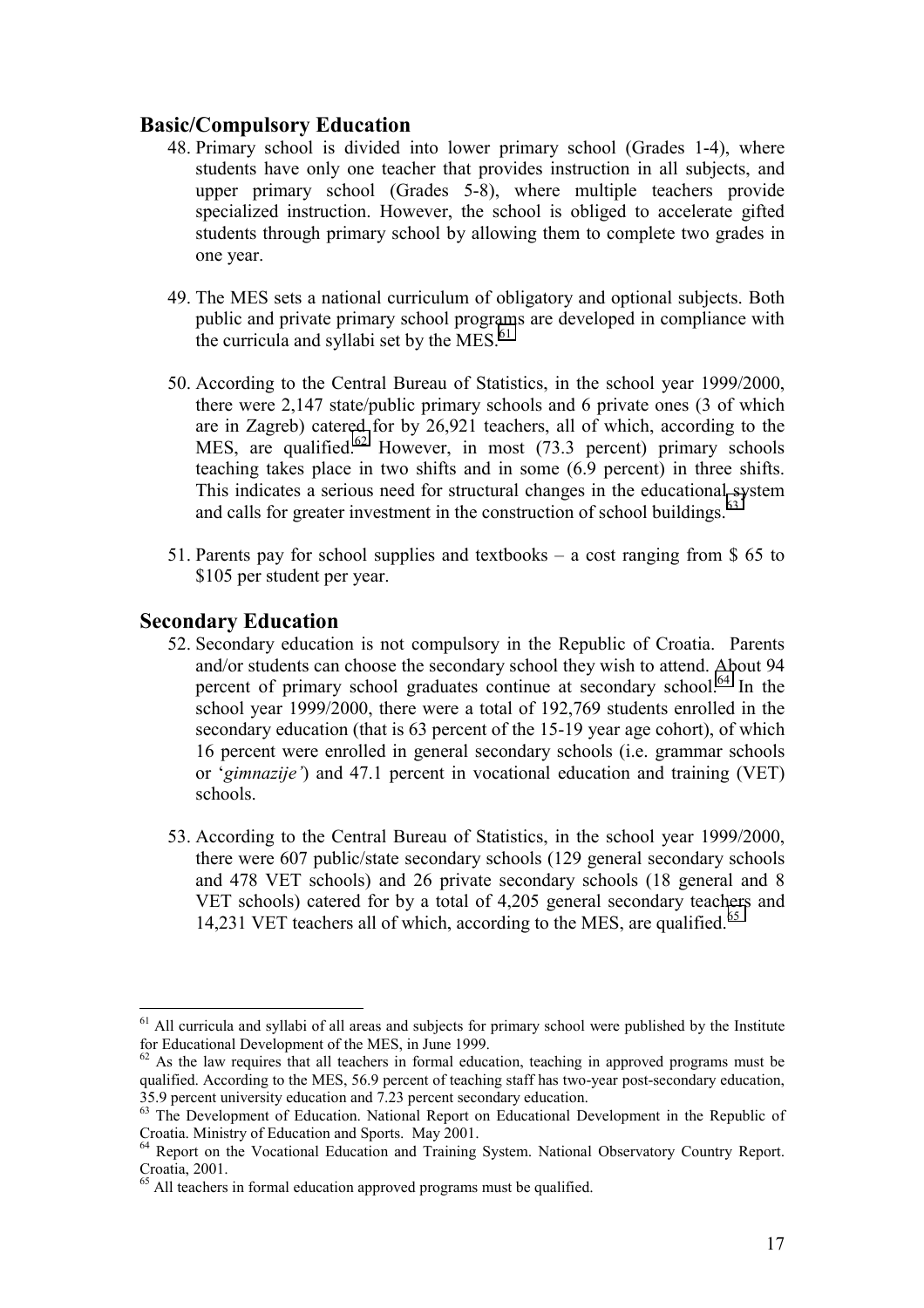54. Secondary education programs are carried out in 3 types of secondary education schools (depending on the program offered)  $-$  grammar schools, secondary vocational schools and art schools as can be seen from **Chart 1** (below). Grammar schools offer 4-year programs; vocational schools offer 3 and 4- year programs for technical/vocational qualifications; 1- and 2- year programs for lower vocational qualifications; and short vocational courses (up to 1-year) for training and up-grading of skills.



**Chart 1: Types of Secondary Schools**

*Source:* Ministry of Education and Sports.

- 55. Grammar schools or '*gimnazije*' were reintroduced into the system in 1990.<sup>66</sup> They offer an increased number of teaching hours and subjects compared to other types of secondary schools. There are general and language ë*gimnazijeí*, classical schools and science schools. Graduates of the 'gimnazije' can continue on to higher education. However, about one-third of general secondary school leavers do so.
- 56. Vocational/technical schools offer one to four year programs. Those graduating from one and two year programs earn lower education qualifications and enter directly into the job market. Those graduating from three or four-year programs earn secondary school qualifications  $-$  however only graduates of four-year vocational/technical (VET) programs can enrol in institutions of higher education (or either enter the labor market directly or proceed to post-secondary professional programs). Graduates of three-year VET programs can work in the field they have trained and have the option to continue their training (to gain specialization in the field they have trained) at post-secondary training colleges.
- 57. However, the 1993-1994 reforms to secondary VET that created such three- or four- year VET programs produced inequalities in the system. For example, a third of all secondary enrollments and 44 percent of those enrolled in VET are enrolled in the three-year programs that preclude access to university.<sup>67</sup> In

<sup>66</sup> Croatian Education System. Interim Report. Ministry of Education and Sports. Institute for Educational Development. Zagreb, June 2000.

<sup>&</sup>lt;sup>67</sup> Bureau of Statistics.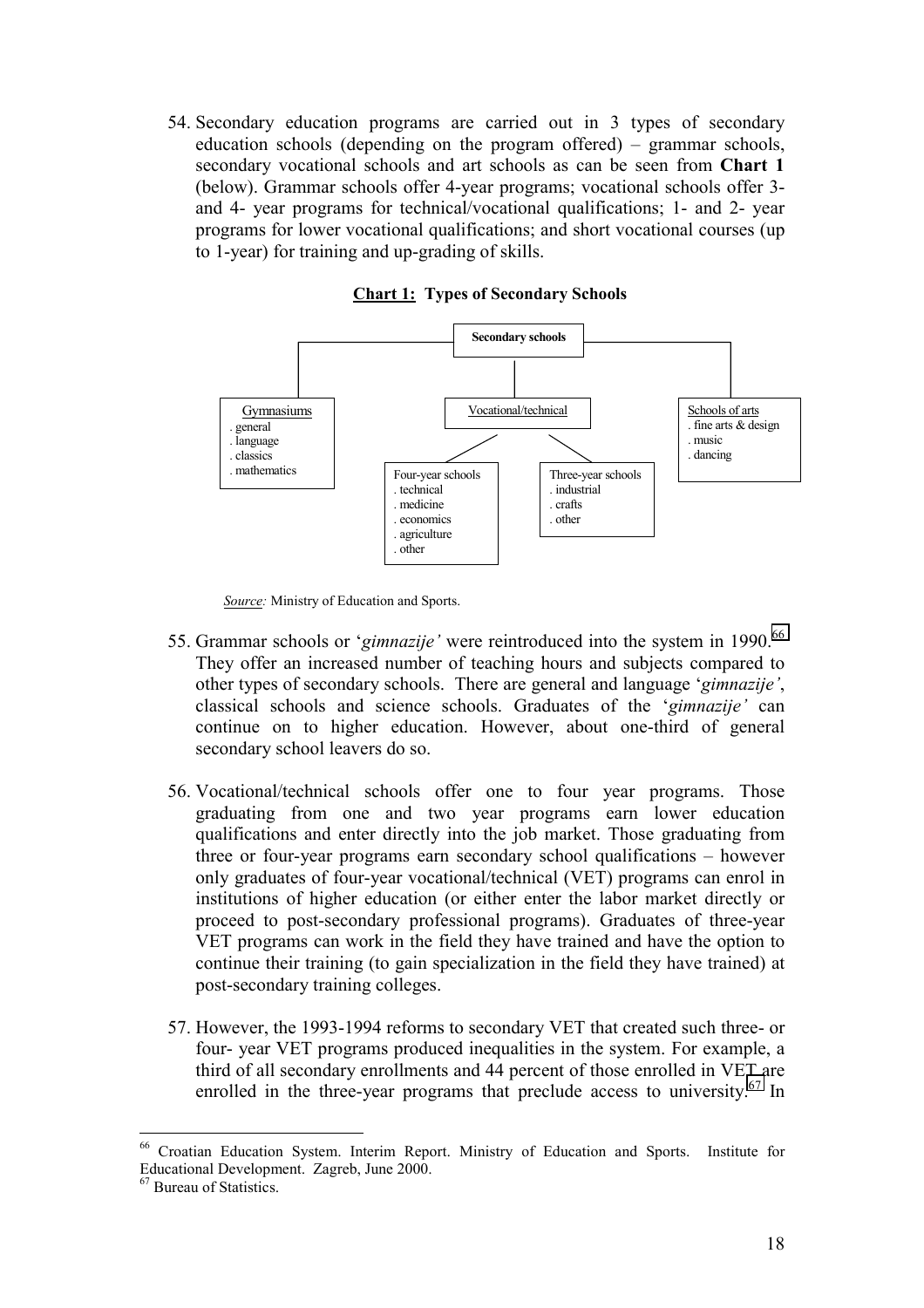terms of creating the human capital needed in a modern economy therefore, this reform was biased against the poor. In fact, students from poorer families are more apt to enrol in VET and more apt to enrol in the three-year vocational programs – having weak academic content and representing fewer years of total education for those that compete these programs - than in the four-year VET programs.<sup>68</sup>

58. Parents pay for secondary-school supplies and textbooks, which can amount to \$ 145 to \$160 per students per year. Furthermore, students who have to take public transport to school have to buy a monthly bus pass, which can cost as much as  $$7$  per month.<sup>69</sup>

## **Tertiary Education**

- 59. According to the Central Bureau of Statistics, in the academic year 1999/2000, there were 4 state universities and 16 tertiary, non-university institutions, no private universities,<sup>70</sup> but 4 private colleges, with about  $97,000$  students enrolled in tertiary (university and non-university) programs.
- 60. Every year, about 26,000 students enrol in colleges and universities, which is about half of all eligible secondary school graduates.<sup>71</sup> This compares favourably with the European average but the difference arises not in the numbers enrolled but in the drop out rate, which is exceptionally high in Croatia with about 22 percent of students not completing their studies and only 13 percent of students graduating on time.<sup>72</sup>
- 61. Admission to (state/public) higher education institutions is based on the results of entrance examinations organised by the higher education institutions or faculties themselves and (to a lesser extent) the results of the secondary school diploma. The procedure is highly selective and only about one-third (31.3 percent) of the relevant age cohort enrolled in university or non-university programs in the academic year 1999/2000. The majority (73 percent) of those that did enrol study at one of the four state universities.<sup>73</sup>
- 62. Those students who are admitted to higher education institutions based on the above (see par. 61) admissions criteria, have their expenses covered by the state.<sup>74</sup> However, other students (i.e. students who do not fulfil this admissions criteria) can also attend state/public higher education institutions  $-$  although

<sup>68</sup> Berryman, S. et. als. The Croatian Education System: Public Expenditure and Institutional Review. The World Bank. December 21, 2000.

<sup>&</sup>lt;sup>69</sup> Considering that the average monthly salary is about \$400 (see par. 14), this is quite a large amount for parents to have to pay.

 $70$  Although the current legislation provides for the establishment of non-state universities.

<sup>&</sup>lt;sup>71</sup> Report on the Vocational Education and Training System. National Observatory Country Report. Croatia. 2001.

 $\frac{72}{2}$  On average, the duration for the completion of a 4-year undergraduate curriculum is 7 years, and 5 years for a 2-year curriculum. (Report on the Vocational Education and Training System. National Observatory Country Report. Croatia. 2001)

 $\frac{73}{12}$  OECD Thematic Review of National Policies for Education – Croatia. 2001

<sup>&</sup>lt;sup>74</sup> The Government also subsidizes accommodations for tertiary-level students from poor families and food for all regular students.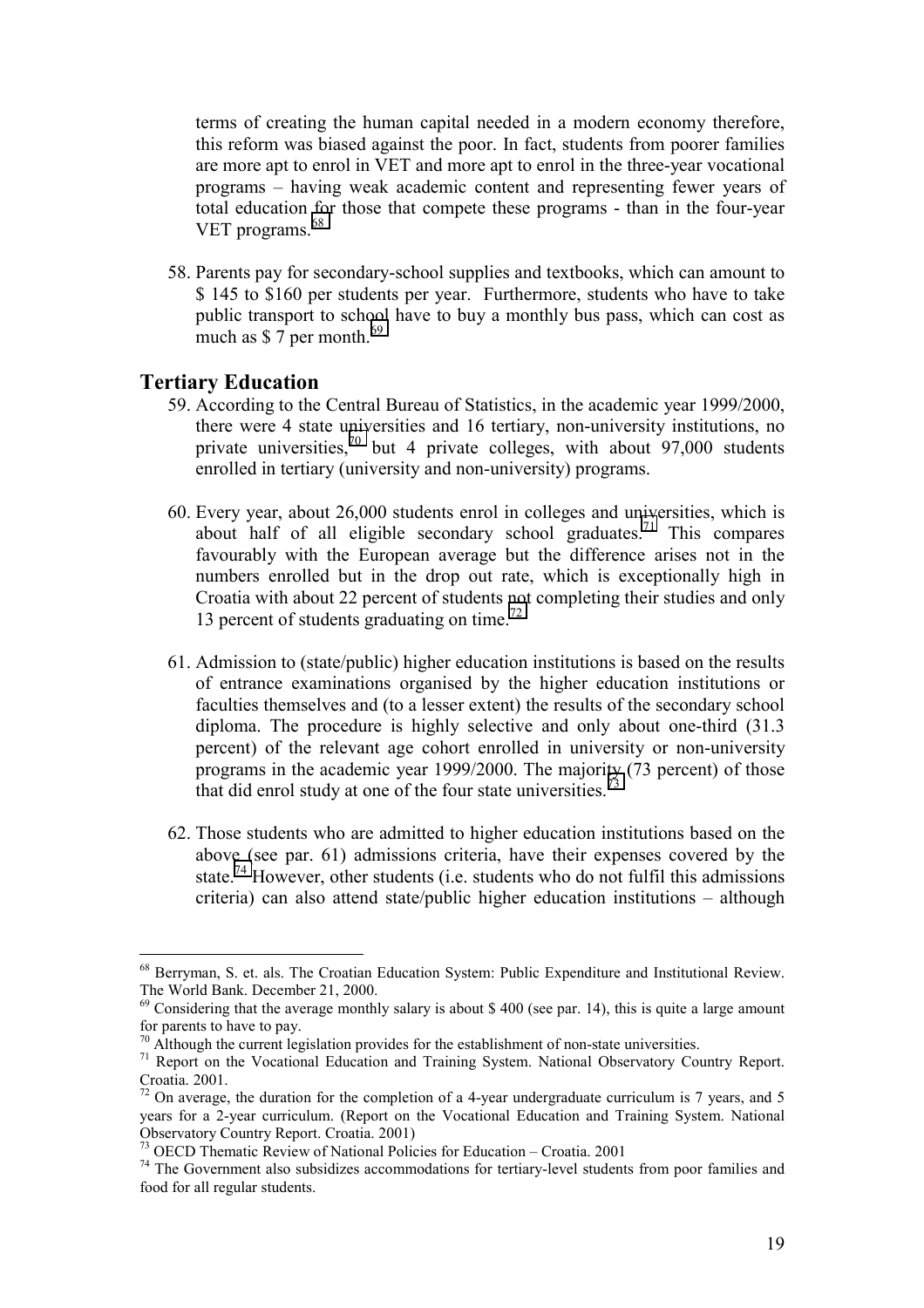*their* expenses are not covered by the state and must be met with by individual students (through the payment of tuition fees).<sup>75</sup>

- 63. Needless to say, this creates two categories of students in Croatian state/public higher education institutions – state-funded students and privately-funded students.<sup>76</sup> Currently about 40 percent of students at state/public institutions pay tuition fees (which can range from \$ 250 to \$ 1000 per academic year depending on the program of study). The income from tuition fees forms a substantial part of the budgets of the higher education institutions.<sup>77</sup>
- 64. As is to be expected then, higher education institutions are opposed to admission based solely on the results of the entrance examinations, partly because they fear their autonomy in selection will be curtailed, but also because there is now a flourishing (and lucrative) private tutoring system preparing secondary school students for university entrance examinations.<sup>78</sup>
- 65. Moreover, the new draft Bill on Institutions of Higher Education proposes that all students pay tuition and that a student loan scheme be introduced to help families finance these costs. However, as the poor are more reluctant to borrow, income contingent loans could be considered.
- 66. Such issues as informal education, continuing education, post-secondary education - outside formal higher education - and life-long learning, will need to be considered in order to meet the growing demands of the personal and professional development of the population.
- 67. Recently however, intensive business management programs have been introduced in Croatia and many Croatian business people are being trained at home and abroad. In recent years, special attention has been given to informal forms of knowledge improvement and training of employees in Croatian companies, with a special emphasis on the education of managers. Related programs are conducted by companies, chambers of commerce, various consulting companies and institutions.

## **Textbooks**

 $\overline{a}$ 

68. A new Bill on textbooks has recently been passed by the *Sabor* (Parliament). This law emphasises the privatization of textbook provision - but with the approval of the MES. Until 1995 the only provider of textbooks was the stateowned publishing company *(äkolska Knjiga)* and textbooks were distributed free of charge.

 $75$  Part-time students pay 60 percent of fees charged full-time students; and foreign students pay higher fees than Croatian citizens.

 $76$  Although 10 percent of fee-paying students per year, with the best grades, can convert to free-tuition status. However, such 'conversion' is at the expense of existing free-tuition status students, who can lose their 'free' status if their grades fall below the required level.

 $^{77}$  Approximately 50 percent of the annual budget of the University of Zagreb comes from this source. (Ministry of Science and Technology)

 $3$  OECD Thematic Review of National Policies for Education – Croatia. 2001.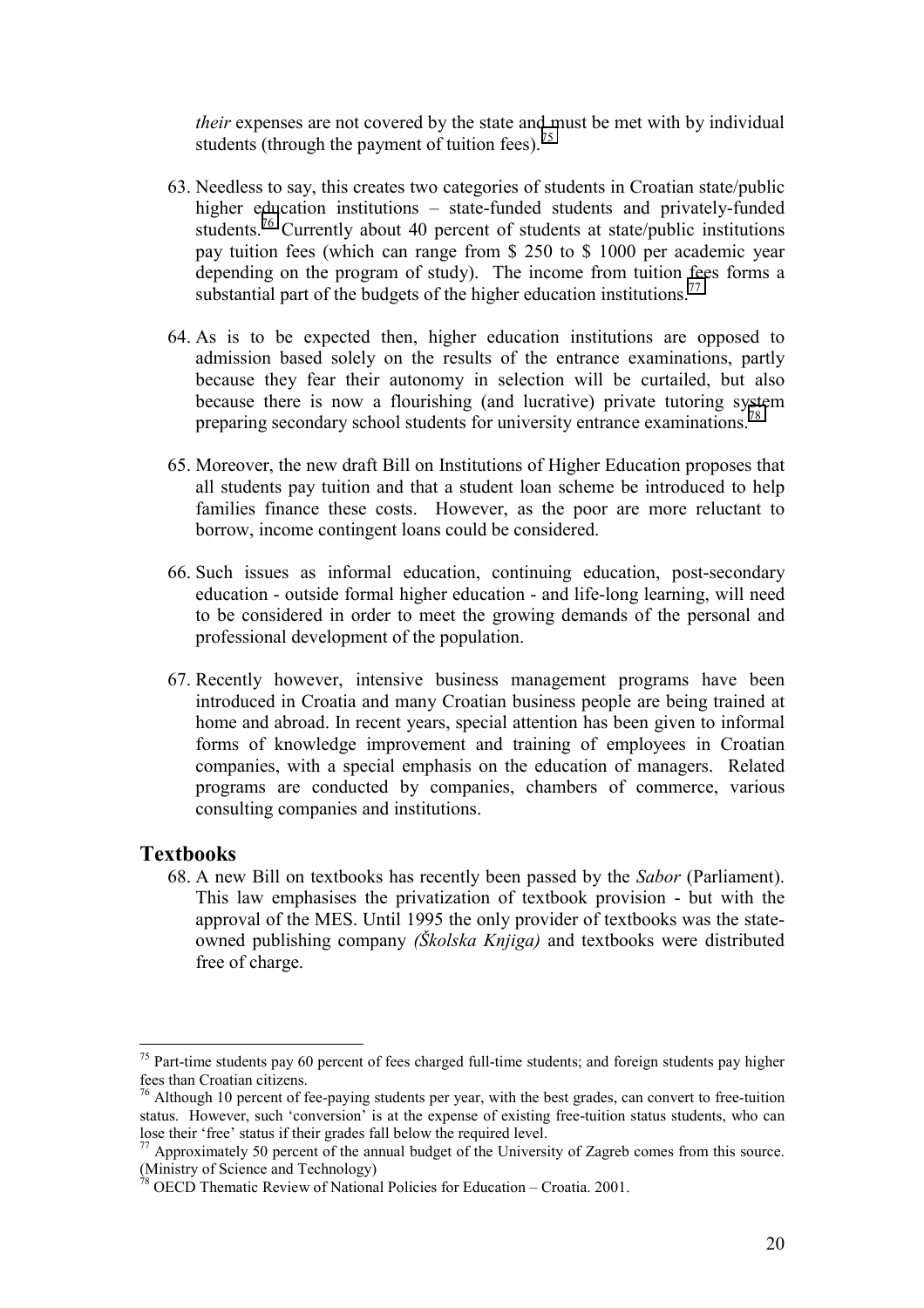69. The average price of textbooks ranges from about \$ 2.5 to \$ 5, but can be as expensive as \$ 10 per textbook (depending on the subject and level). The average cost for parents for schoolbooks can range from \$ 65 to \$ 105 per student per year for primary school (as mentioned above  $-$  see par. 51) and \$145 to \$ 160 for secondary school - which is a large amount for some families to pay considering the average monthly salary is about \$ 400 (as already mentioned above - see par.  $14$ ).<sup>79</sup>

## **Teachers**

70. There is an adequate supply of well-qualified teachers in Croatia. However, shortages exist in specialized areas such as foreign languages (e.g. German and English), classical languages (e.g. Greek and Latin), music and visual arts. Secondary school teachers earn approximately \$ 460 per month, as they are university graduates. Primary school teachers who are graduates of teacher colleges earn (in Zagreb), approximately \$ 350 per month. Pre-school teachers earn about \$ 130 per month for 5 hours work per week.

## **Financing**

- 71. The financing of education is centralized. The MES receives almost all money allocated to education from public funds and then allocates it according to a preset rigid system that relies on the allocations based on incremental budgets of previous years. The education system is treated as a single bundle of services subject to the same incentive regime, instead of disaggregating the system into goods and services according to the optimal incentives for delivering them. Furthermore, there are no medium-term planning and strategic investment targets.  $80$
- 72. The Ministry of Finance prepares a proposal for all levels of education after collecting the relevant data and allocating the state budget according to specific criteria. The MES sets the line budgets for pre-tertiary education and the MST for tertiary education. However, there are no mechanisms in place to reallocate money from one budget line to another.
- 73. The resources from the state budget are allocated, inter alia, to teachers' salaries, in-service teacher training, additional expenditures for minority programs and the programs for the gifted, information provision to schools, co-financing of private schools and for capital investments. According to information provided by the MES, 85 percent of the education budget goes for salaries (paid out of current accounts from the State budget<sup>81</sup>), 11 percent for material expenses, and 4 percent for capital investment (e.g. upkeep and investment in equipment). 82

 $79$  Textbooks are free for certain social categories (e.g. unemployed parents, IDPs, etc).

<sup>&</sup>lt;sup>80</sup> OECD Thematic Review of National Policies for Education – Croatia. 2001.

 $81$  Even under the new decentralization law, teachers will be paid directly by the State.

<sup>&</sup>lt;sup>82</sup> Capital investments will also continue to be paid directly by the State (i.e. even under the new decentralization law).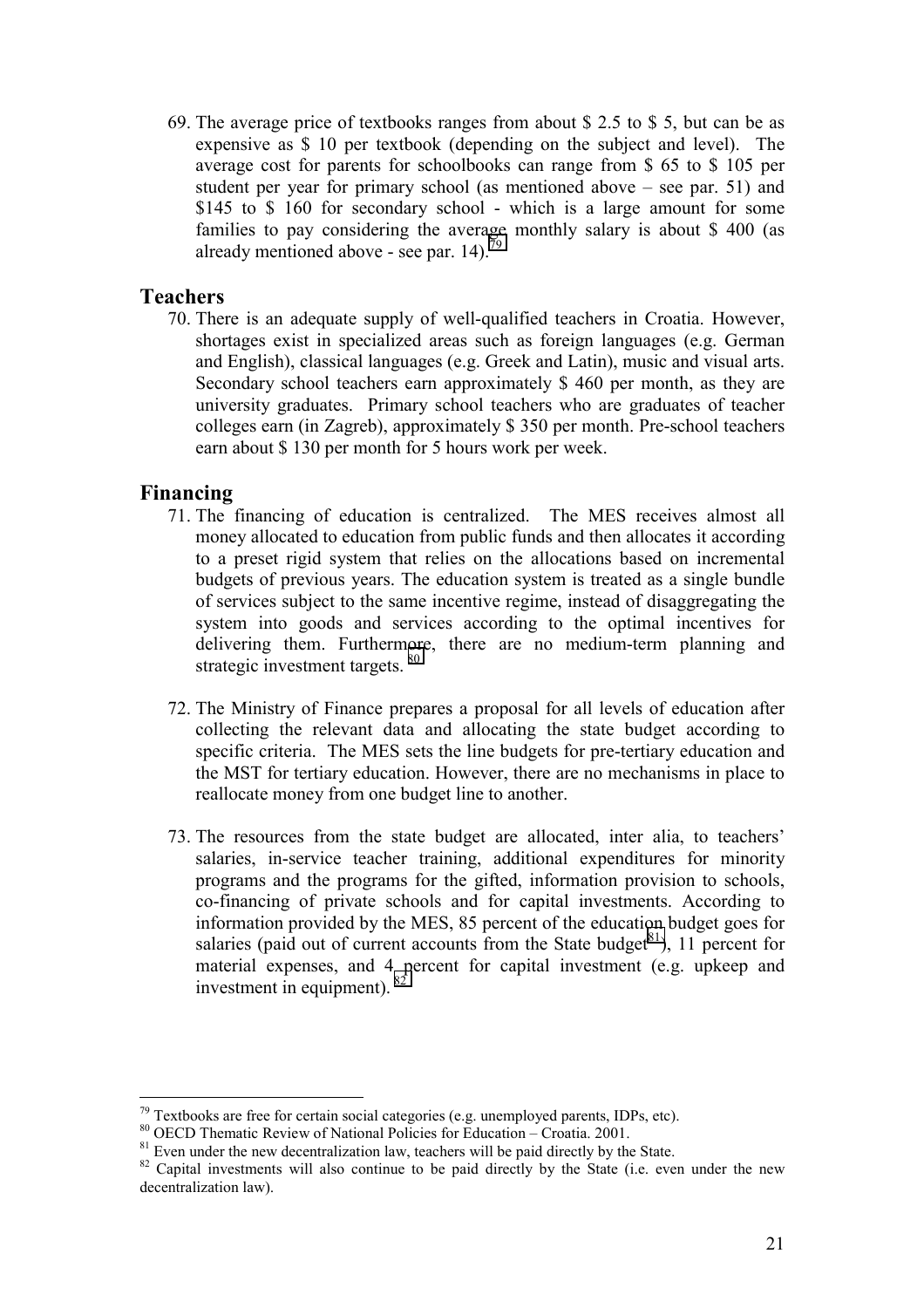- 74. According to the Ministry of Finance, Croatiaís expenditures on education increased during the period 1995 to 1999, not only as a share of GDP (at the same rate as GDP), representing *on average* about 2.65 percent, but also as a share of total expenditure on education in the budget funds averaging 8.65 percent.83 Nevertheless, according to *the Public Expenditure and Institutional Review (2001),* Croatia's spending on education is moderate both as a percent of GDP and as share of total public expenditure. While average education spending for OECD countries stands at 5.5 percent of GDP, or 14 percent of the total public expenditure, Croatia spent a moderate 4.8 percent of GDP or 9.7 percent of total public expenditure in  $2000$ .<sup>84</sup>
- 75. The budget is therefore low considering the country's needs in education and training to develop a market economy.<sup>85</sup> This low level spending moreover, could limit long-term productivity with negative implications on long-term growth. The Government seems to be aware of this however, and in the Working Program of the Government of the Republic of Croatia for the Period 2002-2004, it has noted that *funding for education will gradually increase and come closer to European country standards.*
- 76. Croatiaís allocations between recurrent and capital costs however, are quite typical for developing economies. Nevertheless, according to Berryman (2000), relative to the mean allocation for OECD countries, Croatia currently allocates a larger share of total expenditures to recurrent costs - especially to labor (i.e. teachers and non-teaching staff) - than to capital costs at all levels of education. At the primary and secondary levels for example, Croatia allocates about half as much to capital costs as OECD countries. At the tertiary level the average allocation is about a fifth of the OECD allocation.<sup>86</sup> However, of concern is the fact that the expenditure share being allocated to labor relative to other recurrent costs is increasing across time, indicating that important non-labor costs that affect student learning (e.g. professional development of teachers, equipment, etc.) are being squeezed out.<sup>8</sup>
- 77. According to the Public Expenditure and Institutional Review (2001), *[u]nit cost for pre-school relative to unit cost for basic education in Croatia is higher*<sup>88</sup> *than in OECD signalling potential inefficiencies at pre-school level. In contrast, Croatia appears to be under spending at the secondary level relative to OECD ratios,*<sup>89</sup>*even though student/teacher ratios are declining*

<sup>&</sup>lt;sup>83</sup> Croatian Education System. Interim Report. Ministry of Education and Sports. Institute for Educational Development. Zagreb, June 2000.

 $84$  Croatia – Regaining Fiscal Sustainability and Enhancing Effectiveness: A Public Expenditure and Institutional Review. A World Bank Country Study. Report No 22155-HR. 2001

 $85$  Croatia – A Policy Agenda for Reform and Growth. Overview. Vol. 1. World Bank. 2000.

<sup>86</sup> Berryman, S. et. als., The Croatia Education System: Public Expenditure and Institutional Review. 2000.

 $87$  Croatia – Regaining Fiscal Sustainability and Enhancing Effectiveness: A Public Expenditure and Institutional Review. A World Bank Country Study. Report No 22155-HR. 2001.

<sup>88</sup> Almost double, as noted by Berryman (2000).

<sup>&</sup>lt;sup>89</sup> Unit costs at this level are only about 75 percent of the average OECD unit cost even though a larger percent of Croatiaís students in secondary education are enrolled in vocational and technical programs than the OECD average and these programs are generally more costly than academic secondary education.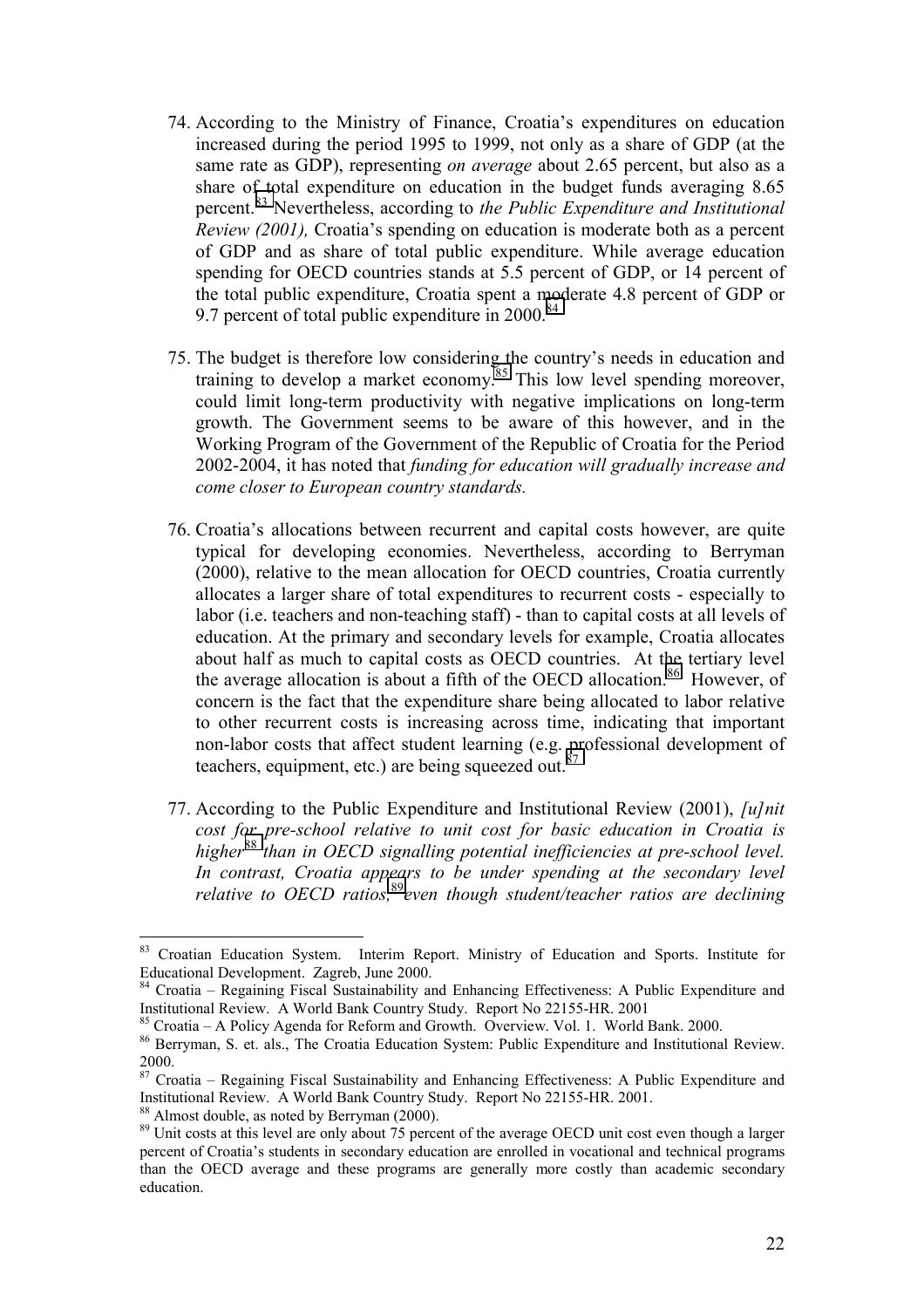*and staff costs as a percent of total recurrent costs are increasing.* Unit costs for tertiary education, relative to the unit cost of basic education moreover, are below, but roughly comparable to the OECD mean unit cost for this level of education.<sup>90</sup>

- 78. Relative to enrollment shares moreover, expenditure shares are greater for preschool, basic education (which receives 47.9 percent of the state education budget) and tertiary education, but significantly less for secondary education relative to the OECD mean, signalling, according to Berryman (2000) that Croatia may be under-spending at the secondary level.
- 79. Although there are some private contributions to public education, the existing data is too fragmentary or unreliable to yield useful estimates of private financing. As already noted above (see par. 42), parents pay fees for preschool, although it is impossible to estimate the total private costs at this level of education because the percent of cost recovery is set by the town/municipality and varies across the  $542$  towns and municipalities.<sup>91</sup> In primary and secondary education (as noted in par. 51 and par. 59) parents pay for school supplies, textbooks, and if a student takes public transport to school, for subsidized bus passes. Again, data on cost recovery for publicly provided services are too incomplete to calculate estimates of total public and private expenditures at the primary and secondary level. At the tertiary level however, based on the fact that as already noted (see par. 64), 40 percent of full-time students at state/public tertiary institutions pay tuition fees and part-time students pay 60 percent of tuition charged full-time students (see par. 63), it has been calculated that for 1999/2000, private fees totalled about 12 percent of public expenditures for higher education.  $92$
- 80. Furthermore, schools are allowed to generate additional income (by renting/leasing premises, organizing extra-curricula activities for students, community programs, etc.) for use by the individual school. This 'extra' school income is currently taxed. However, under the new regulations for decentralization, not only will the financing of pre-schools be the duty of the local government, but so will the financing of primary and secondary schools, according to the Ministry of Finance. Incentives will therefore be put in place in order to activate schools to generate additional income (e.g. reduced tax on 'extra' income generated by the school), since schools will be responsible to raise 20 percent of their budget. $93$
- 81. As can be seen from **Box 1** (below), the City of Zagreb is already mobilizing extra resources for local schools. In 2000 for example, the City of Zagreb

<sup>&</sup>lt;sup>90</sup> Berryman, S. et. als., The Croatia Education System: Public Expenditure and Institutional Review. 2000.

 $91$  Croatia – Regaining Fiscal Sustainability and Enhancing Effectiveness: A Public Expenditure and Institutional Review. A World Bank Country Study. Report No 22155-HR. 2001.

<sup>&</sup>lt;sup>92</sup> Analyses of the *Household Budget Survey* found that a weighted sample of about 88,000 individuals reported private costs for tertiary education average about \$ 450 per year for a total private cost of about \$ 4 million. However, data from the *Survey* cannot be used to estimate cost recovery at the tertiary level since the survey question on tertiary costs did not ask the respondent to differentiate among types of costs, such as fees, accommodation, food, books, transport, and so forth.

<sup>&</sup>lt;sup>93</sup> Ministry of Finance.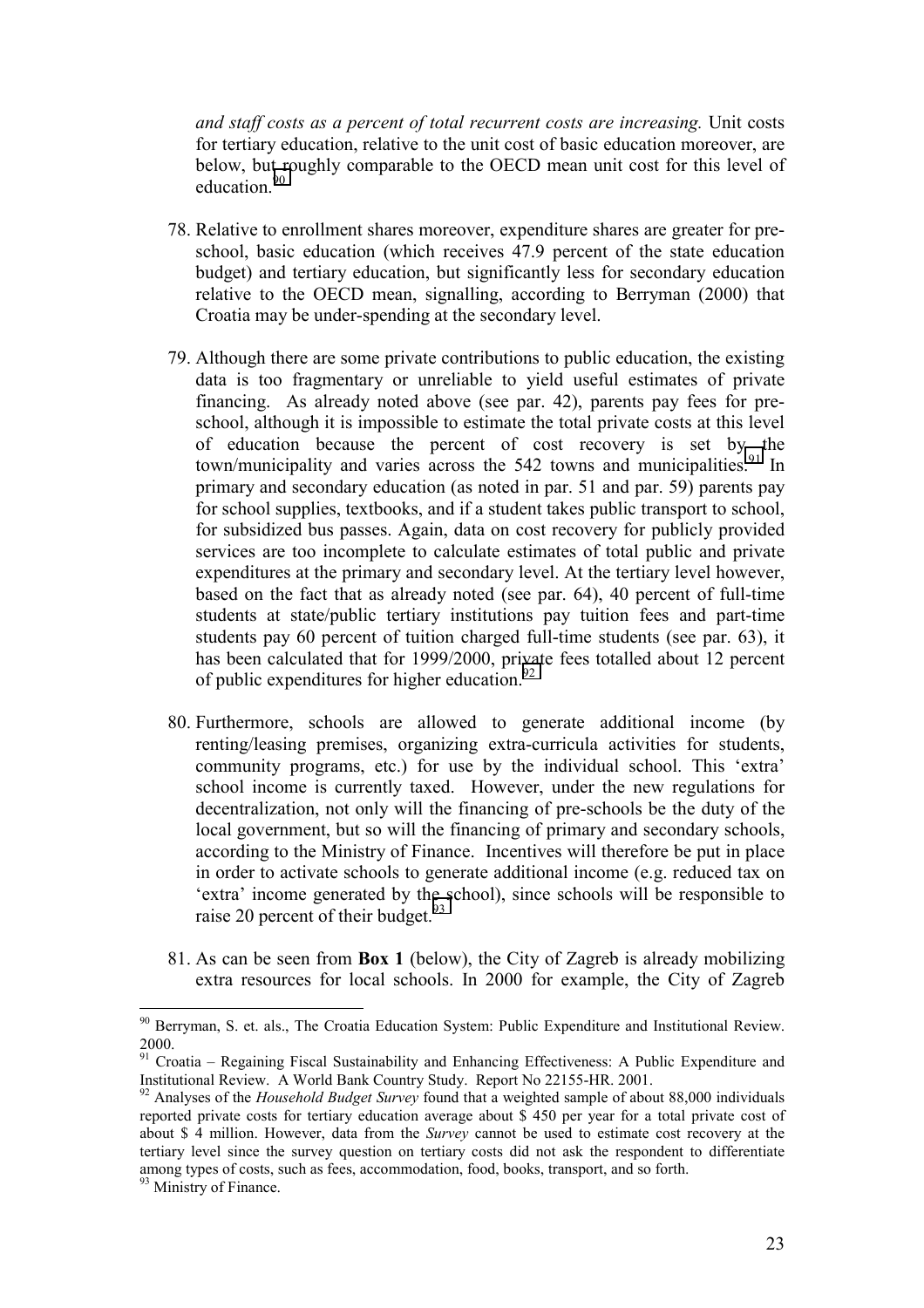earmarked 37,000,000 HRK (about \$ 4.4 million) in its budget for the public needs in primary and 9,000,000 HRK (about \$ 1.1 million) for secondary education. The City of Zagreb also plans to invest considerable amounts in order to raise pedagogical standards in schools within the City's jurisdiction. Moreover, according to the Mayor's office, the MES has not built or reconstructed any schools in Zagreb for the past seven years. However, this is not characteristic of all local governments. The City of Zagreb is the wealthiest in the country and has the ability to mobilize such resources.

#### **Box 1: Program Innovations in the Schooling System in the City of Zagreb**

*The freedom of choice of upbringing and education, the type of training, the establishment of schools with a variety of programs, the right of every individual to education under equal conditions at all levels, maximum flexibility of the school system in which each student can progress according to his/her abilities and desires, are the fundamental characteristics and values of the schools in the City of Zagreb. The City of Zagreb offers a variety of privately financed or co-financed educational programs and opportunities for young people. These include:*

*Elementary Waldorf School, which offers a different approach to teaching and learning than that in traditional Croatian schools. It opened in 1993 and advocates ënatural learning and free upbringingí.*

*English Language Elementary School. Upon approval issued by the MES, since 1995/1996 the Croatian curriculum is provided in English for children of foreign diplomats and citizens*.

*Program for students of Hungarian ethnic community. One elementary school has been conducting, for the fourth year, bilingual instruction (for Grades 1 to 4) partially financed by the City of Zagreb.*

*International Baccalaureate Middle Years Program (IBMYP) and International Baccalaureate (IB). Since the City of Zagreb has become a seat of various diplomatic, consular and other international institutions, one secondary (grammar) school has introduced a four-year program in English. The school was admitted to the IB organization in 1991.*

*Sports Grammar School. This school uses grammar school curricula, but its program is adapted to the training of students for sports competitions. Students are accepted according to their sports achievements.*

*School of Nature. This is available for third and fourth graders in the facilities at the seaside or in the mountains. Students spend one week out of school in nature. This program is co-financed by the City of Zagreb and the parents.*

*Elective and Extra-Curricula Programs. These are additional programs (beyond the regular curricula). Students show greatest interest in studying foreign languages (Spanish Japanese, Chinese). The City of Zagreb supports the provision of a number of out-of-school activities for students.*

*Source*: City of Zagreb Information Pamphlet

## **THE PRIVATE EDUCATION SECTOR**

82. According to the Croatian Constitution *private schools and teaching institutions may be established by citizens in accordance with the conditions defined by law*. The establishment of private primary schools (according to the 1991 law on primary/compulsory education) and private secondary schools (according to the 1992 law on secondary education) are under the jurisdiction of the MES. The draft Bill on Institutions of Higher Education (2000) permits the establishment of private institutions of higher education (which are under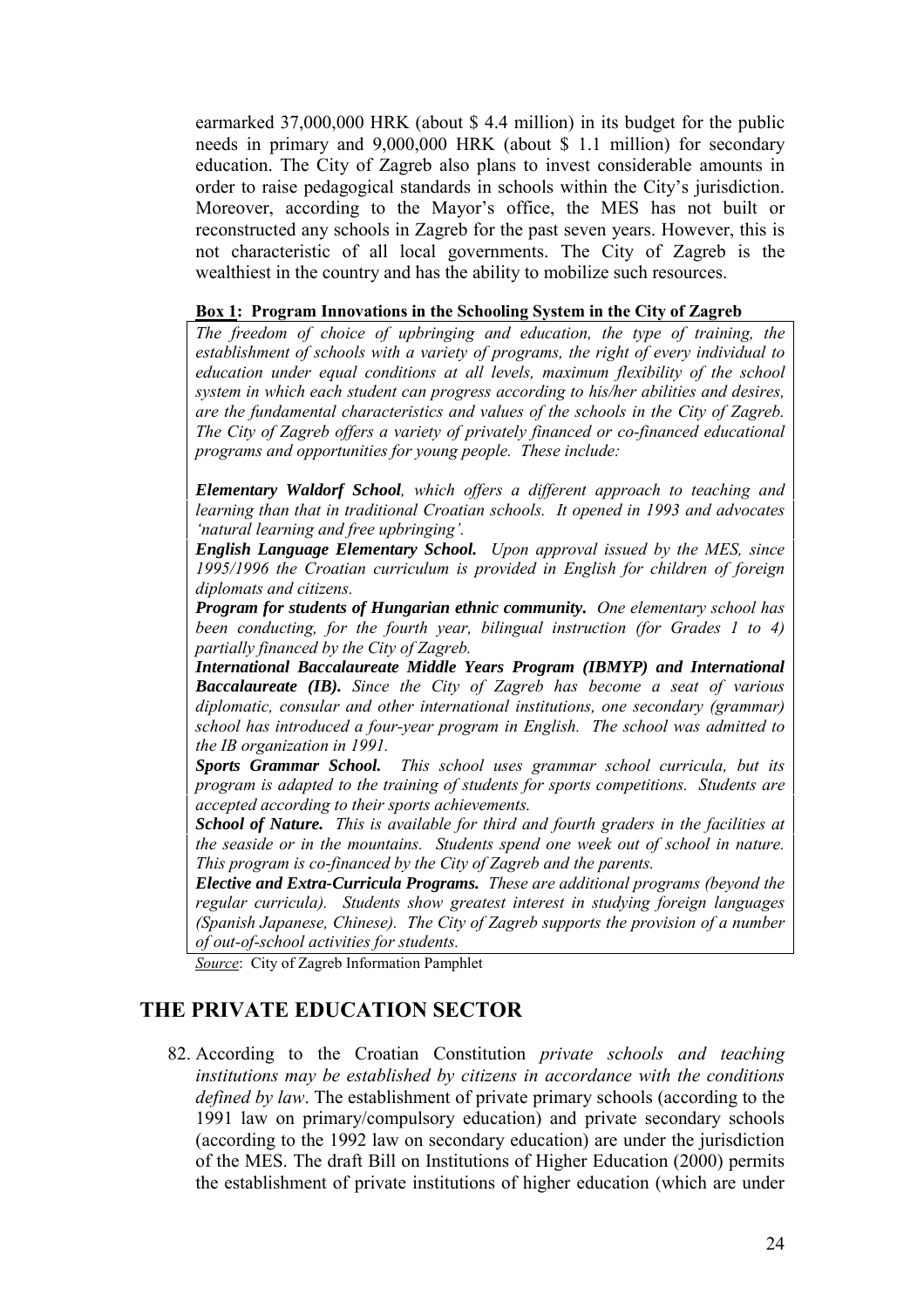the jurisdiction of the MST $)^{94}$  and specifies the process by which private institutions are entered into the Register of Institutions of Higher Education. Such institutions are also permitted to provide public education  $-$  that is, they can accept state-funded students. The establishment and operation of preschools, depends on the authorization of the local community (rather than the MES).

- 83. Although there are specific rules and regulations outlined in the above (see par. 83) laws, as laid down in the Rulebook on Norms for Direct Educational Activities per Subjects and Methods for Calculation of Number of Employees in Primary Schools, the Rulebook on Norms for Direct Educational Activities per Subjects and Methods for Calculation of Number of Employees in Secondary Schools, and the Rulebook on the Financing of Higher Education in Public Institutions of Higher Education, <sup>95</sup> there is currently no separate law that deals specifically with private education. For this reason, a new (separate) law for private education is currently being developed. A Commission as already noted above (see par. 29) has therefore been set up and charged with the task of developing a policy document. This Commission has analyzed data on: (a) existing private education providers in Croatia, and (b) private education models (especially with regard to financing) in the EU. It has already been proposed that 75 percent of the private school staff will be the school's own staff  $-$  that is, will not be public school teachers. Another issue that is being considered is the relationship between standards and assessment and it is proposed that a state final examination will be introduced so that there is external assessment of private education.
- 84. Private education started in Croatia in 1991, when the *ëLaw on Independent Commercial Activities by Engaging Proper Labour Forces'* was passed. At that time, a private enterprise named *ëPitagoraí* was founded in Pula and provided education services. Upon the approval of the MES, *Pitagora* established in September 1993, the first private primary school *"Juraj i Dobrila*". The school follows the common core national curriculum but its teaching and learning strategies are based on problem solving, individualization and team-work activities. The school records additional extra curricular activities like "early learning" of foreign languages. The first private (economics) secondary school was also established in the same year (1993) in Split.
- 85. As can be seen from **Table 2** (below), the number of private pre-schools (as well as those founded by religious communities) is increasing, but is both limited and changing little at the primary and secondary levels.<sup>96</sup> Private

 $94$  Private higher education institutions are also permitted to provide *public* education – that is, they can accept state-funded students.

<sup>&</sup>lt;sup>95</sup> For example, the *'Rulebooks'* for primary and secondary education, specify the number of weekly teaching hours for teachers by level of education and subject and the expected hours for noninstructional duties. The 'Rulebook' for higher education defines the size of teaching groups for lectures, seminars, and practical exercises.

<sup>&</sup>lt;sup>96</sup> **Appendix 1** provides a list of pre-schools, primary, secondary (licensed by the MES) and tertiary institutions (accredited by the MST).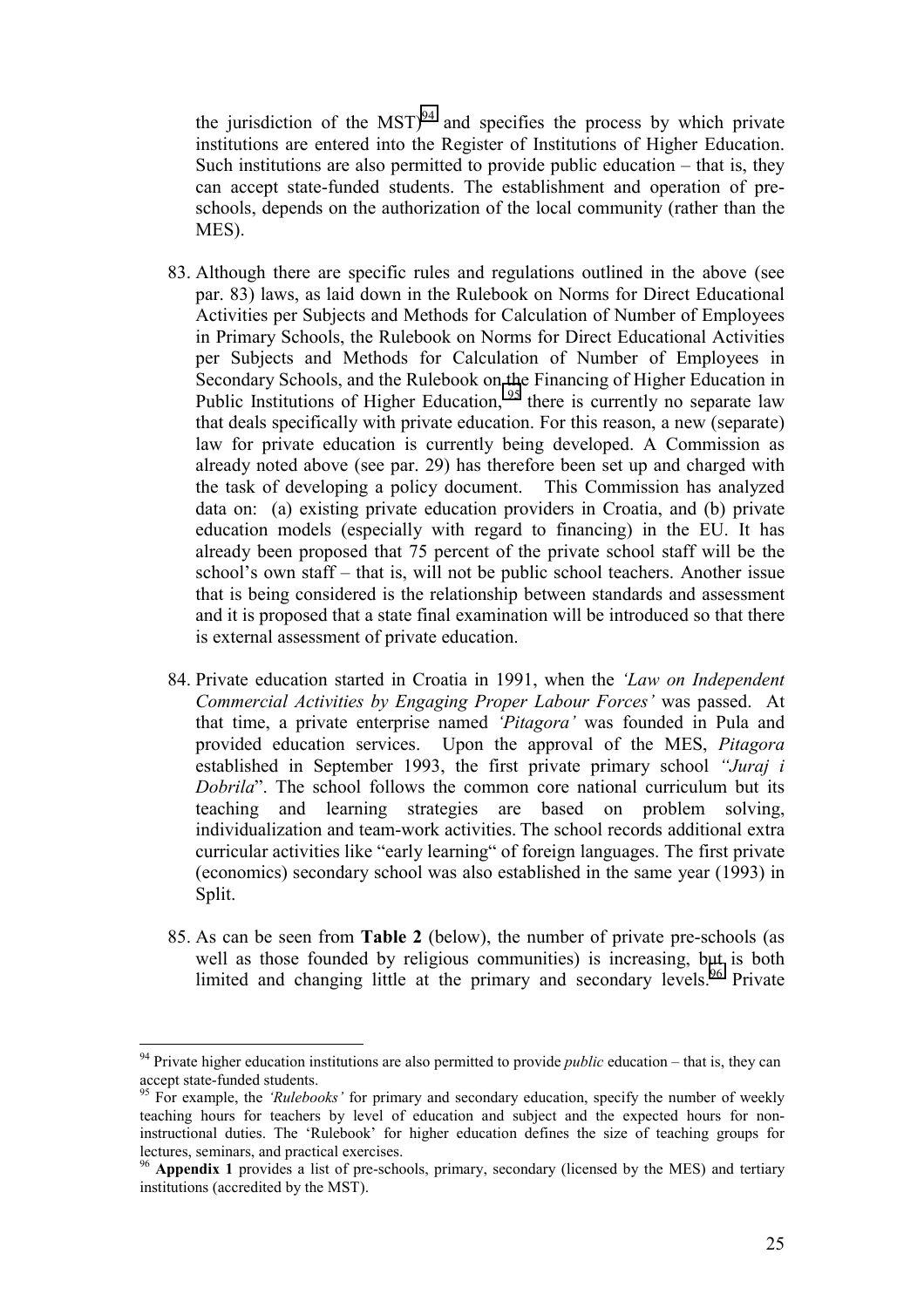schools in Croatia, include those categorized as: (a) privately owned; and (b)owned by religious communities. $97$ 

|      | Pre-school |                          |                          |                                   | <b>Primary Schools</b> |                |                          | <b>Secondary Schools</b> |                          |                    |                                   |
|------|------------|--------------------------|--------------------------|-----------------------------------|------------------------|----------------|--------------------------|--------------------------|--------------------------|--------------------|-----------------------------------|
|      | Total      | State-<br>owned          | Privately<br>owned       | Privately<br>owned<br>(religious) | Total                  |                | Privately<br>Owned       | Total                    | State-<br>owned          | Privately<br>owned | Privately<br>owned<br>(religious) |
| 1990 | 936        | ۰                        |                          |                                   | 2,703                  | -              |                          | 247                      | ۰                        |                    |                                   |
| 1991 | 930        | $\overline{\phantom{a}}$ | $\overline{\phantom{a}}$ | ٠                                 | 2,114                  | -              |                          | 226                      | ۰                        |                    | 6                                 |
| 1992 | 763        | $\overline{\phantom{a}}$ | $\overline{\phantom{a}}$ | ٠                                 | 1,947                  | -              |                          | 490                      | $\overline{\phantom{a}}$ |                    | 5                                 |
| 1993 | 831        | $\overline{\phantom{a}}$ |                          | -                                 | 2,025                  | -              |                          | 543                      | $\overline{\phantom{a}}$ |                    | 5                                 |
| 1994 | 846        | 808                      | 18                       | 20                                | 2,034                  | -              |                          | 498                      | $\overline{\phantom{a}}$ |                    | 4                                 |
| 1995 | 871        | 832                      | 17                       | 22                                | 2,026                  | $\blacksquare$ |                          | 522                      | ۰                        |                    | $\overline{4}$                    |
| 1996 | 902        | 849                      | 24                       | 29                                | 2,073                  | -              | $\overline{\phantom{0}}$ | 538                      | $\overline{\phantom{a}}$ |                    | 4                                 |
| 1997 | 960        | 870                      | 48                       | 42                                | 2,109                  | -              | $\blacksquare$           | 573                      | 556                      | 9                  | 8                                 |
| 1998 | 980        | 886                      | 52                       | 42                                | 2,192                  | 2,183          | 9                        | 605                      | 584                      | 14                 |                                   |
| 1999 | 1,003      | 899                      | 58                       | 46                                | 2,211                  | 2,200          | 11                       | 619                      | 596                      | 15                 | 8                                 |
| 2000 | 1,034      | 910                      | 72                       | 52                                | 2,143                  | 2,137          | 6                        | 627                      | 601                      | 18                 | 8                                 |

**Table 2: Number of Institutions, by Origin of Funding**

*Source:* Republic of Croatia, Central Bureau of Statistics.

- 86. According to Berryman (2000), *at the pre-tertiary level the primary obstacles to private provision seem to be bureaucratic. Those trying to establish private pre-schools and primary and secondary schools encounter confusing and inaccessible standards and regulations. Processes seem somewhat chaotic, in that the proper sequence for meeting regulations is not clear, nor is it clear which public authorities have to be approached to certify that the private provider has met a standard or regulation.* Needless to say, the MES can easily solve this problem by establishing an office (or separate directorate) within the MES to deal with: (a) simplifying, rationalizing and publishing standards, regulations and processes for private education; and (b) the public (i.e. the applicants or potential providers of private education) by providing information and facilitating the 'smooth' progression of steps necessary in establishing a private school.
- 87. Private provision at the tertiary level is constrained mainly due to the start-up costs that are dependant upon the capital and recurrent costs of the programs to be offered. Furthermore, private higher education institutions must compete with their public counterparts that are also charging tuition, but provide greater security and certainty. The question therefore arises as to why should students that can obtain a publicly financed education pay for a private education?<sup>98</sup> Without information about the payoffs to the individual from a degree earned in one versus another institution, consumers do not have the basis for informed  $choice<sup>99</sup>$

 $97$  There are no private primary schools owned by religious communities.

<sup>&</sup>lt;sup>98</sup> Furthermore, tuition at private institutions is higher than tuition payable by self-financed students at public institutions.

 $\beta$  Berryman, S. et. als. The Croatia Education System: Public Expenditure and Institutional Review. 2000.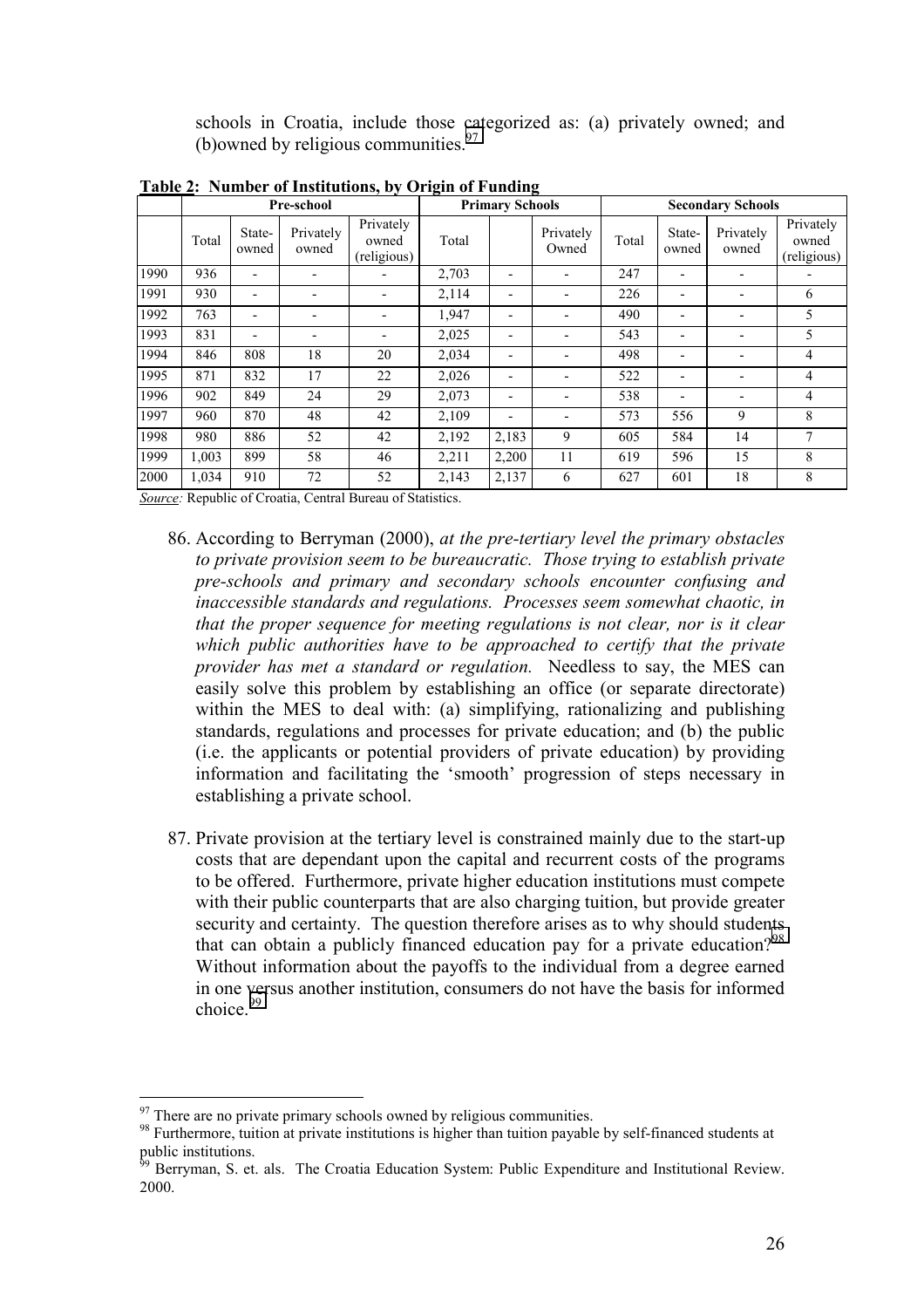- 88. Private pre-school tuition ranges between \$ 80 to \$120 per month; private primary schools between \$ 145 to \$ 250 per month<sup>100</sup>; and secondary schools between \$ 160 to \$ 300 per month.<sup>101</sup> Tuition fees of private schools do not draw public attention as they are not that costly (considering parents pay at least \$ 250 per month just for home-based child care!). Nevertheless, these amounts are high considering the average monthly salary is \$ 400 as already noted above (see par. 14), but parents seem prepared to pay these amounts for private education.
- 89. Both the MES and the MST welcome private education as a way to: (1) ease the burden of the state budget; (2) respond to the needs of parents who would like to choose the school their child goes to; and (3) provide inspiration for competition and the development of quality schools. The *Classical Private School* - Privatna Klasična Gimnazija (see **Box 2** below) is a good example of one such private school.

## **Box 2: CASE STUDY - Privatna Klasična Gimnazija**

*Privatna Klasična Gimnazija* is a private (secondary) classical school for students aged 15-18 years. Emphasis is on Latin and Ancient Greek. Such classical schools have a strong tradition in Croatia. There are 6 primary schools with an emphasis on classical studies and 3 secondary schools. In 1996 when *Privatna Klasična Gimnazija* opened, only the state or an independent person could establish a private school. Since the changes in the law in 1999- 2000, various groups (e.g. chambers, companies, etc) can start a private school - but primary and secondary schools must be established as non-profit organizations. Training centers (e.g. for computers, languages, etc) on the other hand, can be set up as for-profit organizations.

Each year *Privatna Klasična Gimnazija* has about 90 applications and accepts 40-42 students only. Nevertheless, there are no plans to expand the school since it has reached its full potential given the space it has. Furthermore, there is the intent to keep the school small. Even if the premises could be expanded, the intent would still be not to expand since there is a limited target group and there are already other classical schools in Zagreb – there is a state/pubic classical school and a religious one. The target-market is therefore being catered for. However, when and if the economy changes, expansion could be reconsidered. The first graduates of *Privatna Klasična Gimnazija* were last year. All students got into university except one  $-$  who did not intend to go to university. Students come from far and near. One student travels from Slovenia (by train 2 hours in the morning and 2 in the evening).

Tuition is \$200 per month (which is considered average), but the school population comprises of students from the upper and upper-middle class. The most expensive private school is the *First Private Gymnasium*, which costs \$ 400 per month and caters mainly to the elite. From 2001, the government has said it will support private schools but up to now, costs are being met through tuition. There are some minimal donations but this is not a reliable source of income. Teachers' salaries average \$ 500 per month, which is 15-20 percent more than at public/state schools.

The curriculum used is the same as that used at the public/state classical school. Students need to follow this curriculum in order to prepare for university entry examination. It is possible for the school to design its own curriculum but in that case, it would need to go through an experimental (or pilot) stage' and then approval from the MES. So it's easier to adopt the public/state school curriculum and adapt it as need be. The MES does not have criteria for the premises used by private schools. It only looks at academic part  $-$  curriculum, teaching materials, teachers.

<sup>&</sup>lt;sup>100</sup> The Waldorf schools charge between \$ 70 and \$120 per month.<br><sup>101</sup> (Private) Catholic secondary schools do not charge tuition fees; moreover, most Catholic secondary schools are boarding schools. (Matijević, 2001)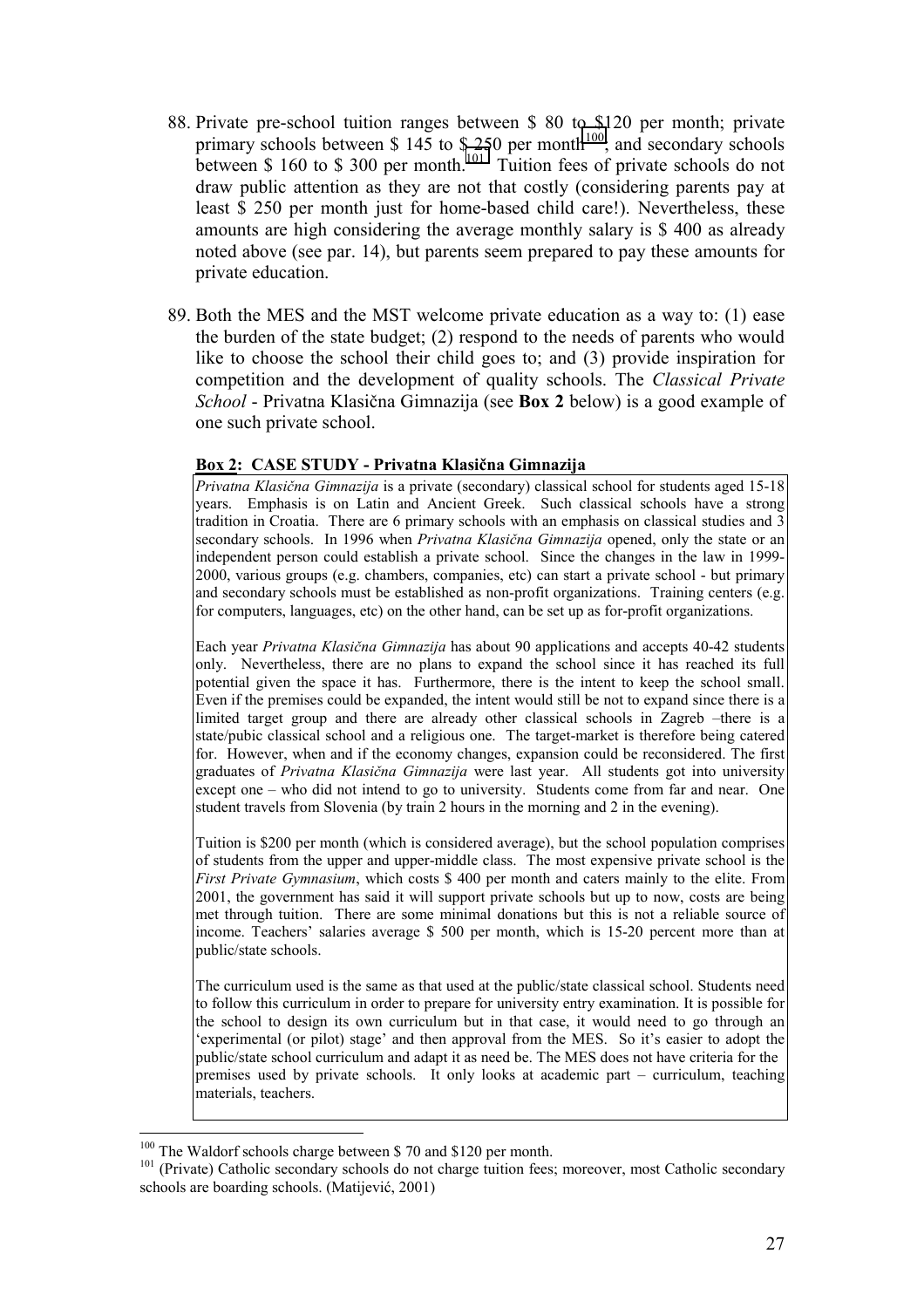The initial investment to start up the *Privatna Klasična Gimnazija* was \$ 30,000. This money was obtained through the Soros foundation. A grant of \$ 30,000 was given to the School to set up. The School started in rented space  $-$  a small house  $-$  with rent at \$ 4,600 per month). There were 31 students and 2 classrooms. A Soros grant of \$ 50,000 was received for each of the two subsequent years. (In total therefore, *Privatna Klasična Gimnazija* received \$ 130,000 in the form of grants from the Soros Foundation, for which financial reports, etc had to be provided to show how the money was used). Now the School is self-dependent. Some other schools were also set up with money from the Soros Foundation. Some private schools received money or buildings from the State to set up, but this depends on 'connections' rather than any set formula. (The Waldorf School for example, got their building from the State.) The biggest problem in Zagreb is finding suitable facilities and when these are found, they are very expensive. Unfortunately, the public is not used to the idea that private schools can be outside city, since cheaper facilities could be found in suburbs (i.e. the city center). Some communities support private schools by giving them facilities, but most private schools rent space from public schools. The building that *Privatna Klasična Gimnaziae* is currently in costs \$ 140,000 per year. It was a business building, which was refurbished. A long-term credit (10 years) loan was received from Hypo Bank (with Austrian connections) with an interest of 11 percent. Negotiations took one year. (In Austria, the same loan can be obtained for 5-6 percent interest.). Commercial loans in Croatia are given for 2 years for an interest of 11 percent. Bank loans are possible but there is no favorable treatment for education projects.

In 2001/2002 due to the improvement in the economic situation of the country, the banks are offering better conditions for loans. The loan the School therefore has, has been adjusted (by the special Department for non-economical investments) and interest is now at 6.5 percent for about \$ 1,200,000 over the next 13 years.

*Source*: Interview with Director of School

- 90. In the spirit to support private education, many private schools have been given buildings (that are not in use or are abandoned) by the MES to lease or simply to occupy. Those that lease space from state schools pay rent either to the school, thus providing extra income for the state schools, or to the local government.<sup>102</sup> Nevertheless, there is no policy or strategy in place to regulate such matters.
- 91. Furthermore, the decentralization law that was recently passed (2001) will make the local community responsible for private primary and secondary schools. According to the MES, the goal was that the State and the local communities would subsidize all private schools with about 20 percent per capita of the unit cost of students at state/public schools. However, according to a Member of the Parliamentary Education Committee, for 2001, the State subsidized private schools with a per capita subsidy of 25 percent for private primary schools and 11 percent for private secondary schools. In total, this amounted to 3 million HRK (about \$360,000) out of the 4 billion HRK (about \$ 500 million) State education budget (i.e. about 0.075 percent).<sup>103</sup> However, although this amount (in total) is considered to be very small, at present there is opposition by the public to State financing of private schools as this measure is perceived as money being taken from state/public schools.

 $102$  The situation varies according to who has jurisdiction over the property.<br><sup>103</sup> This calculation however, does not include: (a) subsidies to Catholic schools, since they are completely (100 percent) funded by the State through a special deal with the Catholic Church; and (b)subsidies received from local governments, since local governments are currently not in a position to subsidize private schools in an organized and systematic fashion.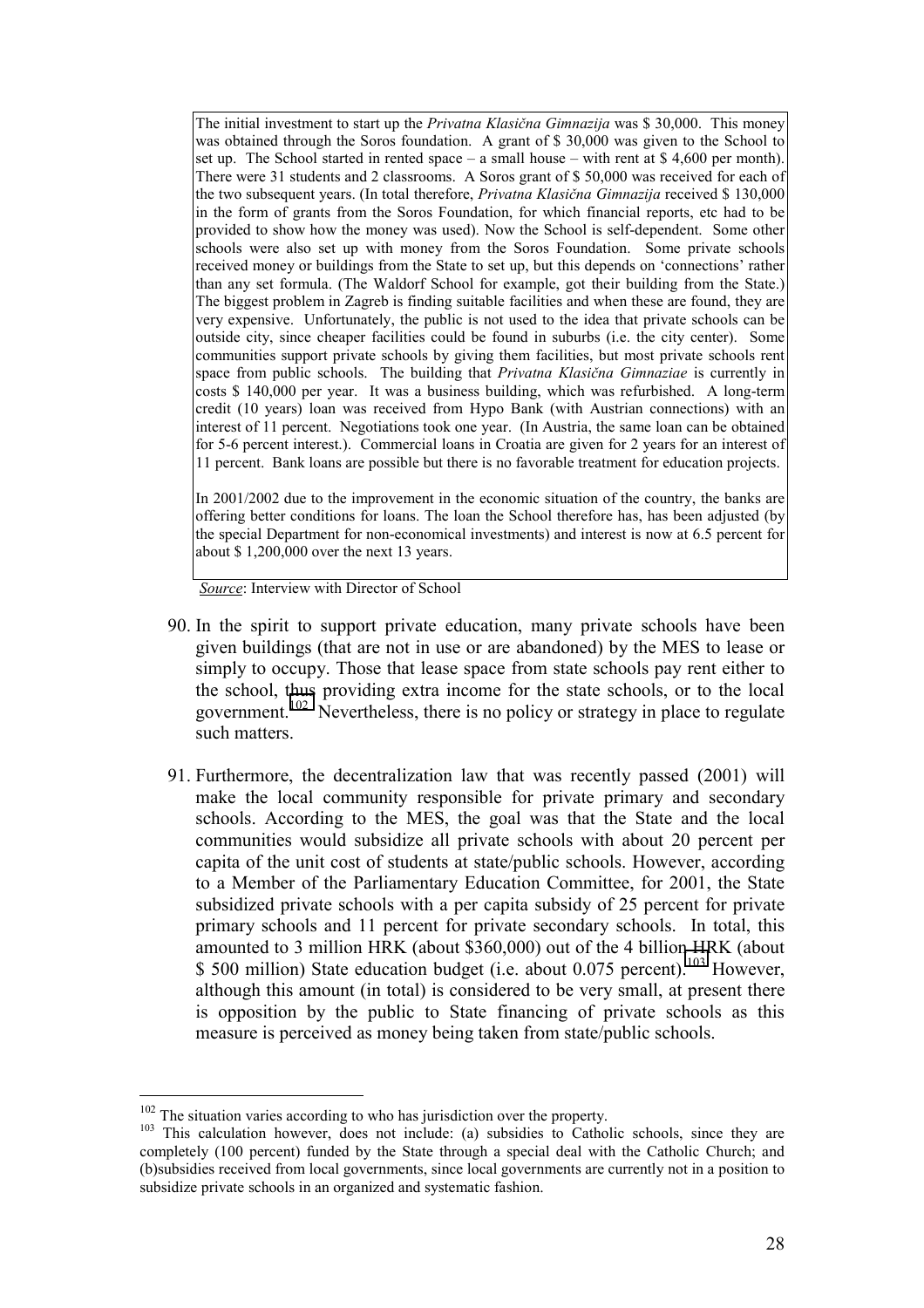- 92. Nevertheless, it is hoped that State financing will give private providers the incentive to invest in education. This may be working, since requests for the establishment of private schools have increased in the last year. In the year 2000, there were also two requests for the establishment of private colleges offering 2-year programs with the right of certification and recognition by the State. Although the MST is currently trying to develop criteria for accreditation, the curriculum of these 2 colleges has been approved and the MST intends to provide 30 percent funding for these projects (the remaining 70 percent will come from tuition).
- 93. Furthermore, it is hoped that the process of decentralization will help to instill the idea that there are different founders of schools and different types of schools.<sup>104</sup> Up to now, only the State or private individuals could found schools. Now local communities, chambers, companies, etc. will be able to found schools. The role of the founder will therefore be important. What needs to be done immediately therefore, is for the State to set up standards concerning its relations with the founder of the school (regardless of who the founder is - the State, the local community, a company or a private person). According to a member of the Parliamentary Committee for Education, *as long as private schools are set up as non-profit entities, public and private schools should be treated equally by the State (and local government). Furthermore, tax regulations need to be adjusted in order to distinguish forprofit and not-for-profit entities, since at present not-for-profit entities have no tax incentives and are treated (for tax purposes) as any for-profit entity.*
- 94. As noted above (see par. 68) recently, intensive business management programs have been introduced in Croatia and special attention has been given to informal forms of knowledge improvement and training. Private training colleges offering a variety of subject areas and duration of study are therefore on an increase  $-$  and according to such providers  $-$  a profitable business. There are for example, 78 foreign language schools in Zagreb alone, charging tuition of approximately \$465 per semester (for 9 hours of instruction per week).
- 95. There are also numerous private training centers running courses on business, computer skills, etc. Continuing education courses are also available at universities or other higher education institutions for a fee (at the rate parttime students are charged). Those undertaking such a course are classed as *<sup>''personal needs''* students. It is important to note that if the course has MES</sup> approval, then it can be documented on the *'labor identification card'* and is taken into consideration for employment (and salary) purposes.
- 96. There is also a large private tutoring market. More than 75 percent of the students are tutored for one subject or another. The average cost for tutoring is approximately \$ 5 per hour.

 $\overline{a}$  $104$  MES.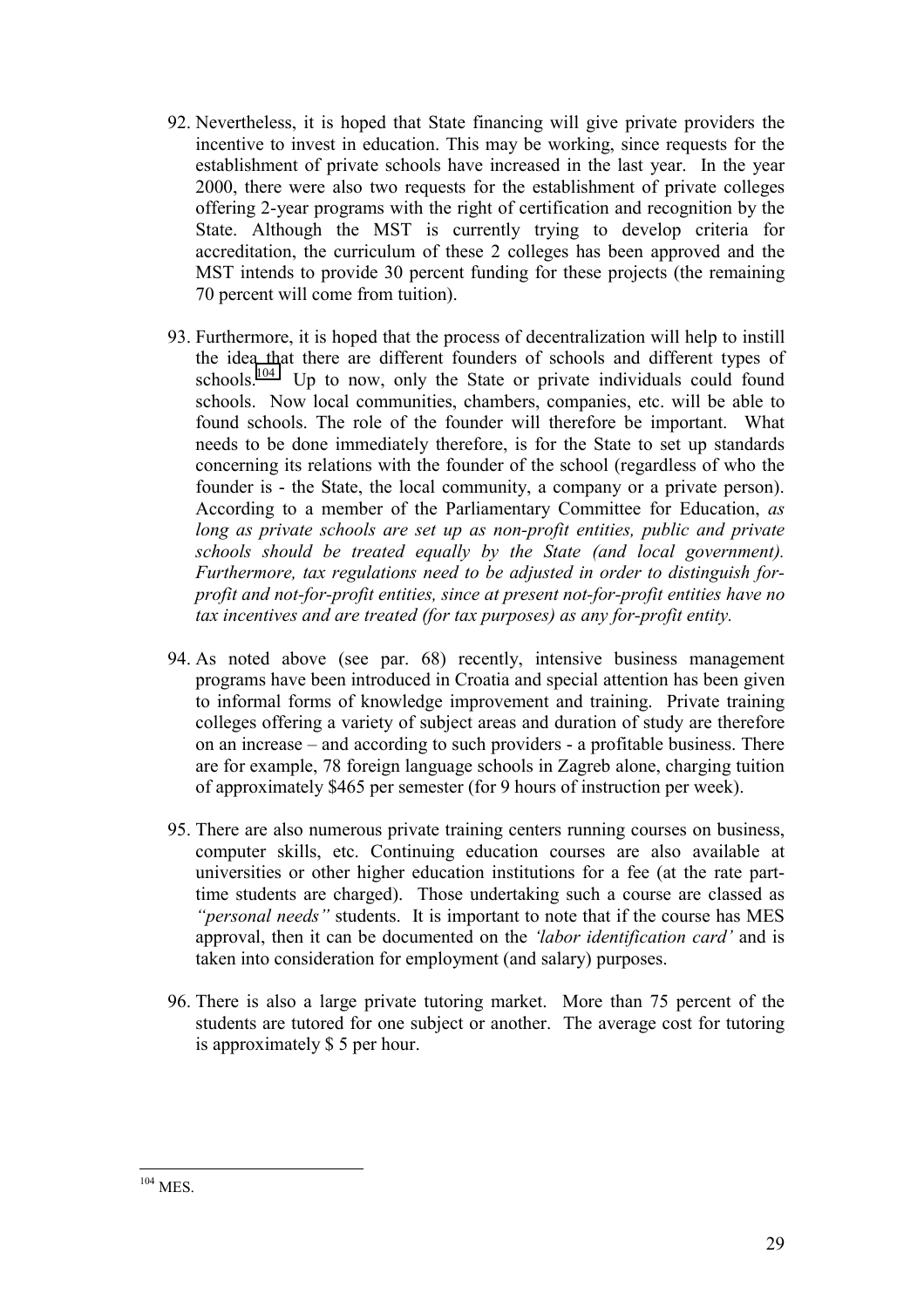## **INVESTMENT CLIMATE**

## **General Characteristics**

- 97. Following the political changes that took place at the beginning of 2000, Croatia embarked on the road of key political and economic changes. Important steps have been taken towards improving the investment climate, progressing with privatization, and enhancing fiscal sustainability through a Stand-by Agreement reached with the IMF.
- 98. According to the IFC, Croatia provides a good investment climate. Good economic performance over the last five years, with an average 5 percent real growth, while macro-economic stability has been maintained.

## **Government Commitment to Change**

- 99. The *Program of the Government of the Republic of Croatia* proposes legislative changes (for the period 2000-2004) that will bring Croatia in line with EU prototypes - based on the fundamental commitment to a civil, democratic and market-oriented State.105 This *Program* envisages stabilisation of public finance and efficient budget management, along with the reduction of public spending and structural changes in the use of resources to the benefit of activities which have so far been neglected and which represent the basis for the identity, faster growth and development of the Republic of Croatia (such as entrepreneurship, education, science and technology, culture, etc).
- 100. The fundamental economic policy goals of the Government moreover, include: (a) the creation of conditions for the achievement of economic growth, (b) higher output and employment, and (c) greater exports. The Government also intends to put in place special incentives to promote the inflow of foreign capital to new production activities, in competition with other states in the region, in order to make the Croatian market competitive and attractive for direct foreign investment.<sup>106</sup>
- 101. Moreover, the Government hopes that through its budget and public finance policies to reduce budgetary expenditure in certain areas (e.g. the armed forces and police), while adjusting the shares of budgetary expenditure of education, science/technological development and culture, to the level prevailing in other European countries.
- 102. Moreover, the equitableness of the existing tax system will be improved by raising non-taxable income to the amount matching the required spending of an average Croatian family. Ultimately, families in the lower income bracket will be exempt from direct taxation. Furthermore, tax incentives such as nontaxation of reinvested profits or exemption from income tax for amounts invested into new development and new job openings, will speed up the

 $\overline{a}$ <sup>105</sup> Working Program of the Government of the Republic of Croatia for the period 2000-2004.<br><sup>106</sup> Ibid.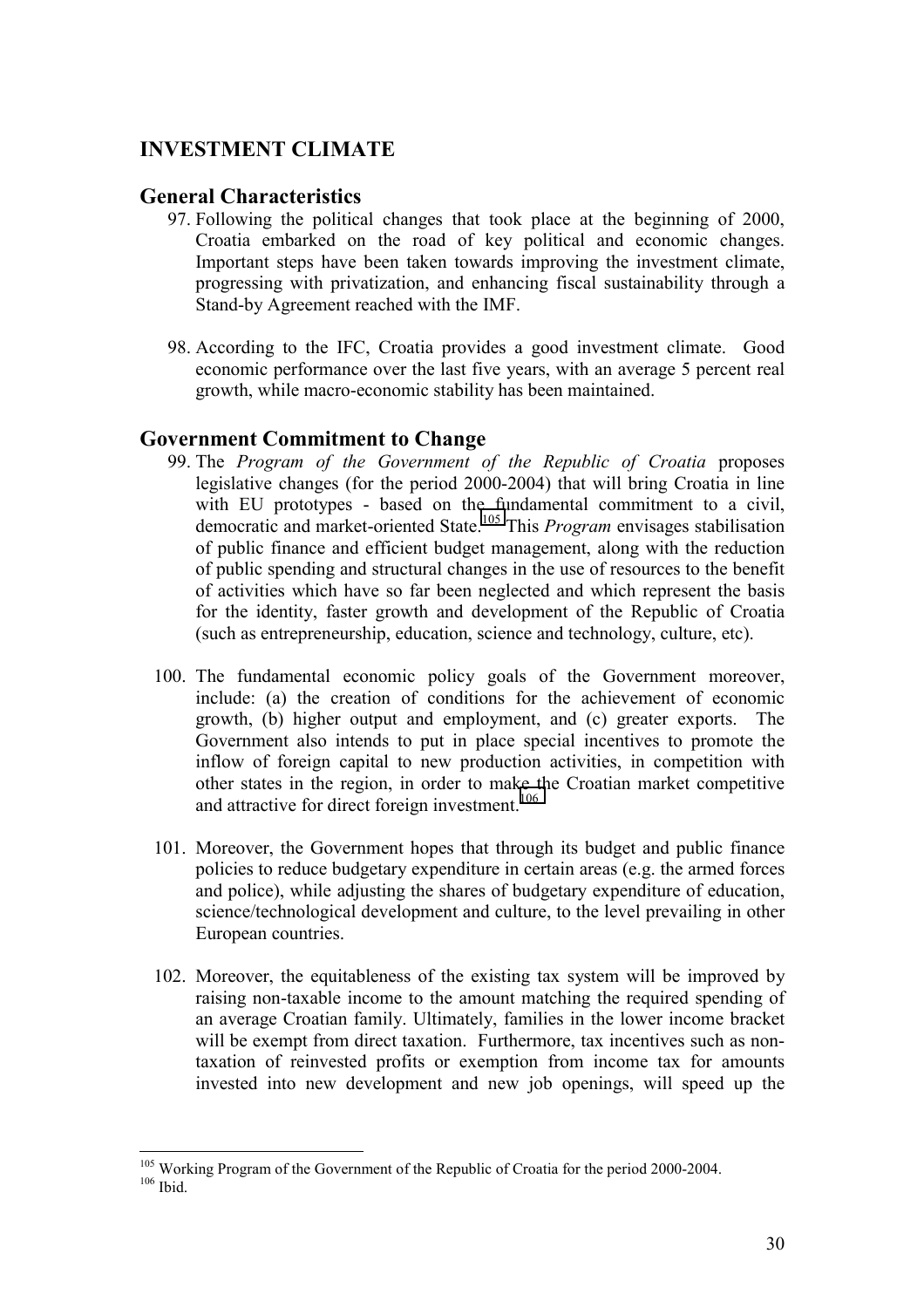development of the economy and reduce social costs.<sup>107</sup> Most importantly, the Government is designing the new tax policies so that they will stimulate investment into culture, science, education, social welfare, amateur sports, NGO's, etc.<sup>108</sup> In this way, independent private wealth will also stimulate activities of general social interest. These measures will be enforced gradually depending on the rate of economic recovery and budget capabilities.

- 103. The Government also hope to reduce the scale of *"grey"* economy and to prevent taxpayer defaults. Moreover, customs dues and VAT will be reduced systematically and gradually.
- 104. The budget will support market-oriented firms and their technological reconstruction, and promising firms in war-affected areas, on the islands and in the underdeveloped parts of Croatia. Incentives will be given to small-scale entrepreneurship, stimulating fiscal measures and the activity of the Croatian Guarantee Agency will be focused along such lines. The establishment of the Ministry of Trades, Small and Medium Businesses will, in co-operation with other Ministries, mark a major breakthrough for new employment and the promotion of economic activity in the Republic of Croatia.

## **Regulatory Framework**

- 105. Foreign investments in Croatia are regulated by the Croatian Company Act (*Zakon o Trgovaćkim Druûstvima*).109 According to this Act, foreign investors have the same rights, obligations and legal status within an enterprise as domestic investors, provided the condition of reciprocity is met. Foreign investors can acquire rights to additional guarantees, which are not given to domestic investors. The Croatian Constitution states that:*ìrights acquired through capital investments cannot be withdrawn by law or any other legal act*". It also ensures free repatriation of profits and free repatriation of capital on disinvestment.<sup>110</sup>
- 106. To conduct business as a legal entity in Croatia, the Law stipulates that the company must take one of the following five basic forms: (a) Limited Liability Company – minimum share capital is the kuna equivalent of about \$2,500; (b) Joint Stack Company – minimum share capital is the kuna equivalent of about \$ 15,500; (c) Limited Partnerships; (d) Unlimited Partnerships; and (e) Economic Interest Groupings.

 $107$  Profit tax, income tax, and tariffs within the scope of the agreement with the WTO, will also be reduced.

<sup>&</sup>lt;sup>108</sup> Working Program of the Government of the Republic of Croatia for the period 2000-2004.<br><sup>109</sup> The Croatian Company Act inherited from former Yugoslavia, is one of key legal documents on which Croatian economic system is based. It has however been adapted (based mainly on the German and Austrian company laws) and incorporates the applicable directives of the EU. It is a modern law, permitting the organization of all company forms known to the European legal tradition. The philosophy of the law allows the parties substantial flexibility in the way companies are organized. It accommodates the needs of individual entrepreneurs and small companies, as well as those of large companies with substantial capital.

<sup>&</sup>lt;sup>110</sup> Total foreign investments in Croatia from 1993 until 2000 amounted to \$4,680.54 million.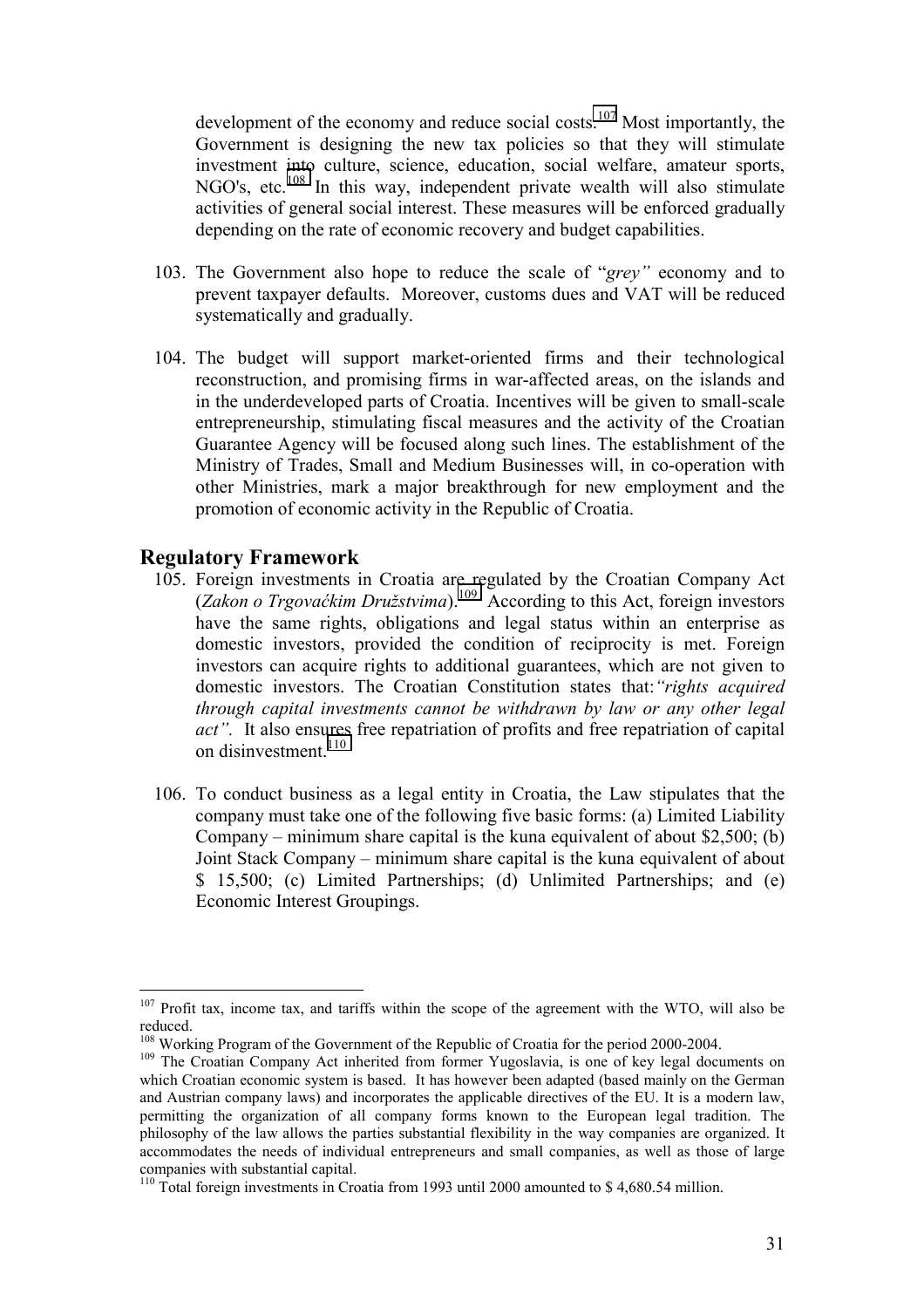## **Barriers to Foreign Investment**

- 107. The *Foreign Investment Advisory Service (FIAS) Report*<sup>111</sup> discusses in detail the administrative barriers to foreign investment in Croatia and looks in detail at the procedures an investor would have to go through in order to legally establish and operate a business in Croatia today. It is a very informative document for anyone planning to start a business in Croatia as it breaks the investment process into four generic areas: (a) entry procedures (immigration procedures, work permits, and related procedures); (b) business establishment (company registration and various licensing procedures); (c) locating procedures (land acquisition, land registration and construction); and operating (paying taxes, customs procedures, labor regulations and government inspections).
- 108. Moreover, some of Croatiaís key legislation has been translated from Croatian for the purposes of EU Association and WTO membership. There is also an extremely impressive collection of Croatia's legal documents already on the website ([www.nn.hr\)](http://www.nn.hr/). Furthermore, the Zagreb Guide<sup>112</sup> provides a good overview of what to expect, but it does not provide *"tips*" on bottlenecks, shortcuts or problems in the procedures that could help investors in practical terms.
- 109. Regarding entry procedures for foreign investors, there are a number of redundant steps and repeated and duplicative interaction with the Ministry of Internal Affairs and Ministry of Labour (in particular) that an investors or expatriate employee wishing to work legally in Croatia, must follow. However, the company registration process is relatively straightforward and does not present private enterprise with any significant barriers.<sup>113</sup> Tax, customs and inspection procedures, along with various labor issues pose only few problems in Croatia.

## **Investment Promotion**

- 110. The Investment Promotion Act regulates the promotion of investments of domestic and foreign legal or physical persons with the aim of stimulating the economic development of Croatia, its integration into international trade through the increase of exports and the competitiveness of the Croatian economy.
- 111. Incentive measures in place to stimulate investments of domestic and foreign legal or physical persons, are divided into three groups. The *first group* includes: leasing, granting of construction rights and sale or usage of real estate or other infrastructure facilities owned by the Republic of Croatia, local government or self-government units under commercial or favourable conditions, including or without a fee. The *second group* of incentive measures refers to assistance granted for the creation of new jobs. The beneficiary of incentive measures may be granted an amount of up to \$ 1,500 per employee for covering the cost of job creation and re-training on a one-

<sup>&</sup>lt;sup>111</sup> "Croatia: Administrative Barriers to Foreign Investment", Draft Report, FIAS, January 2001.

<sup>&</sup>lt;sup>112</sup> Zagreb: Guidebook for Foreign and Domestic Investors, Chamber of Commerce, Zagreb, Croatia<sup>113</sup> The basic registration requirements moreover, are in line with standard practice throughout the EU.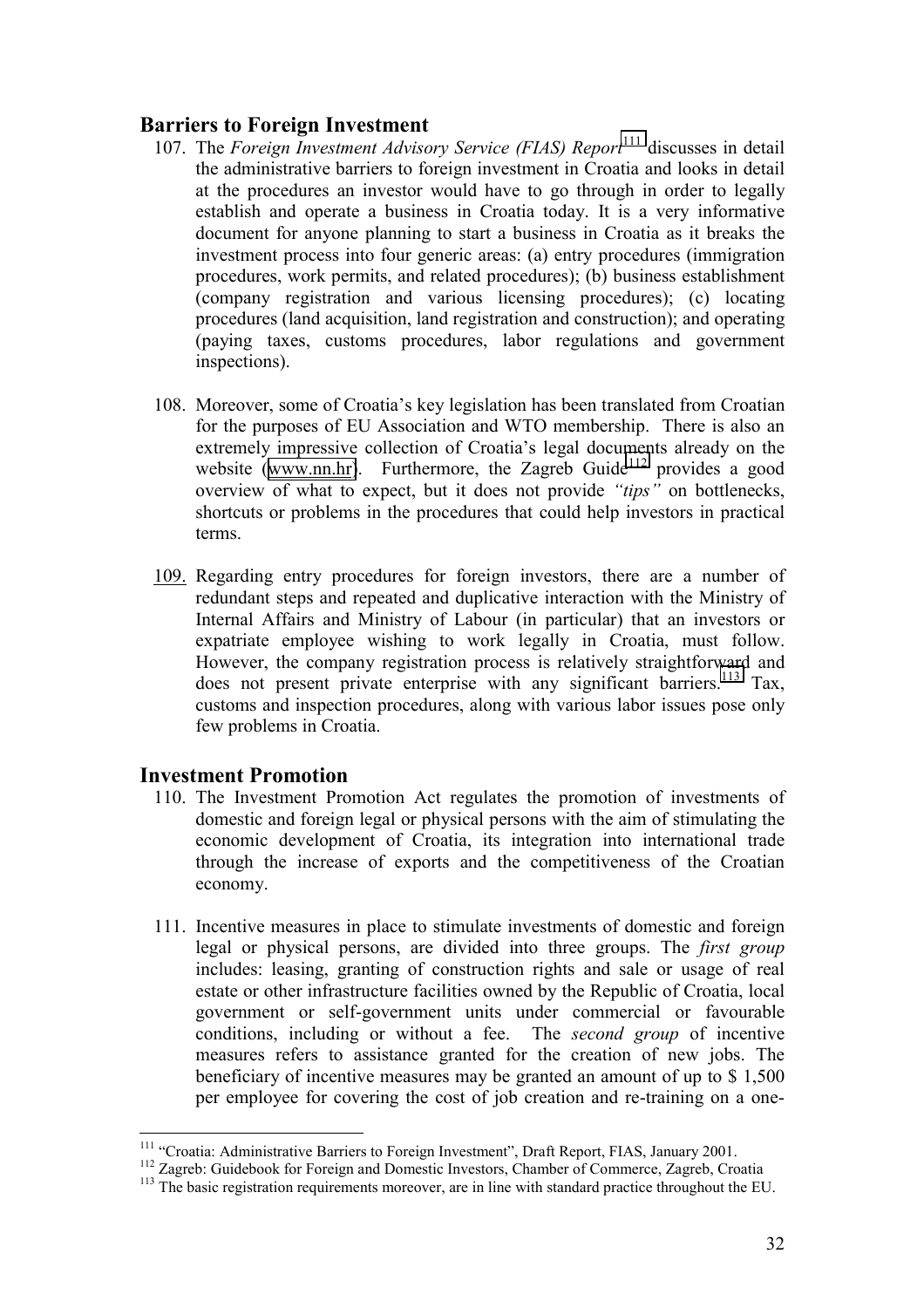time basis. The incentive can be used only for new job creation, provided that the number of new employees is not reduced during a period of at least three years. The *third group* comprises incentive measures related to assistance granted for vocational training or re-training. *If the investor invests in vocational training or re-training of his/her employees, he/she may be granted an amount covering up to 50 percent of related costs*.

## **Banking and Finance**

- 112. The monetary independence of Croatia has been established and Croatia's own central monetary institution, *the National Bank of Croatia*, has been organized and modelled after those in the most developed countries.<sup>114</sup>
- 113. The interest rates applied by national commercial banks are very high and amount to 13-16 percent.
- 114. The financial system of Croatia is generally characterized by the dominance of the banking institutions while capital markets are much less developed. Another factor is that banks have a universal structure and for the time being are permitted to engage in the full range of capital market operations.
- 115. Capital transactions and transfers by non-residents into Croatia are not subject to any restrictions and are freely made. Non-residents can freely take capital out of Croatia, which as a rule, is not subject to any restrictions. Taking capital out of Croatia is not allowed for domestic residents. A major part of capital restrictions is applicable to international capital transactions and transfers by domestic residents.
- 116. Control of capital transfers is exercised by the banks licensed to perform international transactions.

## **The Zagreb Stock Exchange**

- 117. The Capital Market in Croatia begins in the early twenties. The *Zagreb Stock & Commodities Exchange* was established on December 3rd, 1918 by a small group of entrepreneurs. It was the central Croatian trading institution for trading in commodities, securities, foreign exchange, precious metals and coins.
- 118. The communist regime, that sized the power in 1945, rejected and denied the role Stock Exchange had played in the national economy, rejecting market economy for ideological reasons. So, in 1946, they closed down the Zagreb Stock and Commodities Exchange and confiscated its property.
- 119. In July 1991, 25 banks and insurance companies gathered to revive the stock exchange in Zagreb. The present Zagreb Stock Exchange was thus established as a 'non-governmental, not-for-profit' institution. It is the premier stock and debt securities trading institution in Croatia.

 $114$  It is independent of the Government in its operation, coordinates its work with the Government to the extent that this is necessary, and it is directly responsible to the Parliament.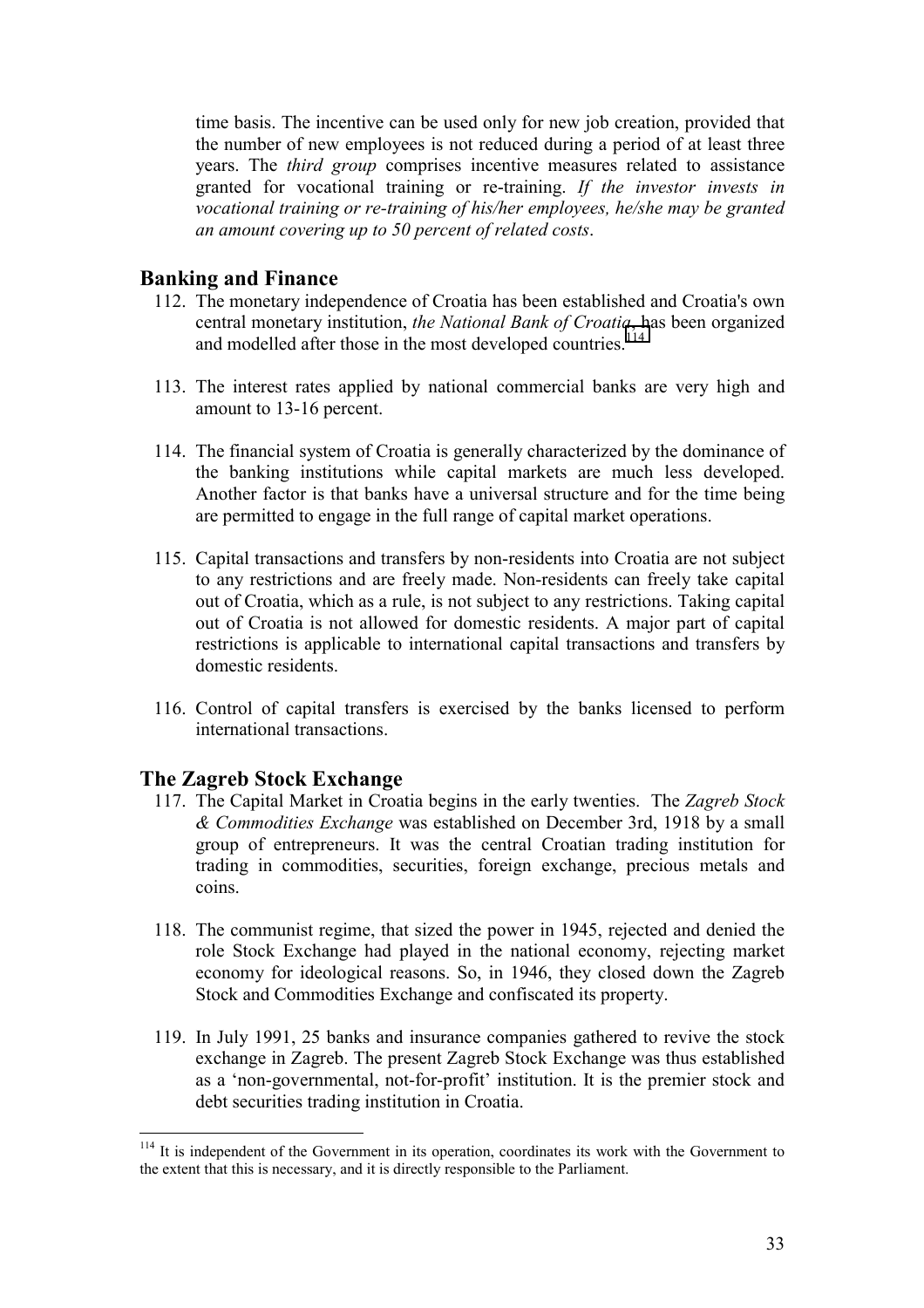- 120. The activities of the Zagreb Stock Exchange (ZSE) are principally financed by annual fees paid by members, dues paid by the issuers of securities traded on the Exchange, subscription charges for information services provided by the Exchange, and commissions.
- 121. A new, electronic trading system was introduced in 1999.

## **Land Ownership**

- 122. Land acquisition, registration and site-development are the most complicated parts of the investment process in Croatia. There are problems of restitution, predatory land speculation, unnecessary and time-consuming bureaucratic procedures, and discriminatory application of regulations (common to many transition and other economies). The difficulty of ascertaining the ownership of land and property, and purchasing (especially larger plots of) land over which it is possible to establish legal title, is a growing cause of concern to the many investors beginning to assess the investment potential of Croatia. Even once land has been acquired and registered from either private or municipal owners, which may take many years, a new investor is till faced with construction-related constraints, including the need for unofficial payments. Of the three construction-related permits, the building permit is the most expensive and problematic to secure, involving numerous approvals from different local and central government departments and utilities.
- 123. The State is currently buying back land at \$ 100 per sq.m. to give to foreign investors at a cost of about \$ 1 million in total.

## **POLICY RECOMMENDATIONS**

124. As already noted above (see par. 16), one of the key objectives of the Government of Croatia is to increase employment. However, in order to do so, the Government recognizes that the education system needs to be reformed and the permanent education of employees made possible, since the country's future economic prosperity depends on the skills of its population. The establishment of a modern education system therefore, that will not only serve the needs of Croatia, but will also be consistent with European (and international) standards, is vital.<sup>115</sup> Consequently, greater priority needs to be given to the education sector in order to improve the quality and equity of Croatiaís education services by: (a) providing the type of skills and knowledge required by the global economy; and (b) making the system more broadly accessible to the poorest segments of the population.<sup>116</sup>

 $\overline{a}$ <sup>115</sup> Developmental Priorities of the Republic of Croatia 2002-2004. Government of the Republic of Croatia. Zagreb, November 12, 2001.

<sup>116</sup> Currently, relatively high returns to education combine with high dispersion of education achievement to contribute to a highly inequitable income distribution. This points to the existence of a stratified education system, which fails to operate as a mechanism for social mobility  $-$  especially since access to higher education by the poorest segments of the population is severally limited*.* (Berryman, 2000)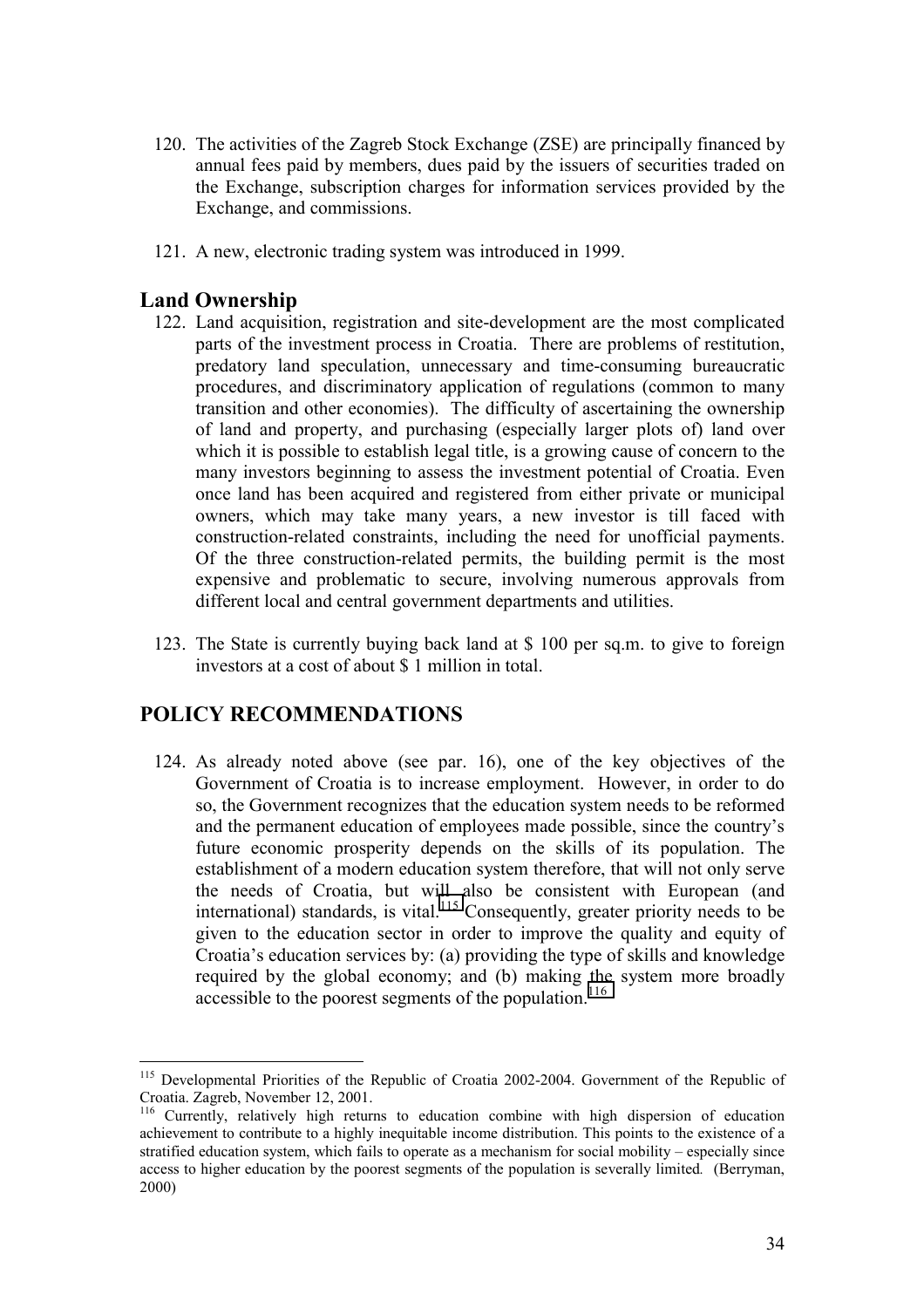- 125. The Government needs to recognize that a strong private sector is necessary if it is to meet its educational and broader social and economic objectives. It will therefore need to adopt an *active* policy stance toward private sector involvement in education that is designed to: (a) create a streamlined and more enabling policy framework conducive to private sector development; (b) improve the targeting of Government spending; and (c) establish a strong and effective policy framework for monitoring performance and raising standards. In doing so, it will need to introduce reforms to some of the key policy levers such as the funding, taxation and quality assurance processes. A paper entitled *The Third Wave of Privatization: Privatization of Social Sectors in Developing* **Countries** (1996)<sup>117</sup> would serve as a useful guide to the Government as it provides practical information for policy-makers and practitioners in their efforts to enhance private sector participation in the social sectors (e.g. education and health). As noted in this paper: *''It must be kept in mind that an enhanced role for the private sector does not necessarily imply a smaller role for the state.... Rather, the opposite is the case. The state must continue to play an important role. The key difference lies in the nature, rather than the degree, of the state's intervention. Specifically, the Government's role of being the principal financier and producer of education services needs to be changed.î*
- 126. An increasing number of developing countries have undertaken privatization programs as a key component in their effort to restructure and modernize their economies. Initiatives to increase private sector involvement in education can take the form of private financing, private management, private ownership, or a combination of the three. Accordingly, the degree of private sector involvement can vary from complete ownership, financing, and management to a more limited private sector role such as cost recovery via user charges. Between these two extremes lies a range of possibilities that depend on varying degrees of private sector participation.
- 127. What needs to be kept in mind however, is that the private sector can serve as an important ally to the MES in achieving its policy objectives for education reform118 and to the Government in achieving its overall country objectives for comprehensive economic development as stated in the *Working Program of the Government of the Republic of Croatia for the Period 2000-2004* (see par. 26 above). For example, if the MES proceeds with its proposal to extend compulsory schooling by (a) making the year before entry to primary school mandatory (see par 17 above) and (b) adding Grade 9 to the compulsory education structure (see par 17 above), then it is difficult to see how the Government will carry out these measures, *without* the input of the private sector to offset some of the costs since, according to Berryman (2000), the pre-school proposal (i.e. of adding over 10,000 pre-school places) alone may cost up to 95 million HRK per year (i.e. about \$11.5 million)<sup>119</sup> and together

<sup>&</sup>lt;sup>117</sup> Torres, G. and S. Mathur. The Third Wave of Privatization. Privatization of Social Sectors in Developing Countries. The World Bank, Washington, D.C., 1996.

<sup>&</sup>lt;sup>118</sup> As outlined in: The Basis for the Education System in the Republic of Croatia. Proposal for Discussion. Ministry of Education and Sports. Council of Education. Zagreb 2000.

<sup>&</sup>lt;sup>119</sup> Even if the *current* population estimates (for the five-year old cohort) and recurrent unit costs for pre-school (excluding the investment or rental costs) are used.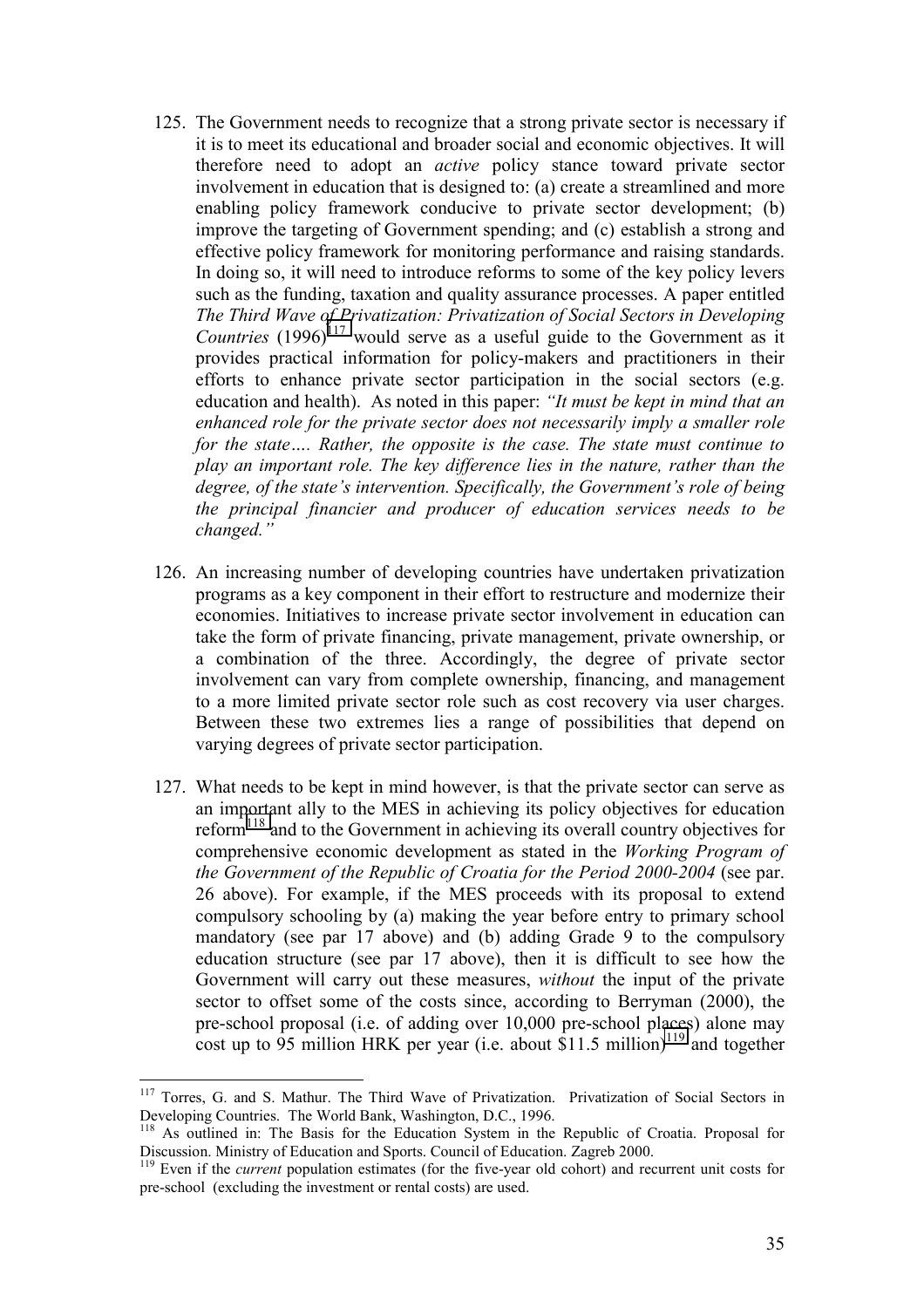with the Grade 9 addition, it would mean an expense to the Government of about 40 million HRK per year (i.e. almost \$ 5 million). It is clear that Croatiaís severely constrained public finances cannot simultaneously support such education reforms and at the same time address all the urgent and widespread rehabilitation needs of the country.

- 128. The Government therefore, needs to look to the private sector as a collaborator rather than an added administrative burden since: *''[t]he private sector can inform, challenge and potentially re-engineer the public sector.*<sup>"120</sup> Furthermore, as noted in the very useful resource for policy-makers, *Contracting for Public Services: Output-based Aid and its Applications (2001),* what the Government needs to consider is: *ìhow to deliver and target public services in ways that promote efficiency and innovation, increase accountability for performance and – in a world of limited budgets – leverage public resources with private financing.*<sup>121</sup> In doing so however, some administrative reforms will be necessary. For example, a separate directorate needs to be established at the MES, appropriately staffed, that will in the longterm not only register, evaluate and license private education providers, but will formulate strategic approaches, with the goal of incorporating the private education sector - *as an integral component* - within the overall education reform framework of the MES. Such strategic approaches could include financing arrangements and incentives for private education provision with a view to reducing the state's unit costs for education. However, this requires that the Government shift the balance of the tools used in achieving its policy objectives from complete *ownership* of education products and services (e.g. owning the school), to *purchasing* such products and services (e.g. providing vouchers), while at the same time focusing on regulating the market (e.g. ensuring quality, safety, etc).
- 129. By moving from a system focused less on *ownership* therefore, the Government could utilize the private sector to help solve some of the problems the education system currently faces. One of these problems, the two- and three- shift basic/compulsory schools (see par. 50), could serve as the first step in this direction. For example, the Government could provide per capita funding or vouchers in order to enable public-school students to attend private schools, thus relieving the system of the two- and three- shifts of basic/compulsory schools (as well as some secondary schools). Needless to say, this will be far more cost-efficient for the Government than building new schools and, funds that would have been used to build new schools could instead be used as incentive measures for investment in private education (e.g. by subsidizing private education provision).
- 130. However, such a system (i.e. one that is focused less on *ownership*) will need to be carefully and strategically planned, since use of other policy instruments requires that there be an infrastructure (e.g. for targeted expenditure and funding mechanisms) in place and this is not the case at present. As noted in

<sup>&</sup>lt;sup>120</sup> Tooley, J. The Global Education Industry: Lessons from Private Education in Developing Countries. IEA and IFC, London, 1999.

<sup>&</sup>lt;sup>121</sup> Contracting for Public Services: Output-based Aid and its Applications. P. J. Brook and S. M. Smith, Eds. The World Bank, Washington, D.C., September, 2001.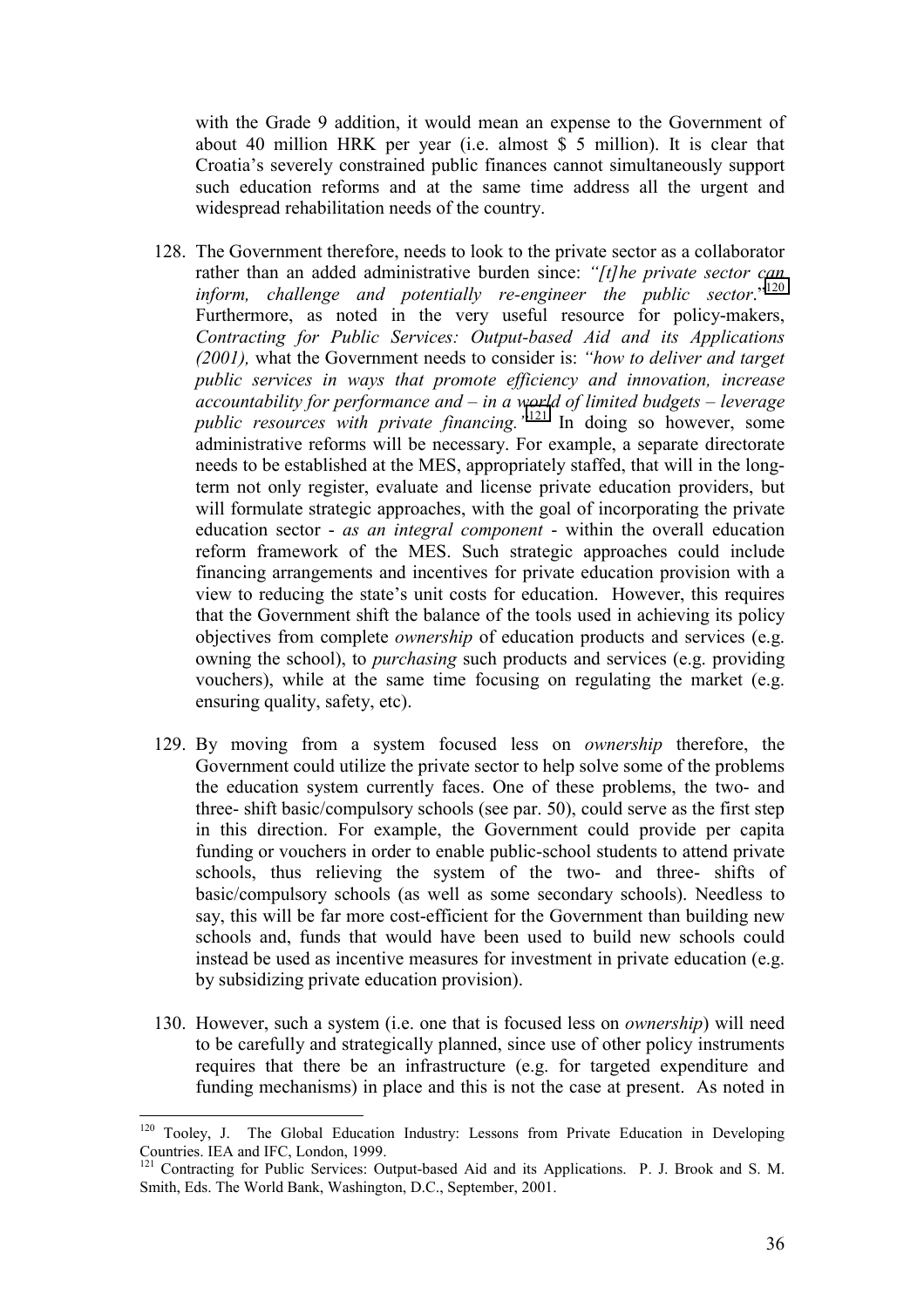the *Public Expenditure and Institutional Review* (2001) for example, *by focusing on recurrent expenses at the central level, the Government may not be able to introduce incentives for efficient service delivery. Meanwhile, the split of capital investments between local and central offices fragments the already constrained opportunities to follow central or local priorities or implement development projects on either level. At the central level, no adequate management information system exists to assist in developing an appropriate investment strategy.*<sup>122</sup>

- 131. The Government will therefore need to introduce a new budgetary allocation system (including block grants and student-based allocation schemes). As noted by Berryman (2000), *this would lead to improvement in local and school level financial management and increase financial capacity at the central level to finance national priorities and investments, and reward performance.* However, incentives will also need to be put in place for targeting efficient spending and service delivery for user fees at least in tertiary, but also in certain vocational forms of post-compulsory education.
- 132. This however, will require clear knowledge and understanding of the total perstudent costs in both the public and private sectors (including operating costs, teaching and related costs, the cost of capital, etc.) in order to not only set a benchmark for per capita funding, but moreover, to re-evaluate the financing formulas currently in place, thus potentially increasing the efficiency and equity of allocating resources. Local needs (in terms of private education provision) will therefore need to be taken into consideration, as will local characteristics (such as economic development of the local area/region, numbers of employed/unemployed, available infrastructure).
- 133. Accordingly, a move to a demand-side financing system (i.e. use of vouchers, stipends, and capitation grants) targeted on the basis of characteristics other than who owns the provider is important not only for the long-term sustainability and growth of the private education sector, but more importantly, as a tool for the Government in the long-term sustainability of the reform process. Demand-side financing is a pragmatic choice for the Government in introducing needed reforms according to local needs and available resources. It is moreover, the key to building effective partnerships between the private sector and the State and to opening up access to private schools to those with fewer financial resources, while at the same time recognizing the financial constraints that the Government is facing. A useful resource on demand-side financing is *Decentralization of Education: Demand Side Financing* (1997), which is designed to assist policymakers and practitioners in developing countries interested in exploring alternative financing mechanisms. $123$
- 134. The Government however, could also work *with* the private sector in ensuring quality. For example, quality assurance functions could be provided by the

 $\overline{a}$  $122$  Croatia – Regaining Fiscal Sustainability and Enhancing Effectiveness: A Public Expenditure and Institutional Review. A World Bank Country Study. Report No 22155-HR. 2001

<sup>&</sup>lt;sup>123</sup> Patrinos, H. and D. Lakshmanan Ariasingam. Decentralization of Education: Demand-Side Financing. The World Bank, 1997.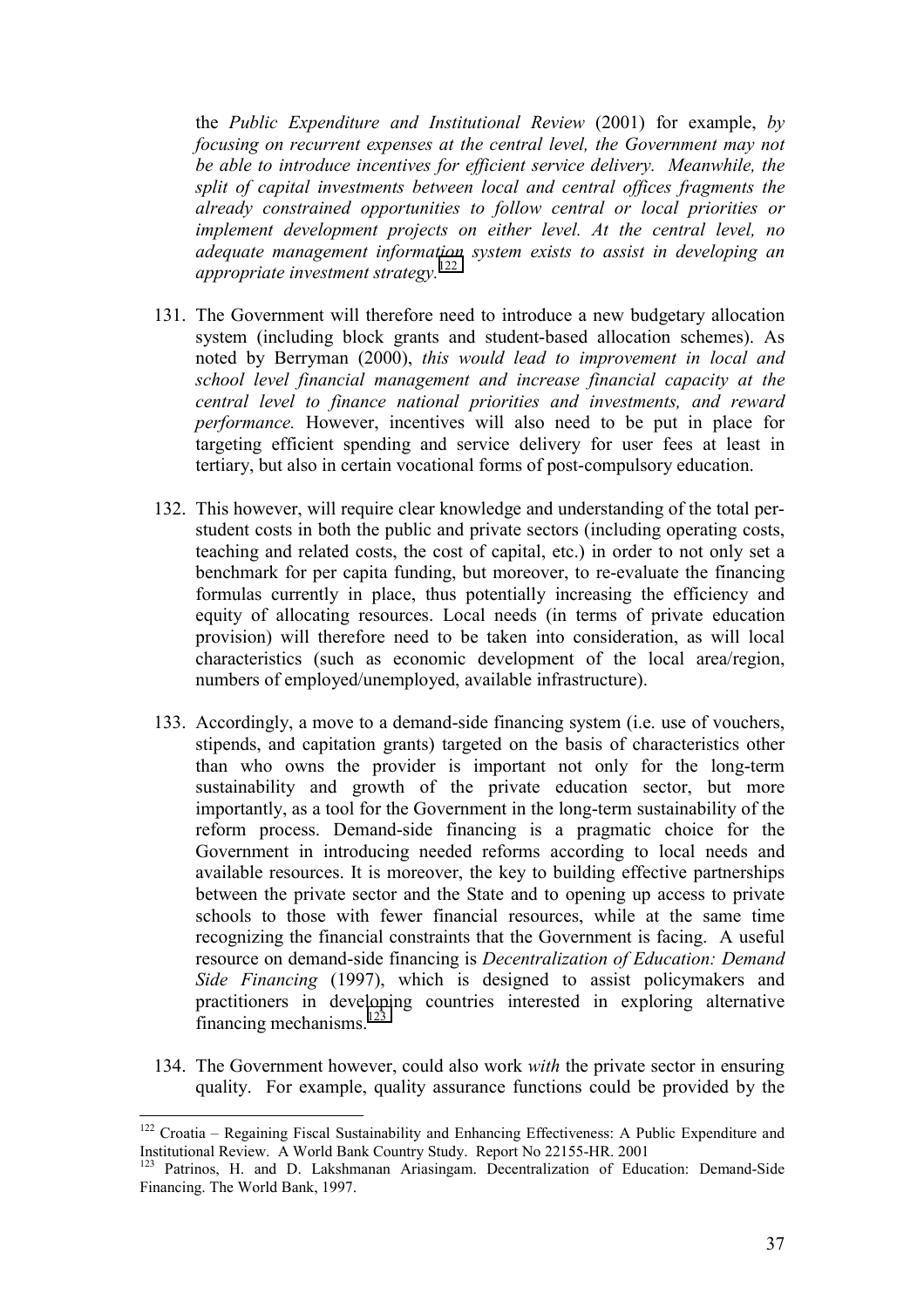private sector, with the Government continuing to play a role in terms of guaranteeing that quality is promoted in the sector. In this respect, the recognition of private quality assurance bodies to monitor the education sector could be explored in the long term. In the short term however, the association of private providers could play an important role in developing a broader, more sophisticated set of performance indicators that could be used to supply information to parents and to schools on school performance.

- 135. Beyond assisting the Government in its efforts to control quality, the association of private education providers could be actively engaged in helping to shape Government policy on private education more generally. Moreover, it could help sensitize banks and other financing agencies about the needs of the private education sector (e.g. providing credit lines for private education investors and student loans.). For example, a student loan scheme could be devised with the help of the private sector (e.g. private banks and/or other financing agencies) as a way to overcome the capital market failure in meeting this need and to ensure that students continue to have access to advanced training and education. Access to capital moreover (and at interest rates conducive to the education business), is an issue that will require particular attention in the medium and long term so that the expansion of the private education sector is not constrained.
- 136. The private education sector could be further stimulated through the provision of education specific tax and duty concessions. Currently, all private education providers are treated as any business and regardless of their status as for-profit or non-profit. Here again, an association of private education providers could play an important role in consulting with the MES (or MST accordingly) and the Ministry of Finance to design a framework (for tax and duty concessions for private education providers) that is conducive to the development of the sector. In the long term moreover, tax concessions might be considered for tuition fees paid by parents and donations to private educational institutions. However, this will need to be weighed against reforms in the tax system generally, and the sophistication level (i.e. monitoring, etc) attained.

## **EDUCATION INVESTMENT OPPORTUNITIES**

- 137. The potential for growth in the private school education (i.e. pre-school, primary and secondary) sector in Croatia is promising if support (i.e. financing) from the Government is forthcoming. Greater potential for growth and investment however, exists at the post-secondary and tertiary level (university and non-university) education - and especially training - sectors. Furthermore, provision of ancillary services such as private student loan provision, supplementary textbooks and other school materials and supplies present promising investment opportunities for the future.
- 138. Specific areas with the greatest potential include:
	- **Provision of pre-school and basic/compulsory education**. As already noted above (see par. 128), if the Government proceeds with its proposal to extend compulsory schooling by (a) making one year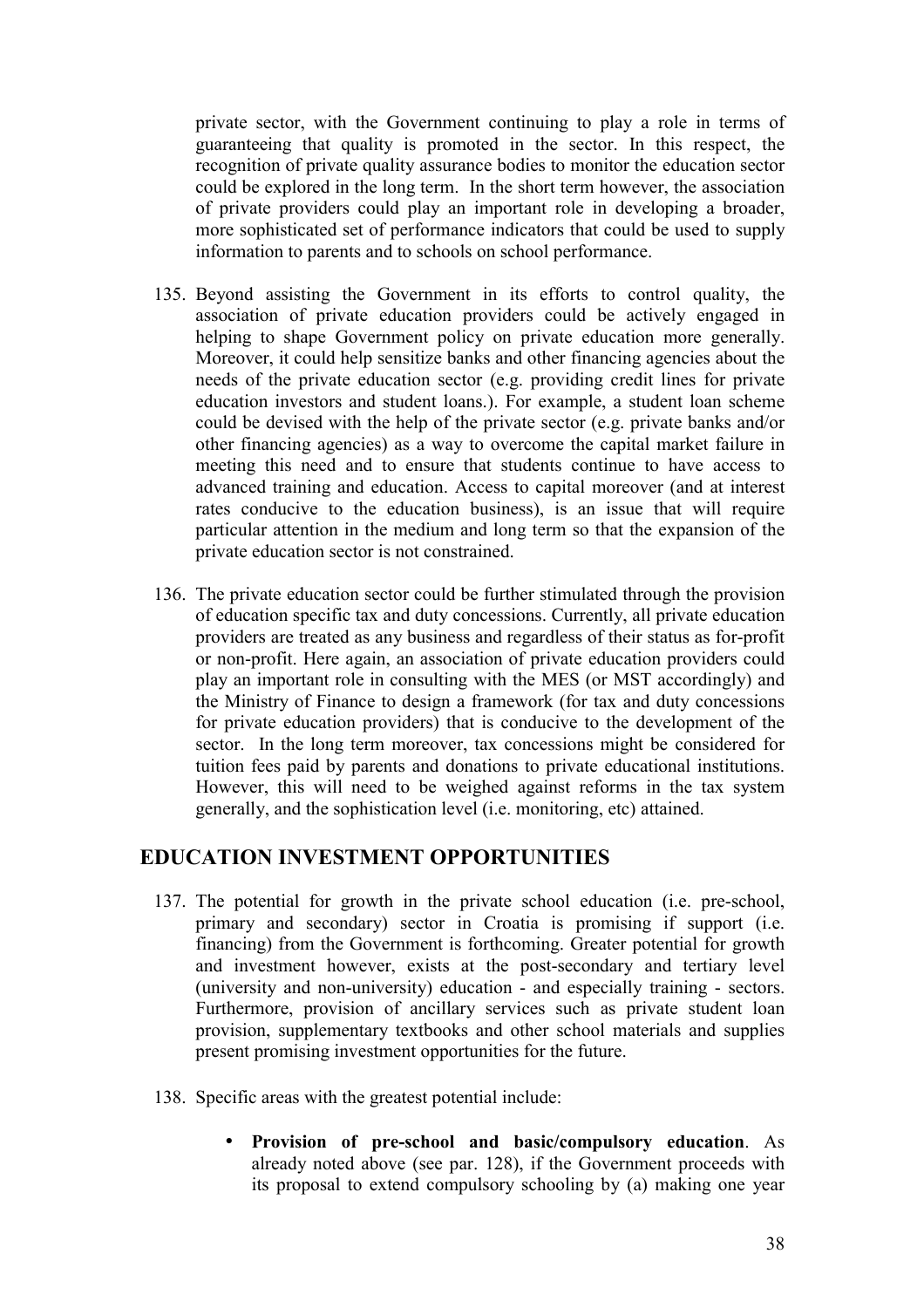before entry to primary school and (b) adding Grade 9 to the compulsory education structure, then the private sector will need to be mobilized in order to realize this goal. Public-private partnerships therefore, present the greatest investment potential.

- **Specialist' secondary schools.** At the secondary education level, the market potential for the provision of high-quality 'specialist' private secondary schools (such as schools for the 'gifted', the applied arts and crafts, foreign languages.) offer a more promising investment potential than general or 'classical' private secondary schools.
- **Tertiary sector.** Although the establishment of *specialist* colleges (e.g. for business studies, applied arts, tourism) present a promising investment, the establishment of self-standing private universities on the other hand, is not advisable at present due to the high up-front cost of investment for such a venture, there is nonetheless, *great* potential for private investment in tertiary programs established as: (a)  $\langle$  branches of foreign institutions (including distance programs); (b) franchising and licensing arrangements; and (c) joint-ventures with local partners (public-private partnerships and/or private-private partnerships). Programs offering high potential returns to investment (in the short- and medium- term) include: all areas of general business studies (e.g. marketing, advertising, management, finance, banking, etc.) at both undergraduate and graduate level, and graduate level programs linked to the major sectors of the economy (such as tourism, shipping and ship-building, telecommunications, agribusiness and food processing) as well as EU law (including international accounting procedures and taxation).
- **Provision of training programs to meet labor market needs.** A wide range of courses are necessary since businesses in Croatia have little experience in free-market processes and face every kind of difficulty as a result of the drastic changes in economical activities, occupations and the fluidity of the labor market. The challenge then, is to directly link the needs of the existing and newly established enterprises, with training opportunities that address the individual possibilities of the target group. Furthermore, redeployment is necessary due to the bankruptcy and liquidation of government-owned industries (e.g. rail way, ports, smelting plants<sup>124</sup>). In designing training programs, the Government's investment priorities for the immediate future should be kept in mind. These include primarily: tourism, telecommunications, agribusiness, the food industry and SME development. Training programs focusing on these sectors will therefore be in great demand. Tourism, for example, is one of the main priorities of the Government of Croatia as it is expected to bring in half of the country's income in the near future. Programs in tourism management, hospitality, hotel

 $124$  There used to be 40,000 employed in these industries; currently there are 18,000; over the next 10 years this number will be reduced to 8,000. (Ministry of Labor and Social Policy)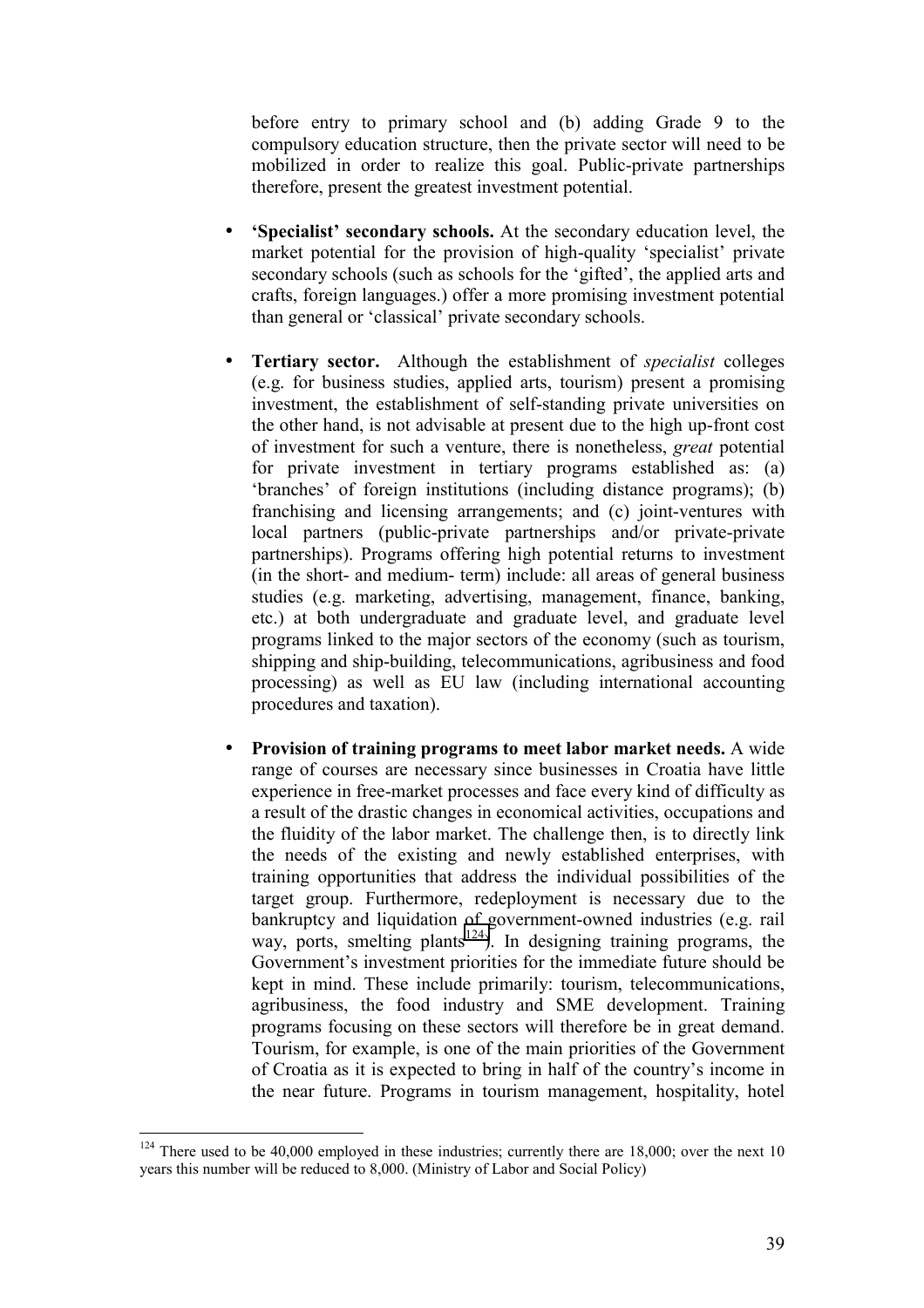services, and the like, will be great demand. Furthermore, executive training and continuing professional development courses for middle managers will also be in great demand in the coming years as Croatia enters the globalised economy and international or multinational companies expand into the Croatian market. There are also a large number of enterprises requiring pre- and post- privatization restructuring that will make a heavy demand on management consultants. While the reliance on international consultants cannot be avoided at this transition phase, a long-term strategy will be needed in order to develop a national management consulting capability.

- **Provision of school materials, textbooks and equipment.** With the addition of one year before primary school and Grade 9 to the compulsory education structure, the demand for school textbooks (especially for the pre-school year before entry to primary school), supplementary workbooks (for teachers and students), learning materials and school supplies will increase. Investors might also consider the establishment of second-hand book markets and book banks – to make books available to poor students.
- **Utilization of abandoned school buildings on coastal region.** The Government could consider giving some abandoned school buildings on the coast to private investors to establish private (boarding) schools, colleges or 'seasonal' conference/training centers (with residential facilities). These could be leased back to international and national educational entrepreneurs and/or the State as demand requires or collaborations sought with EU and international education/training providers, universities, research centers, etc. for the development of seasonal and/or short-term seminar, conference and training programs.

## **CONCLUSIONS**

- 139. The market potential in Croatia for private education and training is promising for investors that are creative and flexible in acquiring a share of the market they wish to access. Priority development sectors of the economy and overall country reforms will need to be supported by education and training provision if the Government's goals and objectives for EU accession are to be achieved. Public-private partnerships therefore will be important due to the Government's limited resources to carry out its proposed development reforms.
- 140. The Government will need to look to the private sector as a collaborator in facilitating the necessary education/training needs in order to achieve its key policy reforms and goals as stated in *Croatia in the 21st Century.* The private sector moreover, will need to be more pro-active in mobilizing resources and carving out a niche for its services and products.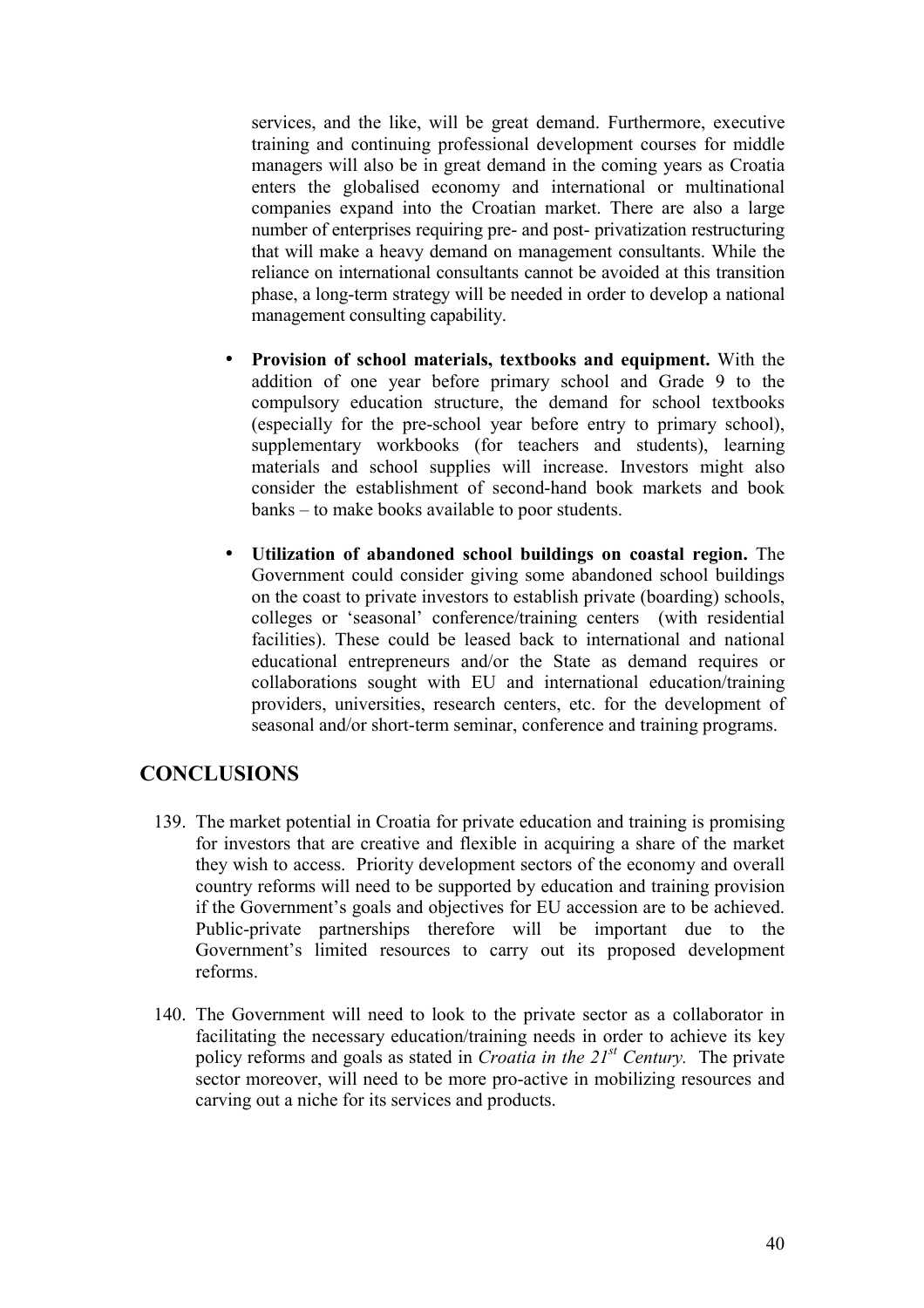## **APPENDIX 1**

## **PRIVATE PRE-SCHOOLS, PRIMARY & SECONDARY SCHOOLS LICENSED BY THE MINISTRY OF EDUCATION AND SPORTS &**

## **TERTIARY INSTITUTIONS ACCREDITED BY THE MINISTRY OF SCIENCE AND TECHNOLOGY**

#### **2000/2001**

## **PRE-SCHOOLS**

#### ZAGREB COUNTY

 $1.$  "Izvor"

#### SISAK-MOSLAVAK COUNTY

2. SOS Dječji vrtć Lekenik (SOS Children's Village)

#### VARAZDIN COUNTY

- 3. Zvjezdice
- 4.  $\alpha$ Panda"
- 5. "Palčić"
- 6. "Dječji Svijet"
- 7. "Zečić"
- 8. "Zeko"
- 9. "Zeko" Sračinec
- 10. "Iskrica"
- 11. "Bajka"
- 12. "Pčelica Maja"
- 13. "äkrinjica"

#### KOPRIVNIK-KRIZEVAK COUNTY

- 14. "Smijeöak"
- 15. "Lastavica"

#### PRIMOR-GORAN COUNTY

- 16. "Pčelice"
- 17. Waldorf Mala Vila
- 18. Maza
- 19. Pinokio
- 20. Malik
- 21. "Poneötrica"
- 22. "Grobnički Tići"

#### POZE-SLAVON COUNTY

23. "Radost"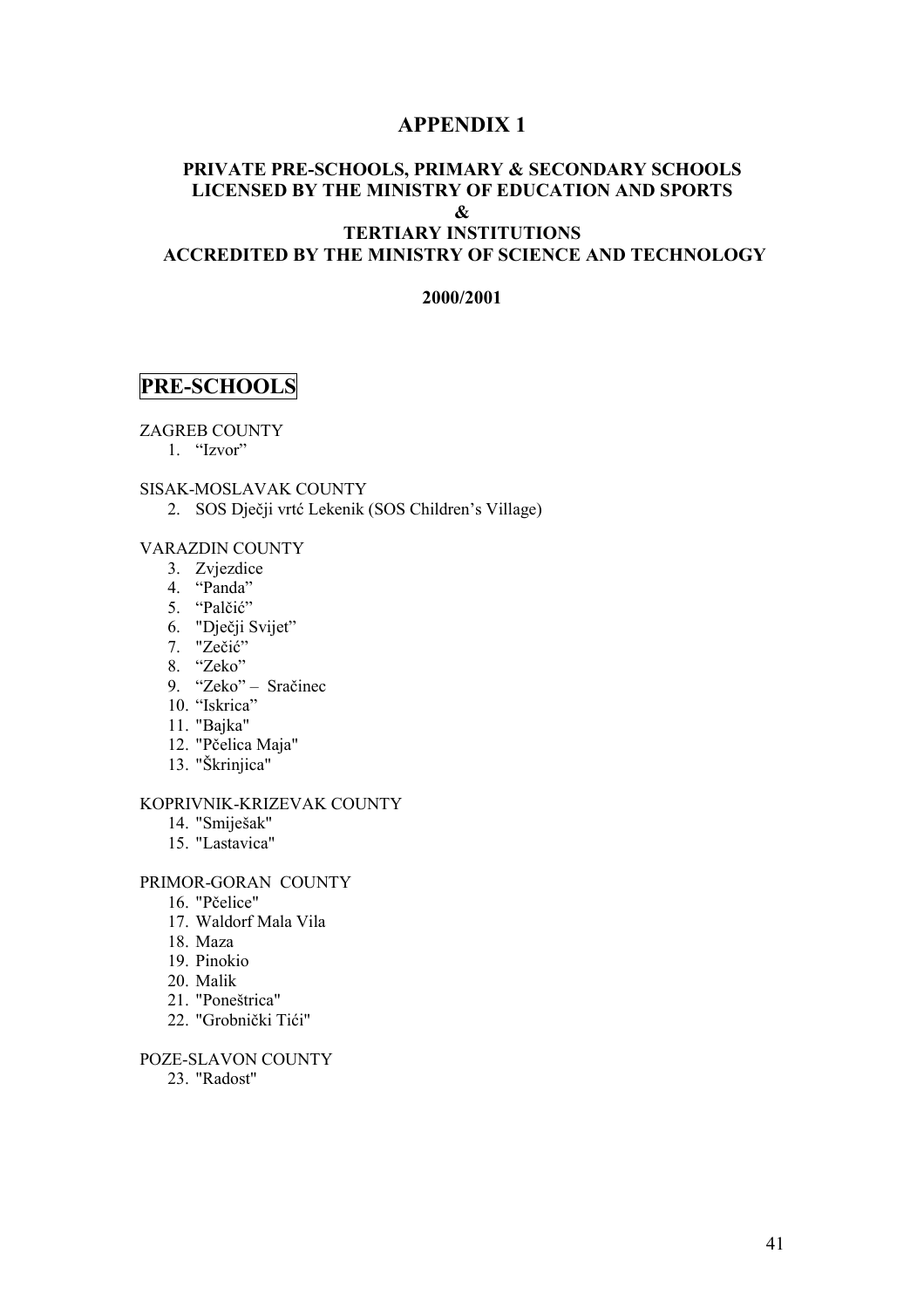## ZADAR COUNTY

- 24. " Čuperak"
- 25. "Masla čak"
- 26. "Bubimir" closed on May 2, 2000
- 27. "Smijeöak"
- 28. "Mali Raj"
- 29. "Pinokio"
- 30. "Ku ćica"

## OSJEK-BARANJ COUNTY

- 31. Zvjezdice
- 32. Zlatni Danci
- 33. Durda Vuköi ć

SIBEN-KNIN COUNTY

34. "Oröula"

#### VUKOVAR-SRIJEM COUNTY

35. Kolijevka

#### SPLIT-DALMATIN COUNTY

- 36. Montessori Dje čja Ku ć a
- 37. Montessori Dje čja Ku ća I
- 38. Montessori Dje čja Ku ća II
- 39. "Disneyland"
- 40. "Calimero"
- 41. "Guliver"
- 42. "Duga"
- 43. "Princeza"
- 44. "Bajka"
- 45. "Kremenko"
- 46. " Čarobni Pianino"
- 47. "Petar Pan"
- 48. "Veseli Kutak"
- 49. "Antonija"
- 50. "Hugo"
- 51. "Hugo Mama Roza"
- 52. "Vrtuljak"
- 53. Waldorf "Iskrica"

#### ISTAR COUNTY

- 54. " Ćupko"
- 55. "Bubamara"
- 56. "Gloria"
- 57. "Cipeli ći"
- 58. "Pinki"
- 59. "Bambi"
- 60. "Topolino"
- 61. "Snoopy"
- 62. "äiljo"
- 63. "Pinokio"
- 64. "Veseljko"
- 65. "Oblutak"
- 66. "Vjeverica"
- 
- 67. "Cipeli ći"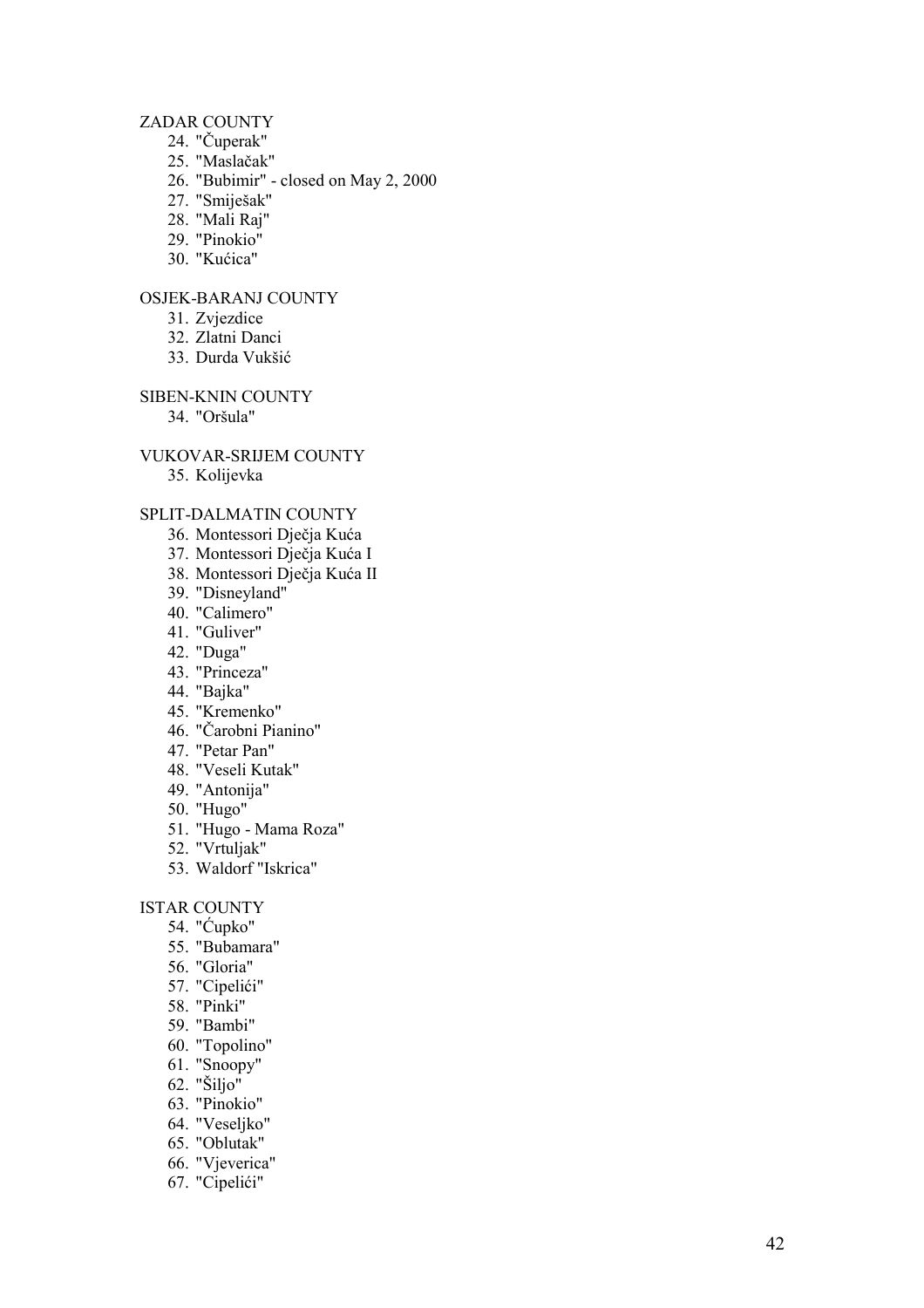- 68. "Dado"
- 69. "Pčelice"
- 70. "Maslačak"
- 71. "Igrograd Popy"
- 72. "Ciciban"
- 73. "Sunčica"
- 74. "Dobrilići"
- 75. "Pčelica Maja"

## DUBROVAK-NERETVAN COUNTY

76. "Petar Pan"

## MEDIMURS COUNTY

- 77. "Dječja Maöta"
- 78. "Dječja Maöta Mursko Srediöće"
- 79. "Dječja Maöta Bambi"
- 80. "Loptica"
- 81. "Pribislavec"
- 82. "Žibeki"
- 83. "Obledalce" religious

## TOWN OF ZAGREB COUNTY

- 84. Montessori
- 85. Waldorf "Trnoružica"
- 86. "Srčeko Montessori
- 87. "äuma Striborova"
- 88. "Buba Mara"

## **PRIMARY SCHOOLS**

#### ZAGREB

- 1. Glazbena Škola "Dešpalj" musical school
- 2. "Kreativni Razvoj" considered the most elite schools in Croatia.
- 3.  $\degree$ Nandi $\degree$  68 students
- 4. Birotehnika-Osnovna Škola Za Mladež I Odrasle technical school.
- 5. Waldorf School "Sveti Jurja" 167 students

### LOVRAN

6. Glazbena Škola "Mirković" – musical school

#### RIJEKA

- 7. "Aleksandre Matić"
- 8. "Grivica" -70 students
- 9. Waldorf School -25 students

#### SPLIT

10. Borisa Papandopula – musical school

## PULA

11. "Jurja Dobrila" - 72 students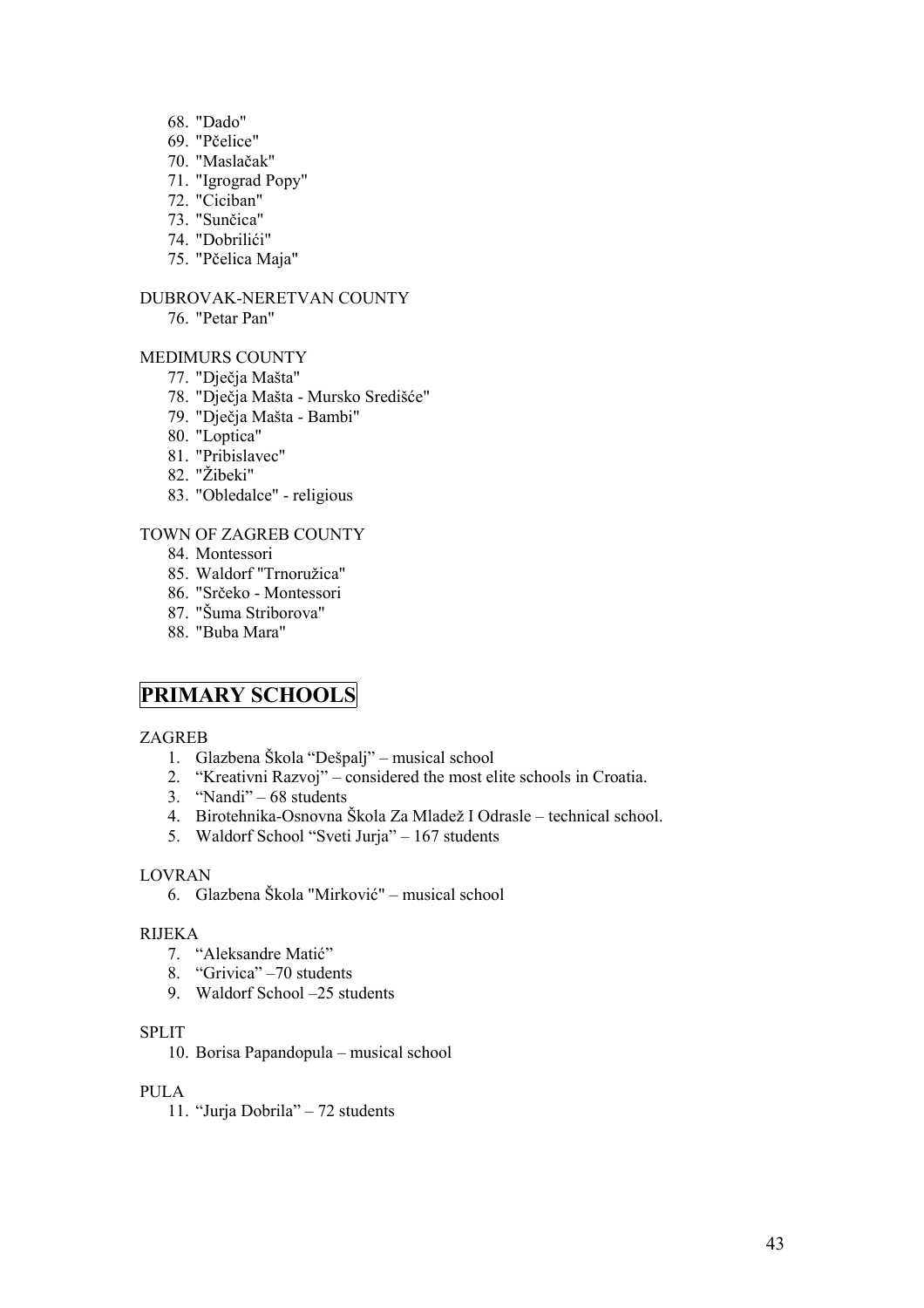## **SECONDARY SCHOOLS**

#### **Catholic Private Secondary Schools**

- 1. Ženska opća gimnazija Družbe sestara milosrdnica, Zagreb Catholic school, girls only, 350 students
- 2. Nadbiskupska klasična gimnazija, Zagreb Catholic classical gymnasium, 401 students
- 3. Pazinski kolegij klasična gimnazija, Pazin Catholic classical gymnasium, 235 students
- 4. Franjevačka klasična gimnazija, Sinj Catholic classical gymnasium, 142 students
- 5. Nadbiskupska klasična gimnazija u Zadar Catholic classical gymnasium, 72 students
- 6. Isusovacka klasična gimnazija u Osijek Catholic classical gymnasium, 146 students
- 7. Klasična gimnazija i Kolegij fra Marijana Lanosoviča u Slavonski Brod ñ Catholic gymnasium and college, 241 students
- 8. Salezijanska klasična gimnazija, Rijeka Catholic classical gymnasium, 200 students
- 9. Klasična gimnazija "Ruder Bošković", Dubrovnik Catholic classical gymnasium, 92 students
- 10. Nadbiskupska klasična gimnazija, Split Catholic classical gymnasium, 137 students.

## **Other Religious Private Schools**

- 11. Zagrebačka Medresa "Dr. Ahmet Smajlović", Zagreb Islamic school, 54 students
- 12. Adventističko učilište u Maruševcu Adventist high school, 107 students

## **Non-Religious Private Secondary Schools**

- 13. Privatna Klasična Gimnazija, Zagreb classical gymnasium, 156 students
- 14. Prva Privatna Gimnazija, Zagreb first private gymnasium in Zagreb, 61 students
- 15. Zagrebačka Škola Mode I Dizajna, Zagreb– school for fashion and design, 80 students
- 16. Srednja Ekonomska Škola "Benedikta Kotruljevića", Zagreb economics school, 213 students
- 17. "Linigra" Privatna Jezična Gimnazija, Zagreb language school, 62 students
- 18. Druga Opća Privatna Gimnazija, Zagreb second general private gymnasium of Zagreb, 57 students
- 19. Privatna Srednja Ekonomska Škola "Katarina Zrinski", Zagreb economics school, 170 students
- 20. Srednja Škola u Maruševcu, Varazdin general high school
- 21. Privatna Gimnazija u Varaždin Gymnasium, 88 students
- 22. Srednja Glazbena äkola "Mirković" Lovran musical high school, 172 students
- 23. Zadarska Privatna Gimnazija, Zadar gymnasium, 26 students
- 24. Prva Privatna Srednja Škola "Gaudeamus" Osijeki first private high school in Osijeki, 55 students
- 25. Srednja Ekonomska äkola "Big" Split economics school
- 26. Srednja Zubotechnicka äkola -Dental Centar Maruöić, Split school for dental technicians, 145 students
- 27. Privatna Jezična Gimnazija "Pitagora" Split language gymnasium, 44 students
- 28. Srednja Gospodarska Škola Sv. Dujam economics school
- 29. Privatna Hotelijersko-Turistička Skola "Manero", Višnjan school for hotel and tourism, 50 students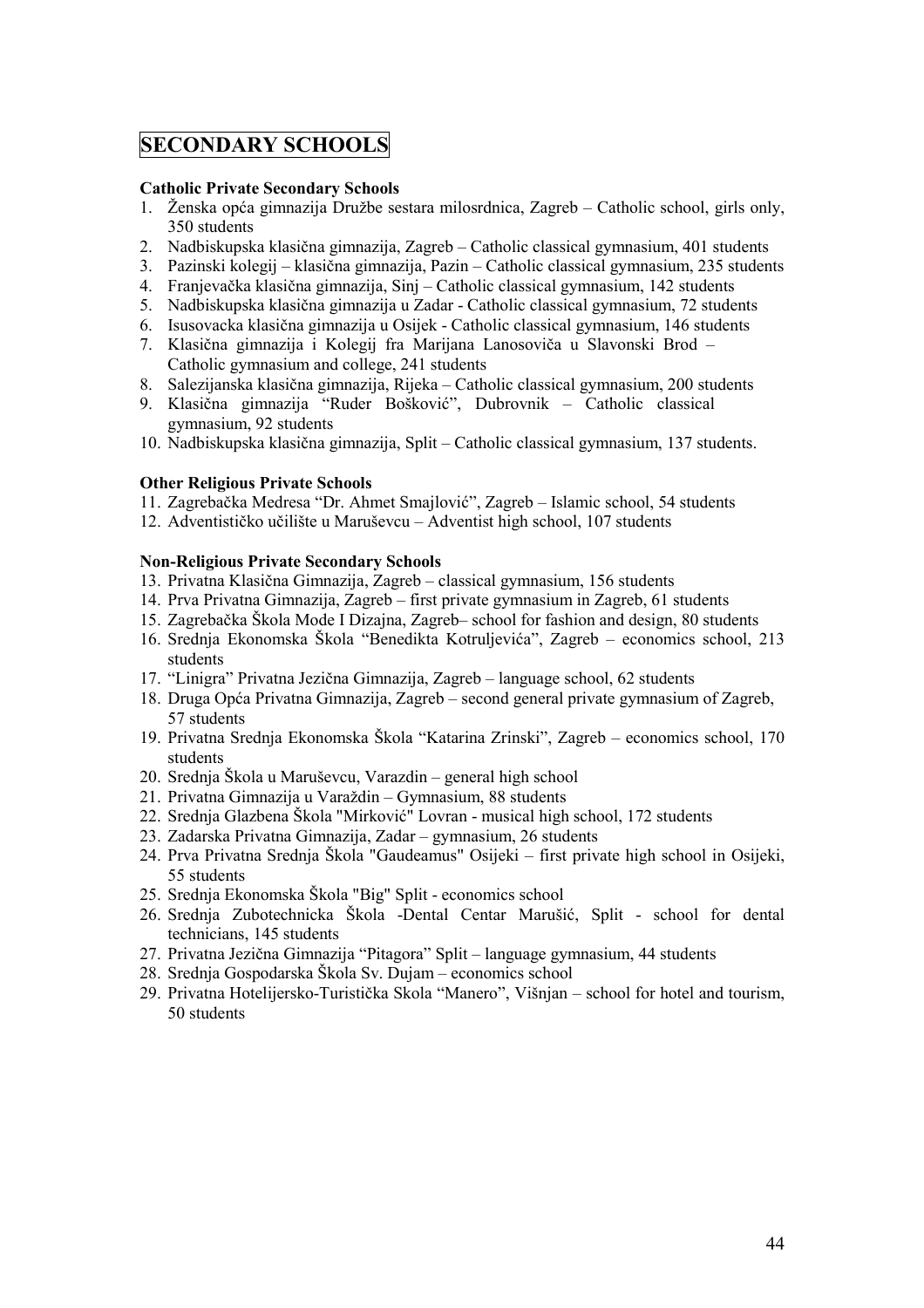## **TERTIARY INSTITUTIONS**

## LOVRAN

1. "Ino Mirković" Accredited School of Professional Higher Education in Music -Licensed by Moscow Sate Conservatory "P.I. Tchaikovsky" (**<http://www.iridis.com/villa-frappart/academy/>**)

## DUBROVNIK

2. American College of Management and Technology - accredited (**[http://www.acmt.hr/](http://www.acmt.ht/)**)

## ZAGREB

- 3. Accredited School of Professional Higher Education for Work Safety received funding from Croatian Government (**<http://www.fsb.hr/vssr>**)
- 4. School of Professional Higher Education for Entrepreneurship and Economics
- 5. Higher School for Tourism

## VIäNJAN

6. Business School of Professional Higher Education  $-2$ -year post-secondary school (extension of secondary school in Viönjan)

## PULA

7. Technical School of Professional Higher Education – accredited polytechnic course of study. (**[http://www.politehnika-pula.hr](http://www.politehnika-pula.hr/)**)

## ZAPREäIĆ

8. School of Professional higher Education for Business and Management.

*Note: Lists of private schools, colleges and other education/training institutions can be found at the following web sites:*

*<http://www.hr/hrvatska/academia.en.html> <http://www.hr/wwwhr/education/index.en.html> <http://www.hr/wwwhr/education/colleges/index.en.html> <http://www.hr/wwwhr/education/eschool/index.en.html> [http://www.hr/wwwhr/education/elementary/index.en.html](http://www.gr/wwwhr/education/elementary/index.en.html) <http://www.hr/wwwhr/education/kiner/index.en.html> <http://www.hr/wwwhr/education/high/index.en.html> <http://www.mzt.hr/mzt/eng/activites/highedu/independ.htm>*

*Sources:* Ministry of Education and Sports Ministry of Science and Technology Matijević, M. *Alternativne äkole*. Tipex. Zagreb. 2001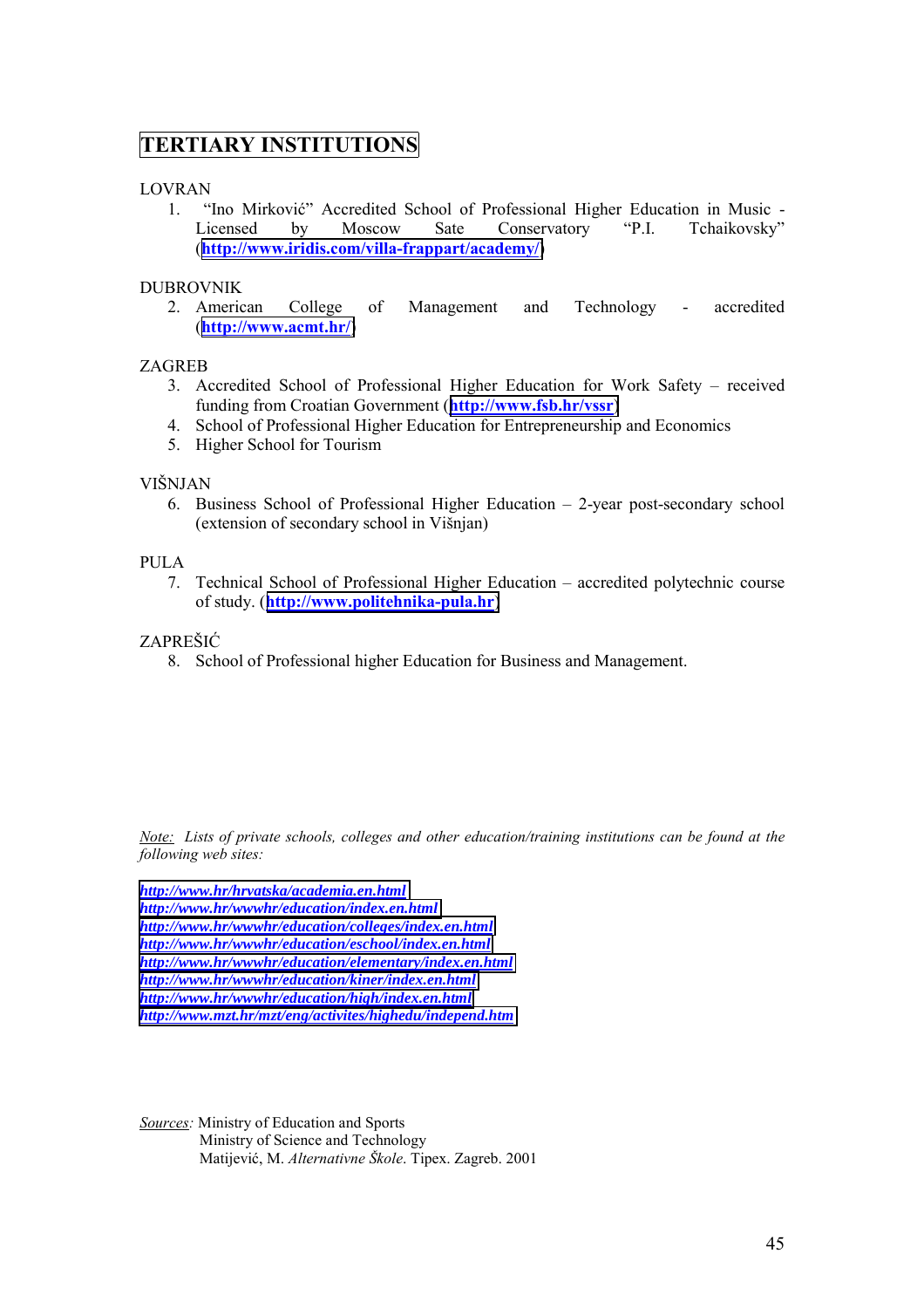## **REFERENCES**

- Akrap, Andelko and Jakov Gelo, (1999): "Demographic research in Croatia, first phase of the project: Estimate of population in Croatia in 1998 according to sex and age structure". Faculty of Economics: University of Zagreb.
- Alibegović, Dubravka Jurlina, *The Role of Local Governments in Financing Pre-Primary, Primary and Secondary Schools in Croatia,* 1997.
- Berryman, S.E, I. Drabek, J. E. Colombano, M. Bisogno, S. Madzarevic-Sujster, "The Croatia Education System: Public Expenditure and Institutional Review". December 21, 2000.
- Bisogno, Marcelo. 2000. The Croatian Labor Market in Transition. Technical Background Paper to Croatia Economic Vulnerability and Welfare Study. World Bank, Washington, DC.
- Centre for Educational Research and Development (Croatia), October 2000.
- CEPS, Statistical data for background purposes of OECD review, Ministry of Education and Sports, December 2000.
- CIA. The World Fact Book 1999–Croatia. [http://www.odci.gov/cia/publications/factbook](#page-5-0)
- Country Report Croatia, Working Document, Stability Pact for South East Europe. October 2000.
- Croatian Bureau of Statistics. <http://www.dzs.hr/Eng/ouraddress.htm>
- Croatia Country Report. Ministry of Economy, Zagreb, November 2000. http://www.mingo.hr
- Croatian Chamber of Crafts and Trades, Zagreb 2000.
- Croatian Chamber of Economy. Survey of Business Expectations in Croatia for 2001 and 2002. Macroeconomic Analyses Department. September-November 2001.
- Croatian Education System: Interim Report, Ministry of Education and Sports, Institute for Educational Development, Zagreb, June 2000

Croatian Institute for Culture & Information, [http://www.croatia.hr/education-sm.htm](#page-5-0)

- Developmental Priorities of the Republic of Croatia 2002-2004. Growth of Employment and Standard. Openness Competitiveness, Stability. Government of the Republic of Croatia. Zagreb, November 12, 2001
- EIU. Croatia: Country Outlook, The Economist Intelligence Unit, 26 October, 2000. <http://www.eiu.com/>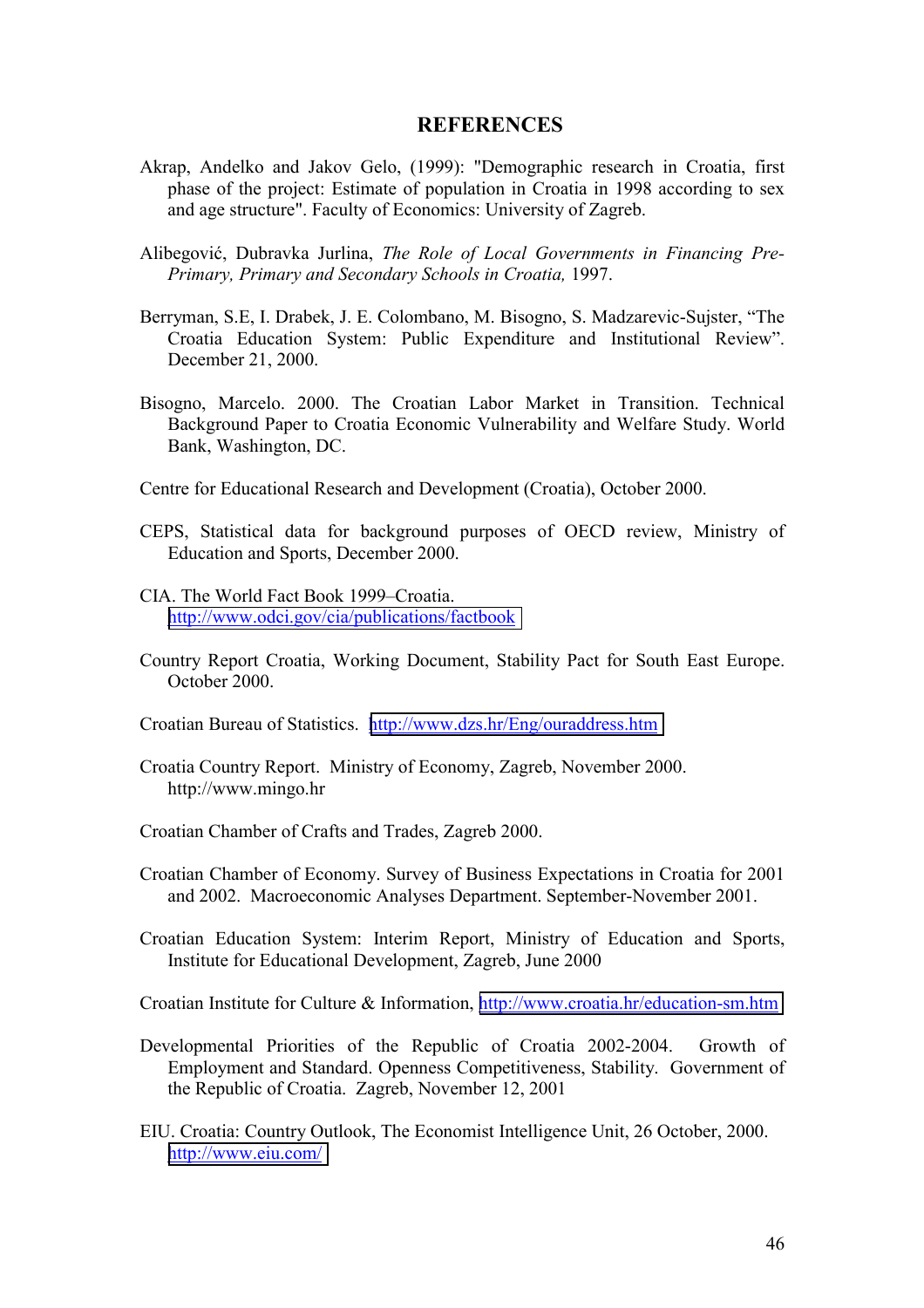*Education for All – The Year 2000 Assessment*, Croatia, 1999.

- Extract from the Current Croatian Government Policy on Education, Government of Croatia, 2000.
- FIAS. Croatia: Administrative Barriers to Foreign Investment. Draft Report. Foreign Investment Advisory Service, January 2001.
- Gatti, Roberta. 2000. *The Economics of Decentralization: a Review of the Literature and the Case of Education Provision.* World Bank, Washington, DC.
- Girishankar, Navin. 1999. *Reforming Institutions for Service Delivery: A Framework for Development Assistance with an Application to the Health, Nutrition, and Population Portfolio.* Policy Research Working Paper 2039. World Bank, Washington, DC.
- Higher Education in the Republic of Croatia. Center of Technology Transfer, Zagreb, 1999.
- Higher Education Institutions in The Republic of Croatia, Ministry of Science and Technology, Zagreb 1997.
- Improving Quality and Relevance of Education: Active/Efficient School. External Evaluation Report, UNICEF Office for Croatia, Croatian Ministry of Education and Sports, Zagreb 2000.
- Ladavac, Jelena. 2000. *Public Expenditure Review: Fiscal Decentralization.* In draft. World Bank, Washington, DC.
- Law on Education on Languages and Letters of National Minorities, Final Preposition, Ministry of education and Sports, Zagreb, May 2000.
- Law on Higher Education, Published in the Official Gazette of the Republic of Croatia, 17 July, 1996, No. 59, Ministry of Science and Technology.
- Law on Primary Education, Republic of Croatia, 1990
- Law on Secondary Education, Republic of Croatia, 1992.
- Law on Textbooks, Republic of Croatia, 2000.
- Matejević, M. Alternativne äkole. Tipex. Zagreb, 2001.
- Matejević, M. and V. Varić. Privatne: Alternativne äkole u Svijetu I Hrvatskoj. Zagreb. 2001
- OECD (Organization for Economic Cooperation and Development). Various years. *Education at a Glance: OECD Indicators*. Paris: Center for Educational Research and Innovation, OECD.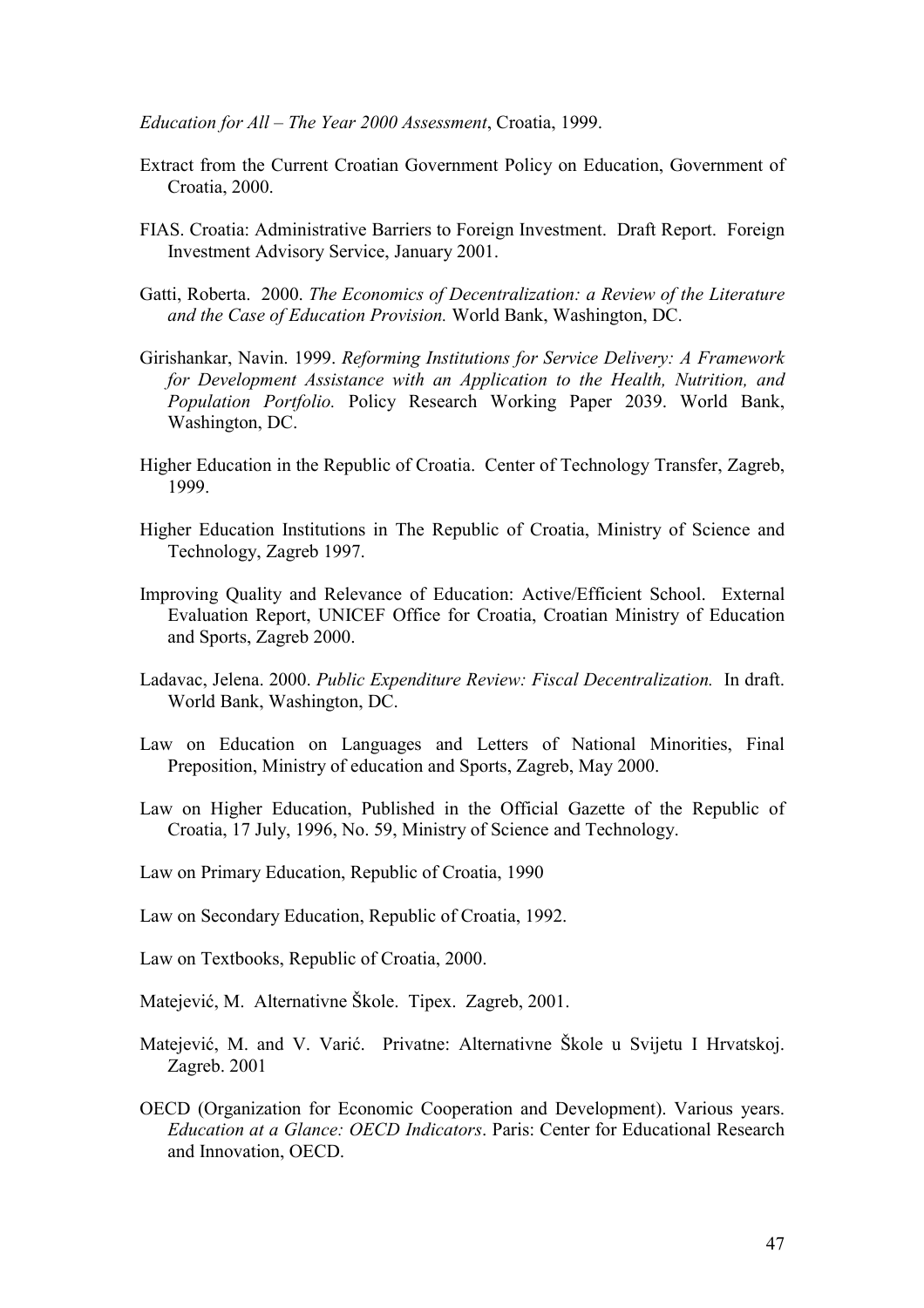- Possibilities for Adult Education in Croatia. Croatian Society for Adult Education. Croatian Employment Bureau. Zagreb, 1998
- Radsevic, D., Capital Restrictions in Croatia. Zagreb, May 1998. (unpublished paper)
- Sipos, S. "Croatia and the World Bank New Opportunities and Challenges. The World Bank. http://www.seerecon.org/
- Spajić-Vrkaö, V. *Teacher Training Issues and Options for Reform of the Croatian Teacher Training System*, Report to the World Bank, September 1998.
- Spajić-Vrkaö, V. Stocktaking Research on Policies for Education for Democratic Citizenship and Management of Diversity in Southeast Europe. Country Report. Croatia. Task Force Education and Youth. Enhanced Graz Process. Stability Pact for South Eastern Europe. December 3, 2001.
- The Basis for the Education System in the Republic of Croatia (Proposal for Discussion), Ministry of Education and Sport, Council of Education, Zagreb 2000. <http://www.prosvjeta.hr/eng/index.htm>
- The City Office for Education and Sports, Zagreb City Council, Zagreb 2000.
- The Development of Education. National Report on Educational development in the Republic of Croatia. Ministry of Education and Sports. Republic of Croatia. May 2001.
- UNESCO IBE (United Nations Educational, Scientific, and Cultural Organisation International Bureau of Education), *World Data on Education,* [http://www.unesco.org/education/information](#page-5-0) [http://www2.unesco.org/wef/countryreports/country.html](#page-5-0)
- UNICEF. Croatia Progress Report. May 2000.
- Universities in the Republic of Croatia, Ministry of Science and Technology, March 1995.
- Working Program of the Government of the Republic of Croatia for the period 2000- 2004, Zagreb, February 2000. [http://www.vlada.hr/english/gov-program1.html](#page-5-0)
- World Bank. Memorandum of the President of the International Bank for Reconstruction and Development and the International Finance Corporation to the Executive Directors on a Country Assistance Strategy of the World Bank Group for the Republic of Croatia. Report No 19280 HR. May 11, 1999.

World Bank, *Project Portfolio in Croatia*, July 1999, [http://www.worldbank.hr/](#page-5-0)

World Bank, World Bank Development Indicators. [http://www.worldbank.org/data/wdi/home.html](#page-5-0)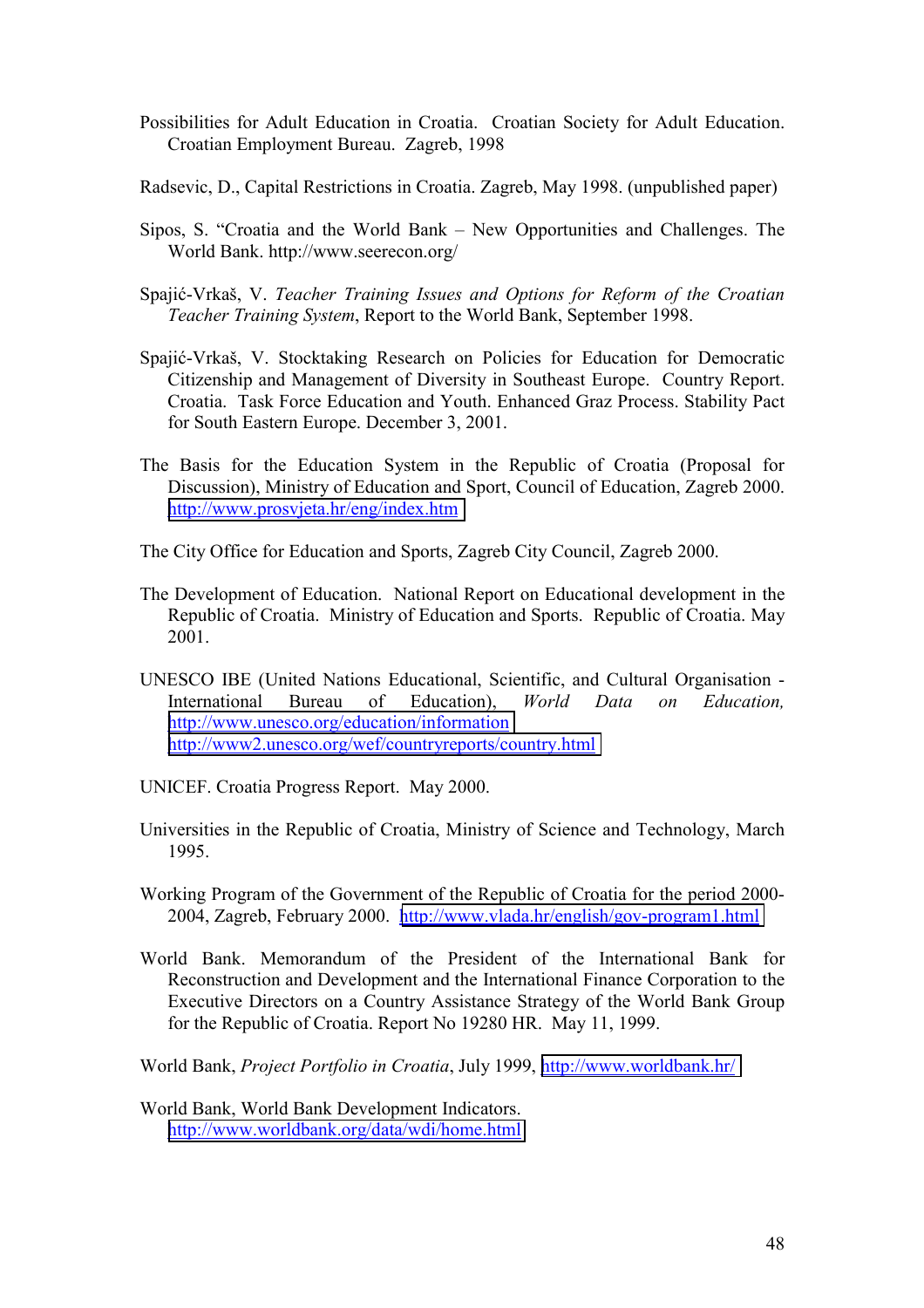- World Bank, *A Policy Agenda for Reform and Growth*, Vols. I & II. World Bank, February 2000, [http://www.worldbank.hr/](#page-5-0)
- World Bank. Croatia: Economic Vulnerability and Welfare Study. (Draft). June 2000. Washington, DC.
- World Bank. *Hidden Challenges to Education Systems in Transition Economies.* World Bank, Washington, DC. 2000
- World Bank. Economic Highlights Croatia. February 2001.
- World Bank. Croatia Economic Vulnerability and Welfare Study. Report No. 22079- HR. April 18, 2001
- World Bank. Croatia Regaining Fiscal Sustainability and Enhancing Effectiveness: A Public Expenditure and Institutional Review. Report No 22155 HR. 2001

## **ADDITIONAL RESOURCES ON THE REGION**

- Beresford-Hill, P., Ed. Education and Privatization in Eastern Europe and the Baltic Republics Triangle, Oxford, 1998
- Bidelux, Robert and Jeffries, Ian, A History of Eastern Europe, Crisis and Change. Routledge, 1998
- EBRD (European Bank for Reconstruction and Development), Transition Report 2000: Employment, Skills and Transition. EBRD 2000.
- ETF (European Training Foundation), [http://www.etf.eu.int/](#page-5-0)
- ETF. Key Indicators Vocational education and training in Central and Eastern 1999
- ETF and The Hellenic Organisation for Vocational Education and Training (OEEK). *The Role of vocational education and training in the reconstruction process in South-Eastern Europe.* Working Document. February 2000
- ETF and the Council of Europe. Tertiary professional and vocational education in central and Eastern Europe, A cross-country report. 2000
- EURYDICE, Private Education in the European Union: Organization, administration and the public authorities' role. Socrates, Eurydice, 2000
- European Commission. Key Data on Education in Europe. Office for Official Publications of the European Communities, Luxembourg 2000
- Fiszbein, Ariel Ed. Decentralizing Education in Transition Societies. Case Studies from Central and Eastern Europe, World Bank Institute, Washington, D.C. 2001.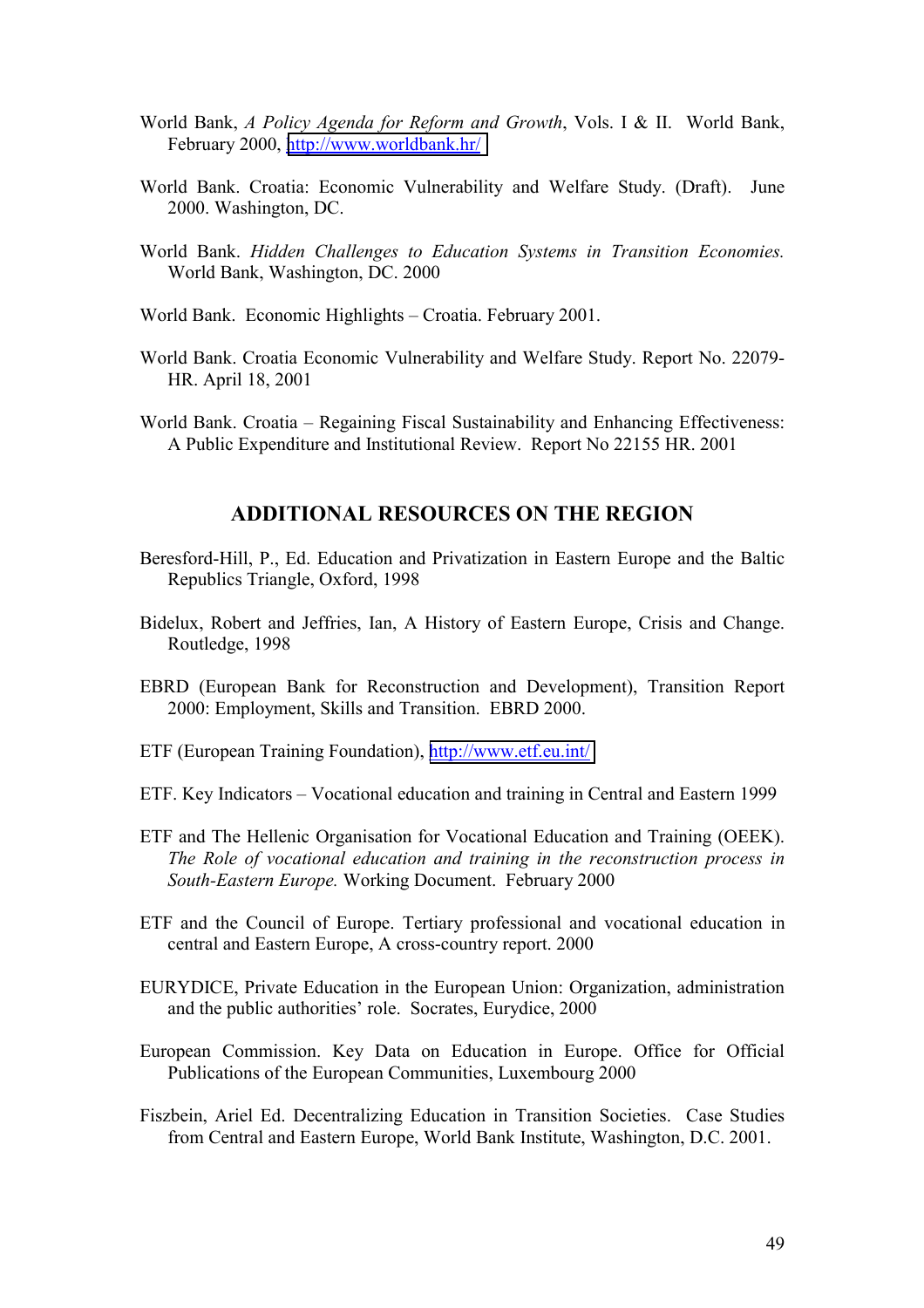- Glenny, Misha: The Balkans 1804-1999, Nationalism, War and the Great Powers; Granta Publications, Hanover Yard, London, 1999
- Heenan, P. and M. Lamontagne, Eds. The Central and Eastern Europe Handbook, Regional Handbook of Economic Development. Fitzroy Dearborn Publishers,  $London - Chicago, 1999$
- IFC. Investing in Private Education in Development Countries. IFC, Washington, D.C. 1999.
- IFC. Investment Opportunities in Private Education in Developing Countries. Conference Proceedings, June 2-3, 1999, Washington D.C.
- IMF, "The Economic consequences of the Kosovo Crisis: An Updated Assessment", May 25, 1999
- Investment Guide for Southeast Europe, September 2000. [www.seeurope.net](http://www.seeurope.net/)
- Merrill Lynch. The Book of Knowledge. Investing in the Growing Education and Training Industry. April 9, 1999.
- Micklewright, John: Education, Inequality and Transition; Economic and Social Policy Series no. 74, UNICEF, 2000
- Motivans, Albert, Education for All Central and Eastern Europe, Synthesis Report, UNESCO - UNICEF, January 2000.
- Patrinos, H. and D. Lakshmanan Ariasingam, Decentralization of Education: Demand-Side Financing. The World Bank, 1997.
- Patrinos, H., "Market Forces in Education". European Journal of Education, Vol. 35, No. 1, 2000
- PHARE. Migrations and Rural Development in Albania, Bulgaria and FYR of Macedonia, ACE Phare P-96-6070R
- OECD. Education at a Glance OECD Indicators 2000, Paris, 2000
- OECD PHARE. Secondary Education Systems in PHARE Countries: Survey and Project Proposals. Paris, 1996
- Strategies of Educational Reform in South East Europe Countries. Proceedings of the Seminar, Bled, Slovenia, June 8-10, 2000. S. Gabrscek, Ed., OSI 2000.
- South East European Educational Cooperation Network, [http://www.see-educoop.net/](#page-5-0)
- Tooley, James, The Global Education Industry: Lessons from Private Education in Developing Countries, IEA and IFC, 1999.